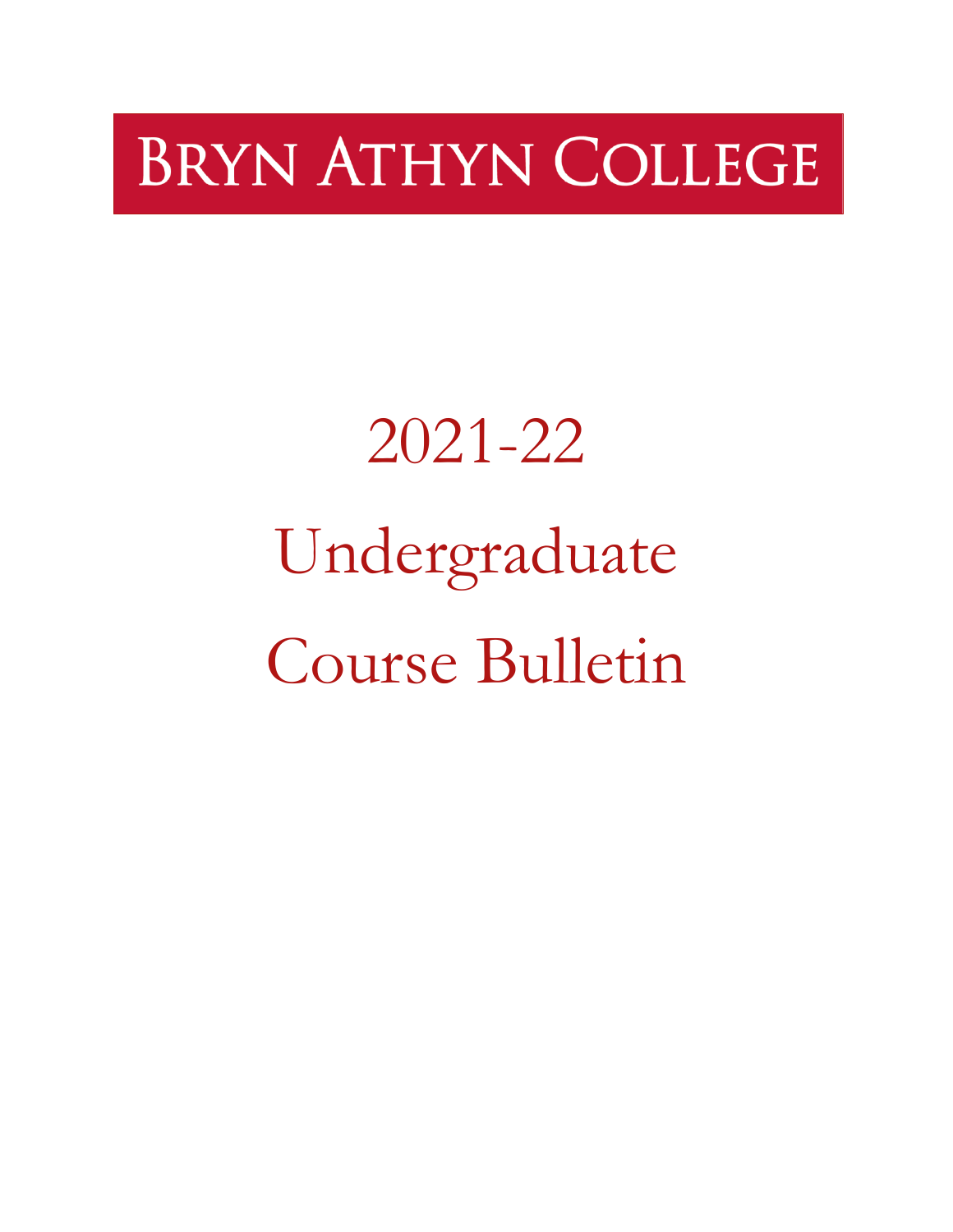# Table of Contents

| $\text{Mathematics}.\textcolor{red}{\text{min}\dots\text{min}\dots\text{min}\dots\text{min}\dots\text{min}\dots\text{min}\dots\text{min}\dots\text{min}\dots\text{min}\dots\text{min}\dots\text{min}\dots\text{min}\dots\text{min}\dots\text{min}\dots\text{min}\dots\text{min}\dots\text{min}\dots\text{min}\dots\text{min}\dots\text{min}\dots\text{min}\dots\text{min}\dots\text{min}\dots\text{min}\dots\text{min}\dots\text{min}\dots\text{min}\dots\text{min}\dots\text{min}\dots\text{min}\dots\text{min}\dots\text{min}\dots\text{min}\dots\text{min}\dots\text{min$ |  |
|------------------------------------------------------------------------------------------------------------------------------------------------------------------------------------------------------------------------------------------------------------------------------------------------------------------------------------------------------------------------------------------------------------------------------------------------------------------------------------------------------------------------------------------------------------------------------|--|
|                                                                                                                                                                                                                                                                                                                                                                                                                                                                                                                                                                              |  |
|                                                                                                                                                                                                                                                                                                                                                                                                                                                                                                                                                                              |  |
|                                                                                                                                                                                                                                                                                                                                                                                                                                                                                                                                                                              |  |
|                                                                                                                                                                                                                                                                                                                                                                                                                                                                                                                                                                              |  |
|                                                                                                                                                                                                                                                                                                                                                                                                                                                                                                                                                                              |  |
|                                                                                                                                                                                                                                                                                                                                                                                                                                                                                                                                                                              |  |
|                                                                                                                                                                                                                                                                                                                                                                                                                                                                                                                                                                              |  |
|                                                                                                                                                                                                                                                                                                                                                                                                                                                                                                                                                                              |  |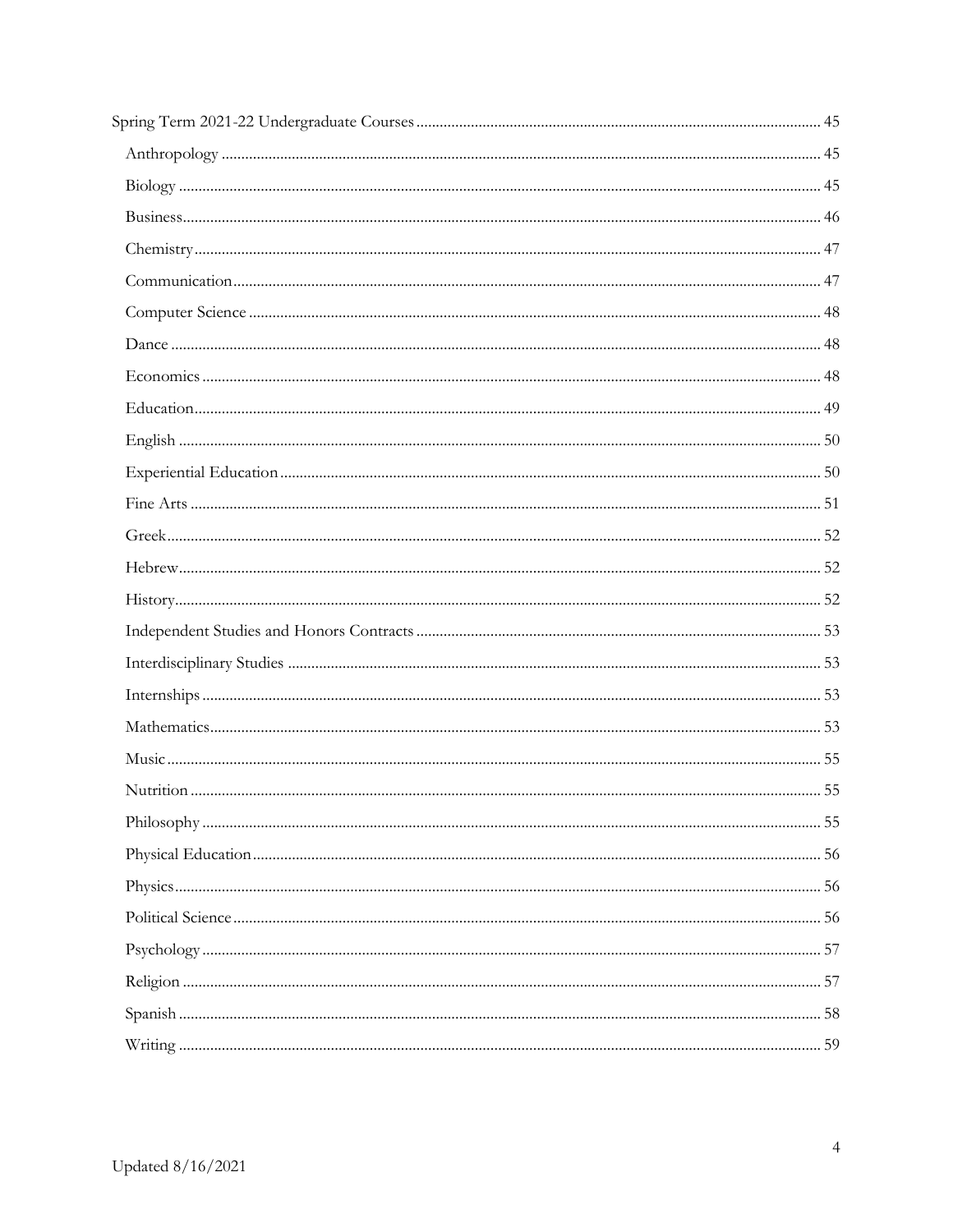### BRYN ATHYN COLLEGE CALENDAR FOR ACADEMIC YEAR 2021-22: ONE HUNDRED and FORTY-FOURTH ACADEMIC YEAR

2021

<span id="page-4-0"></span>

| June      | 10         | Thursday   | Graduate Summer Session begins                                  |
|-----------|------------|------------|-----------------------------------------------------------------|
| August    | 3          | Tuesday    | Graduate Summer Session ends                                    |
|           | 17         | Tues       | Start-of-year employee meeting                                  |
|           | 18         | Wed        | Faculty retreat                                                 |
|           | 22         | Sun        | New Students (US and International) arrive on campus            |
|           | $23 - 24$  | Mon-Tues   | Orientation for new students                                    |
|           | 25         | Wed        | All returning students arrive on campus                         |
|           | 25         | Wed        | Open advising for all students                                  |
|           | 25         | Wed        | President's Welcome for all students                            |
|           | 26         | Thurs      | Fall Term classes begin                                         |
| September | 6          | Mon        | Labor Day holiday                                               |
| October   | 8          | Fri        | Charter Day                                                     |
|           | 15-27      | Fri-Wed    | Registration for Winter Term                                    |
|           | 21         | Thurs      | All college in-service day—Majors and Career Day                |
| November  | 4          | Thurs      | Final day of Fall Term classes                                  |
|           | 5          | Fri        | Reading day                                                     |
|           | 8          | Mon        | Exams begin                                                     |
|           | 11         | Thurs      | Fall Term ends after Thursday exams                             |
|           | 25         | Thurs      | Thanksgiving holiday                                            |
|           | 28         | Sun        | Resident students return                                        |
|           | 29         | Mon        | Winter Term classes begin                                       |
| December  | 17         | Fri        | Christmas vacation begins after Friday classes                  |
|           |            |            | 2022                                                            |
| January   | 2          | Sun        | Resident students return                                        |
|           | 3          | Mon        | Classes resume                                                  |
|           | 17         | Mon        | Martin Luther King, Jr. holiday (no classes)                    |
| February  | $1-10$     | Tues-Thurs | Registration for Spring Term                                    |
|           | 17         | Thurs      | Final day of Winter Term classes                                |
|           | 18         | Fn         | Reading day                                                     |
|           | 21         | Mon        | Exams begin                                                     |
|           | 24         | Thurs      | Winter Term ends after Thursday exams                           |
| March     | 8          | Tues       | Resident students return                                        |
|           | 9          | Wed        | Spring Term classes begin                                       |
|           | 21-25      | Mon-Fri    | Phase I Registration                                            |
|           | $28 - 4/1$ | Mon-Fri    | Phase II Registration                                           |
| April     | 15         | Fri        | Good Friday holiday (no classes)                                |
|           | 18         | Mon        | Easter Monday holiday (no classes)                              |
|           | 19-22      | Tues-Fri   | Phase III Registration                                          |
| May       | 17         | Tues       | Final day of Spring Term classes                                |
|           | 18         | Wed        | Reading day                                                     |
|           | 19         | Thurs      | Exams begin                                                     |
|           | 24         | Tues       | Final day of exams                                              |
|           | 27         | Fri        | <b>Graduation Reception</b>                                     |
|           | 28         | Sat        | Graduation                                                      |
|           | 30         | Mon        | Memorial Day Holiday                                            |
| June      | 2          | Thurs      | End-of-Year Employee Meeting and End of Year Employee Gathering |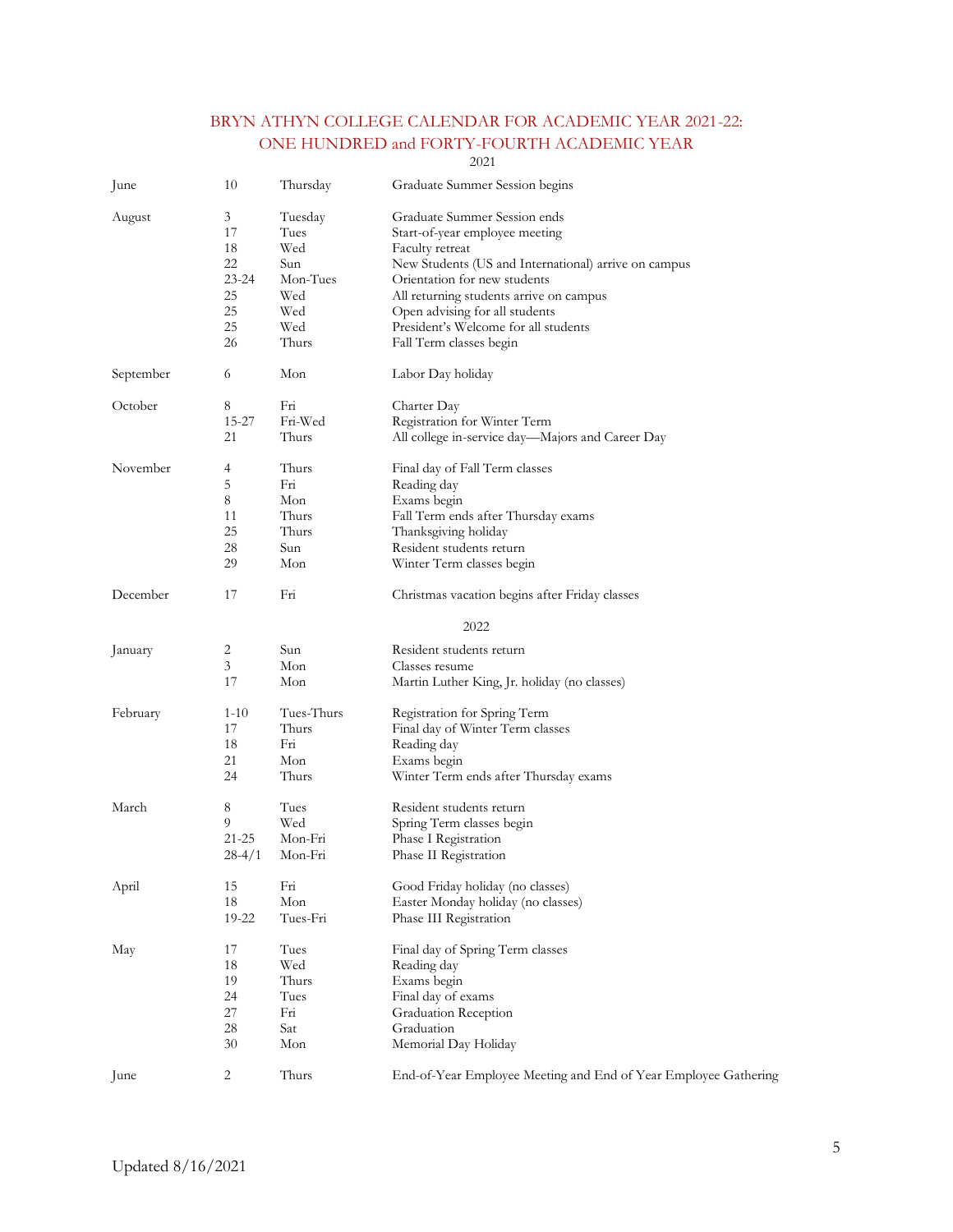# <span id="page-5-0"></span>Academic Reminders and Requirements

Make sure you have a tentative academic plan before you see your advisor to register for classes. Your advisor can provide information and perspectives that may help you make decisions, but it is your academic program. It is your responsibility to ensure it is the program you want and need.

To be full-time, choose 9-14.5 credits each term that advance you toward degree or feed your interests. Fulltime students must take at least 9 credits each term. However, to stay on track for a graduation in four years and maintain full eligibility for student loans, you will need to complete, on average, 31 credits per year. Fulltime tuition covers up to 15 credits per term, but credits over 14.5 are considered overload. Additional payment is necessary for 15.5-17 credits. Overload credits (15-17) require approval by the Dean of Academics. See the *Student Handbook* for more details: [Catalog, Courses, and Forms | Bryn Athyn College](https://brynathyn.edu/academics/catalog-courses-and-forms/index.html)

While progressing toward your degree, keep the following requirements in mind:

### **First Year Requirements**

- Two religion courses (100-level) during the year, including passing Religion 101 or 110
- Writing 101 (and Writing 100 for provisional admits and those with SAT reading score below 450)
- Math 101 (if SAT math score below 500)
- To advance to second year status, you must complete residency requirements and at least 31 credits.

### **Second Year Requirements**

- Two religion courses during the year
- Writing 202
- Application to a major by end of the fifth full-time term
- To advance to third year status, you must complete residency requirements and at least 62 credits.

### **Third Year Requirements**

- One religion course (not 100-level)
- Submit a Roadmap to Graduation checklist with assistance of advisor
- To advance to fourth year status, you must complete residency requirements and at least 93 credits, and be accepted into a major program.

### **Fourth Year Requirements**

- One religion course (not 100-level)
- To be eligible to graduate, you must complete all major, core, and residency requirements, complete at least 124 credits (some majors may require more), and have a minimum 2.0 cumulative GPA.

### **Course Recommendations by Intended Major**

In addition to the residency requirements listed above, students interested in the following majors should take, if possible and academically prepared, the courses listed below in their first year.

- **Biology:** Bio122 & 122L, Bio123 and 123L, Chem101, Chem110 and 110L, Chem111 and 111L, Math130, Bio 232 or Bio250
- **Business:** Econ 131 or 132, Phil101, Math130, Comm105, Bus141
- **Building Arts:** FA101, FA102, FA122, FA128, FA140, FA141, FA120 or 125 or 130
- **Education:** Ed128, ESci110, Geog110, any 100-level History course, two math courses, Phil102
- **English and Communications:** Comm 105; Comm130 or 230; Writ 202 (if eligible); Eng 105 and/or 110 (if taken twice or in combination can satisfy 200-level lit)"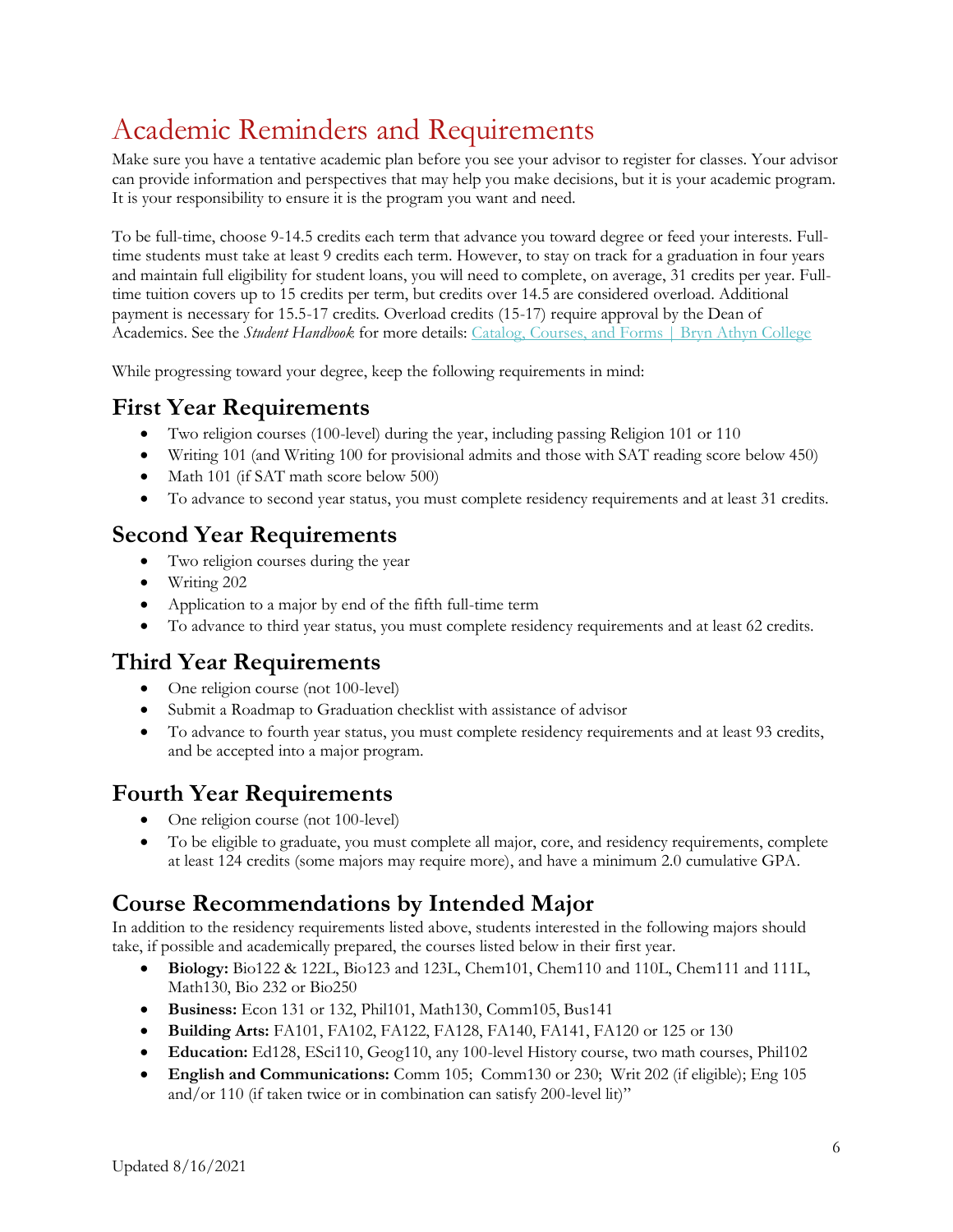- **Fine Arts ID:** FA 101 or 102
	- o Studio Arts Track: one studio or art history course
	- o Dance ID: one dance course (other than ensemble), Dan120
- **Human Society:** any three of: Anth110, Geog110, any 100-level History, PSci101, Soc110
- Math ID: Math150, Math151, Math250 or 311 (if B or better in Math151), one course in mathrelated field such as computer science, physics, or economics
- **Philosophy ID:** Phil101, Phil102
- **Psychology:** Psyc101, Bio122 and 122L, Math130, Psyc201 or 203, Psyc204 or 220, and 9 credits in either education, sociology, or anthropology
- **Religion:** Rel110, Rel205, Phil102, Phil11

For more information on a particular major or the Core Program, please see the information available in the *BAC Academic Programs Bulletin (*[Catalog, Courses, and Forms | Bryn Athyn College\)](https://brynathyn.edu/academics/catalog-courses-and-forms/index.html), or the major worksheets [\(Majors and Tracks | Bryn Athyn College\)](https://brynathyn.edu/academics/undergraduate/majors.html).

### **Graduation Applications**

If you are planning to graduate this May, print and complete the graduation application [\(Academic Program](https://brynathyn.edu/academics/undergraduate/major-and-minor-forms.html)  [Forms | Bryn Athyn College\)](https://brynathyn.edu/academics/undergraduate/major-and-minor-forms.html).

### **Student Online Registration Instructions**

First-year students must complete registration through their advisor. Second-year students and higher are eligible to perform their own registration during open registration sessions, assuming there are no financial holds on their accounts. Exact dates for open registration will be communicated by the registrar. To complete your own registration, follow these instructions

- Go to: https://www.BrynAthynSonis.com
- Login and click on "Students"
- Enter your PIN and ID (PIN is case sensitive, ID requires leading zeroes) o If you forget your ID or PIN, click the link on login page
- Click on "Academics" and select Registration
- Select "View All" to see course list
- Register for a course by clicking on the number in the "spaces" column
- After selecting courses, click on "Continue Registration Process"
- Review courses and, if correct, click "Continue"
- Finalize by clicking "Return" button.
- If a course is full, you can add yourself to a wait list by clicking the number in the "wait" column

### Notes:

You will need to see your advisor if you want to:

- audit a course
- conduct an independent study
- complete an internship
- take more than 14.5 credits
- drop a course after the first week of the term

Your advisor will guide you through the process of setting up an independent study, internship, or credit overload. Note that students and advisors will be unable to register for internships or independent studies through the online registration system. Internships and independent studies will be registered by the Registrar once the appropriate paperwork has been completed.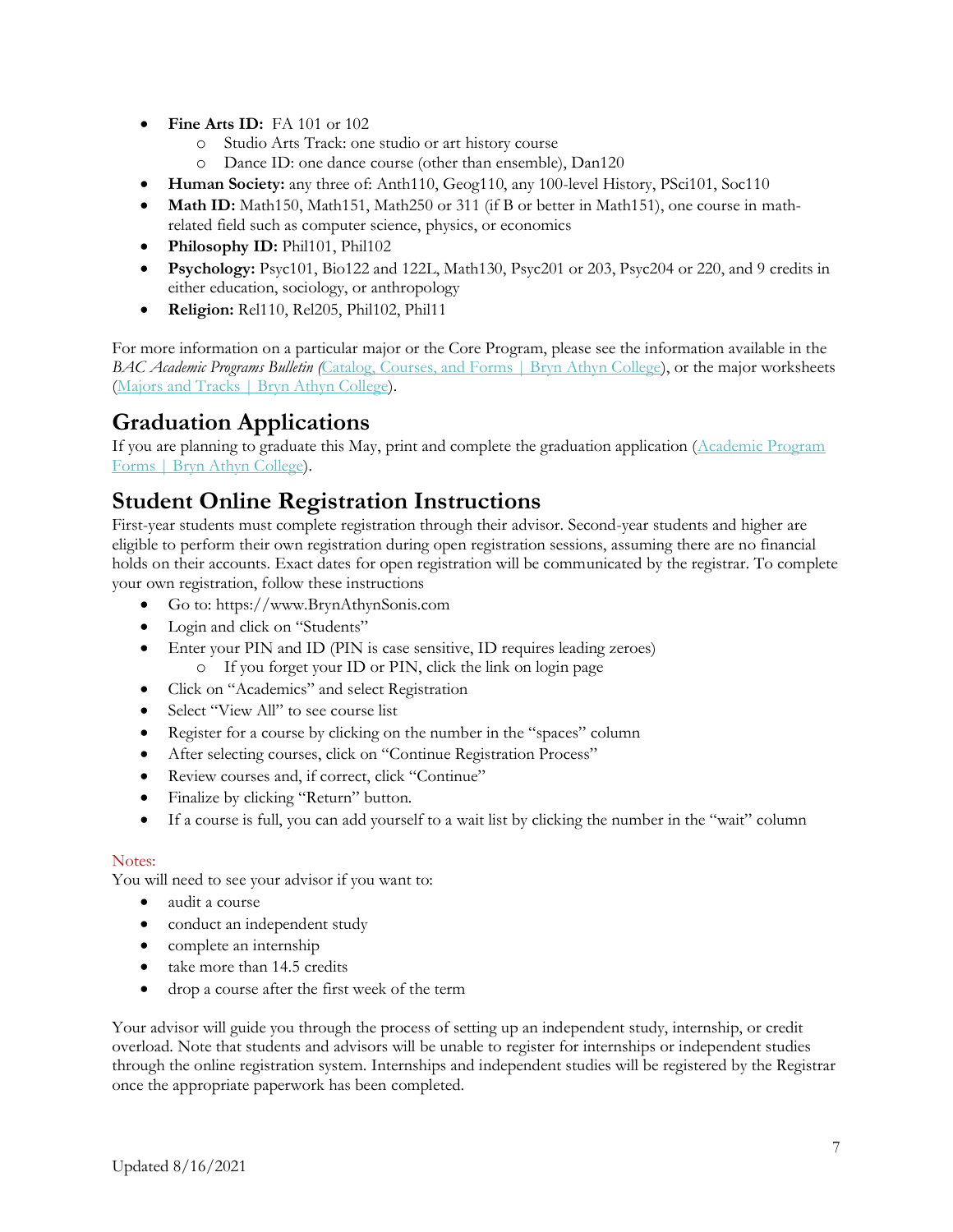# Fall Term 2021-22 Undergraduate Course List

|  | As of 8/16/2021. (Independent Study and Internship courses not listed). |
|--|-------------------------------------------------------------------------|
|  |                                                                         |

<span id="page-7-0"></span>

| <b>COURSE</b>  | TITLE                                                      | <b>CREDITS</b> | <b>INSTRUCTOR</b>      |
|----------------|------------------------------------------------------------|----------------|------------------------|
| Bio122 (0)     | Introduction to Biology: Genetics and Evolution            | 3              | Bryntesson, A. Fredrik |
| Bio122 (1)     | Introduction to Biology: Genetics and Evolution            | $\overline{3}$ | Bryntesson, A. Fredrik |
| Bio122L (0)    | Introduction to Biology: Genetics and Evolution Lab (W)    | $\mathbf{1}$   | McMackin, Grace Rose   |
| Bio122L (1)    | Introduction to Biology: Genetics and Evolution Lab (W)    | 1              | McMackin, Grace Rose   |
| Bio122L (2)    | Introduction to Biology: Genetics and Evolution Lab (W)    | $\mathbf{1}$   | McMackin, Grace Rose   |
| Bio122L (3)    | Introduction to Biology: Genetics and Evolution Lab (W)    | 1              | Evans, Stella R.       |
| <b>Bio210</b>  | Human Anatomy and Physiology I                             | 3              | Higgins, Ed            |
| <b>Bio210L</b> | Human Anatomy and Physiology I Lab                         | 1              | Higgins, Ed            |
| Bio373 (0)     | <b>Biological Laboratory Techniques: Molecular Biology</b> | $\overline{2}$ | Evans, Stella R.       |
| Bio373 (1)     | <b>Biological Laboratory Techniques: Molecular Biology</b> | $\overline{2}$ | Evans, Stella R.       |
| <b>Bio490</b>  | Biology Seminar I (IL)                                     | 1              | Evans, Stella R.       |
| Bus/Wrt220     | <b>Business Communications (W)</b>                         | 3              | Rogers, Elizabeth      |
| <b>Bus141</b>  | Accounting I                                               | 3              | King, Ethan            |
| <b>Bus254</b>  | <b>Principles of Marketing</b>                             | 3              | Swiski, Mark D.        |
| <b>Bus272</b>  | Drone Applications in Business and Science                 | $\overline{3}$ | King, Ethan            |
| <b>Bus290</b>  | Internship Preparation Seminar                             | 1              | Nash, Laura            |
| <b>Bus320</b>  | Financial Management (QR)                                  | $\sqrt{3}$     | Waltrich, Christopher  |
| <b>Bus493</b>  | Senior Literature Review                                   | $\overline{2}$ | King, Ethan            |
| <b>Bus494</b>  | Senior Seminar I                                           | 1              | Synnestvedt, Dan       |
| Chem101        | <b>Introduction to Chemistry</b>                           | 3              | Higgins, Ed            |
| Chem210        | Organic Chemistry I                                        | 3              | Higgins, Ed            |
| Chem210L (1)   | Organic Chemistry I -Lab                                   | 1              | McMackin, Grace Rose   |
| Comm105        | Public Speaking (PP)                                       | $\overline{3}$ | Pine, Ryan E.          |
| <b>CSci105</b> | Introduction to Computer Systems                           | 3              | Simonetti, Neil        |
| Dan160/260/360 | Dance Ensemble (EEc)                                       | 1.5            | Bostock, Jessica       |
| <b>Dan232</b>  | Jazz Dance                                                 | $\overline{3}$ | Bostock, Jessica       |
| <b>Dan240</b>  | Creative Movement and the Young Child                      | 1.5            | Bostock, Jessica       |
| <b>Dan493</b>  | <b>Senior Literature Review</b>                            | 2              | Bostock, Jessica       |
| Econ131        | Macroeconomics (QR)                                        | $\overline{3}$ | Drabouski, John        |
| Ed217          | Language, Literacy, and Numeracy                           | 3              | Phillips, Nina Gunther |
| Ed271          | Introduction to Early Childhood Education                  | 3              | Phillips, Nina Gunther |
| Ed322          | Social Studies and the Young Child                         | 3              | Phillips, Nina Gunther |
| Ed324          | Science and the Young Child                                | $\sqrt{3}$     | Rose, Angela N.        |
| <b>Eng110</b>  | Worldviews and Literature (Worldview)                      | 3              | King, Kristin          |
| <b>Eng255</b>  | Postapocalyptic Fiction (W)                                | $\overline{3}$ | Hoffman, Chandra       |
| <b>Eng360</b>  | Victorian Literature (IL)                                  | $\overline{3}$ | King, Kristin          |
| <b>Eng495</b>  | Senior Seminar: Career Preparation                         | 1              | King, Kristin          |
| <b>FA101</b>   | Art History: Caves to Cathedrals (IL)                      | $\overline{3}$ | Kline, Jonathan D.     |
| <b>FA122</b>   | Forging                                                    | $\overline{3}$ | Holzman, Warren        |
| <b>FA128</b>   | Stained Glass I                                            | $\overline{3}$ | DaCrema, Elizabeth T.  |
| <b>FA130</b>   | Ceramics                                                   | $\overline{3}$ | Orthwein, Christina    |
| <b>FA140</b>   | Drawing and Painting                                       | $\overline{3}$ | Gyllenhaal, Martha     |
| <b>FA240</b>   | Intermediate Painting                                      | $\overline{3}$ | Gyllenhaal, Martha     |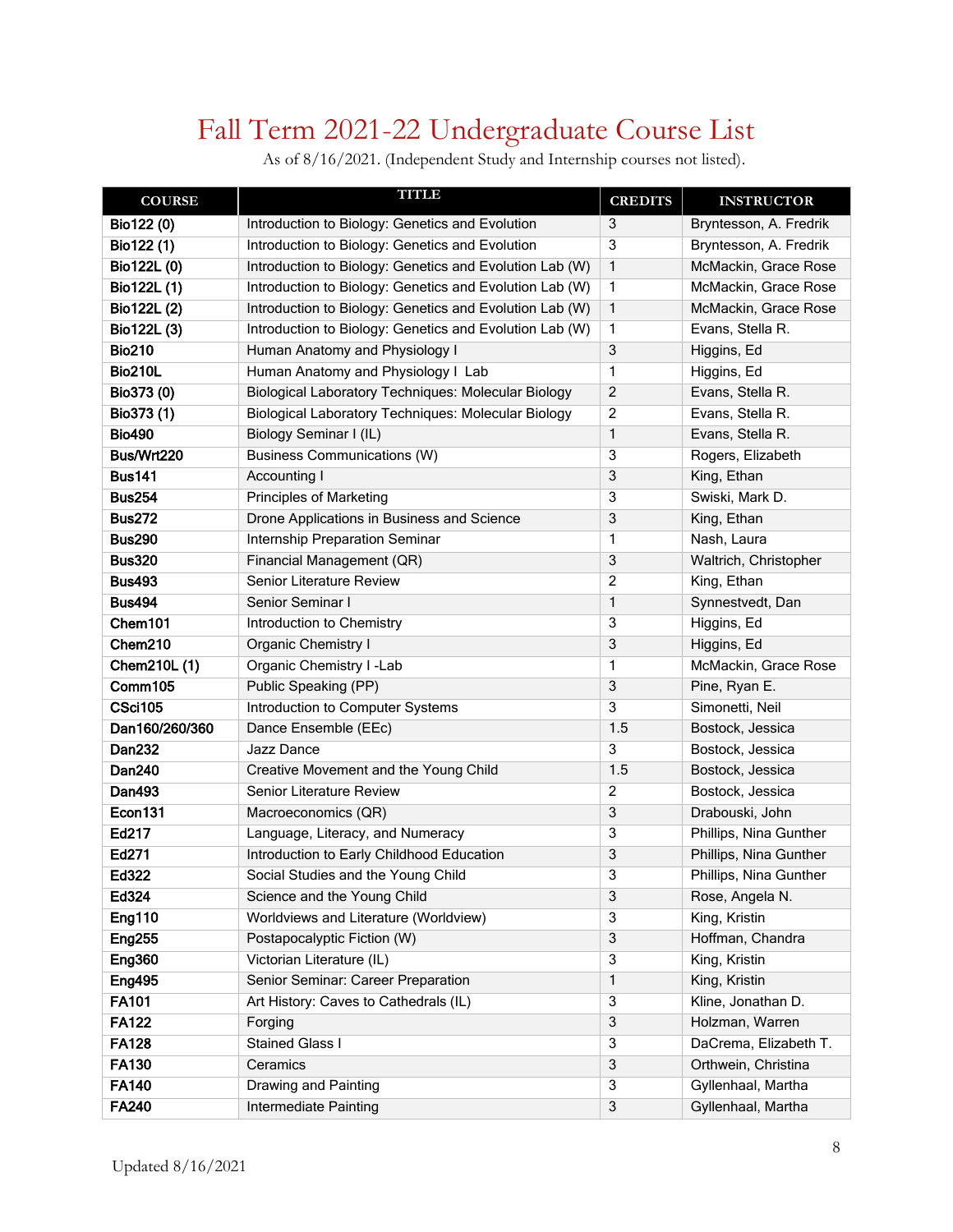| FE <sub>1</sub>     | Field Experience I: Observation                 | 3              | Rose, Angela N.       |
|---------------------|-------------------------------------------------|----------------|-----------------------|
| <b>FESpEd</b>       | Field Experience in Special Eduation            | 3              | Wong, Sarah           |
| Geog110             | World Regional Geography                        | 3              | Yardumian, Aram       |
| Germ101             | Introductory German I                           | 3              | Lawing, Sean          |
| <b>Hist115</b>      | The Medieval World                              | 3              | Lawing, Sean          |
| <b>Hist305</b>      | International Order                             | 3              | Rose, D. Greg         |
| <b>HSoc401</b>      | Capstone Seminar I (IL)                         | 3              | Yardumian, Aram       |
| <b>ID494</b>        | Senior Seminar I                                | 1              | Synnestvedt, Dan      |
| Math095             | Preparation for Quantitative Reasoning          | 1              | Genzlinger, Maret     |
| Math101             | Introduction to Quantitative Reasoning (QR)     | 3              | Simonetti, Neil       |
| Math <sub>140</sub> | Elements of Calculus (QR)                       | 3              | Bongers, Caira        |
| Math <sub>150</sub> | Calculus I                                      | 3              | Bongers, Caira        |
| Math150L (0)        | Calculus I Lab                                  | 1              | Bongers, Caira        |
| Math150L (1)        | Calculus I Lab                                  | 1              | Bongers, Caira        |
| Math493             | Senior Literature Review                        | $\overline{c}$ | Simonetti, Neil       |
| Math494             | Senior Seminar I                                | 1              | Synnestvedt, Dan      |
| <b>Mus100</b>       | <b>College Chorale</b>                          | 1              | Bier, Graham          |
| <b>PE112</b>        | Team Sports for Fun                             | 1              | Bryntesson, Hilary J. |
| <b>PE180</b>        | Foundations of Physical Education               | 1              | Jones, Scott          |
| Phil/PS220          | <b>Political Thought (Civil)</b>                | 3              | Synnestvedt, Dan      |
| Phil102 (0)         | Introduction to Philosophy (Worldview)          | 3              | Latta, Marcy          |
| Phil102 (1)         | Introduction to Philosophy (Worldview)          | 3              | Latta, Marcy          |
| <b>Phil321</b>      | Swedenborg's Philosophy                         | 3              | Cole, Stephen         |
| <b>Phil493</b>      | Senior Literature Review                        | $\overline{c}$ | Synnestvedt, Dan      |
| <b>PSci211</b>      | <b>Comparative Government (Civil)</b>           | 3              | Rose, D. Greg         |
| Psyc101             | Introductory Psychology                         | 3              | Rogers, Kiri K.       |
| <b>Psyc201</b>      | Abnormal Psychology                             | 3              | Rogers, Kiri K.       |
| <b>Psyc203</b>      | Personality Theory                              | 3              | Frey, Kurt            |
| <b>Psyc205</b>      | Social Psychology (PP)                          | 3              | Frey, Kurt            |
| <b>Psyc230</b>      | Psychology and Spirituality                     | 3              | Frey, Kurt            |
| Psyc341             | Human Development: Adult Altruism (EE)(Moral)   | 3              | Nash, Laura           |
| Psyc490             | Research Methods in Psychology (IL)             | 3              | Cavallo, Fernando     |
| Rel101 (0)          | Introduction to New Church Doctrines (SpDoc)    | 3              | Genzlinger, Matthew   |
| Rel101 (2)          | Introduction to New Church Doctrines (SpDoc)    | 3              | Genzlinger, Matthew   |
| Rel101 (3)          | Introduction to New Church Doctrines (SpDoc)    | 3              | Glenn, Coleman        |
| Rel101 (4)          | Introduction to New Church Doctrines (SpDoc)    | 3              | Schnarr, Grant        |
| <b>Rel110</b>       | Introduction to Systematic Theology (SpDoc)     | 3              | Frazier, Scott Innes  |
| <b>Rel215</b>       | The Lord (SpDoc)                                | 3              | Glenn, Thane          |
| <b>Rel220</b>       | The Torah (SpScript)                            | 3              | Frazier, Scott Innes  |
| <b>Rel372</b>       | Spiritual Development for Educators (W)(SpAppl) | 3              | Silverman, Ray        |
| <b>Rel380</b>       | History of New Church Doctrine (IL)(SpAppl)     | 3              | Cole, Stephen         |
| Soc110              | Introduction to Sociology                       | 3              | Rogers, Kiri K.       |
| SpEd111             | Introduction to Special Education               | 3              | Wong, Sarah           |
| SpEd331             | Classroom Management and Behavioral Support     | 3              | Ballard, Kelly M.     |
| SpEd334             | Assistive Technology in the Classroom           | 1              | Goldynia, Kristine    |
| Thea120             | Scene Design (EE)                               | 3              | Haus-Roth, Naomi      |
| Writ100             | <b>Academic Writing</b>                         | 3              | Cooper, Robin         |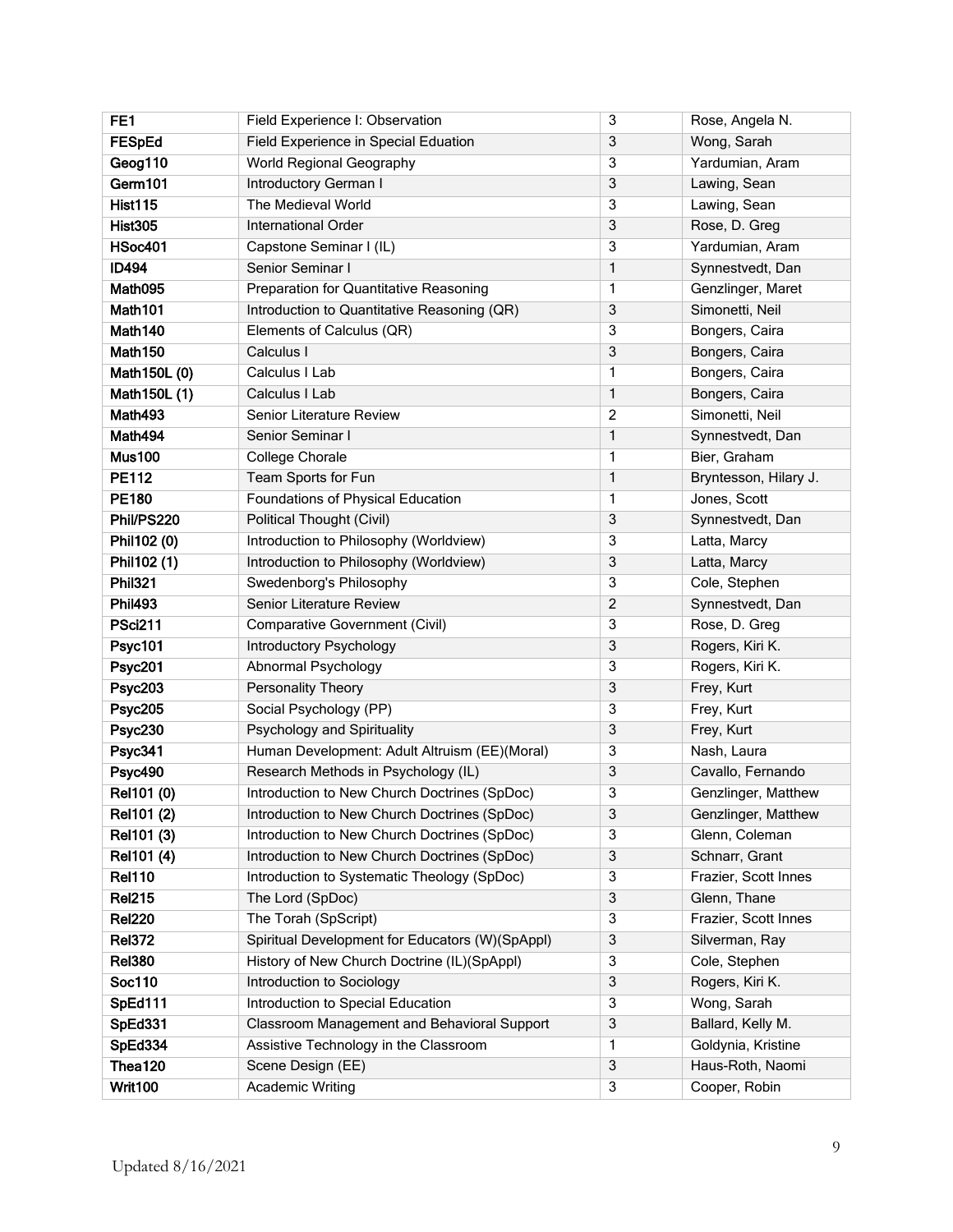| Writ101 (0)    | <b>Expository Writing (W)</b>     | Cantley, Erica |
|----------------|-----------------------------------|----------------|
| Writ101 (2)    | Expository Writing (W)            | Glenn. Thane   |
| <b>Writ202</b> | Writing About Literature (W) (IL) | Pine, Ryan E.  |

+This course is offered on multiple levels. All students must register on the 100 level.

\*This course requires a lab fee.

*The College administration will make every effort to offer the courses listed, but reserves the right to cancel courses if necessary.*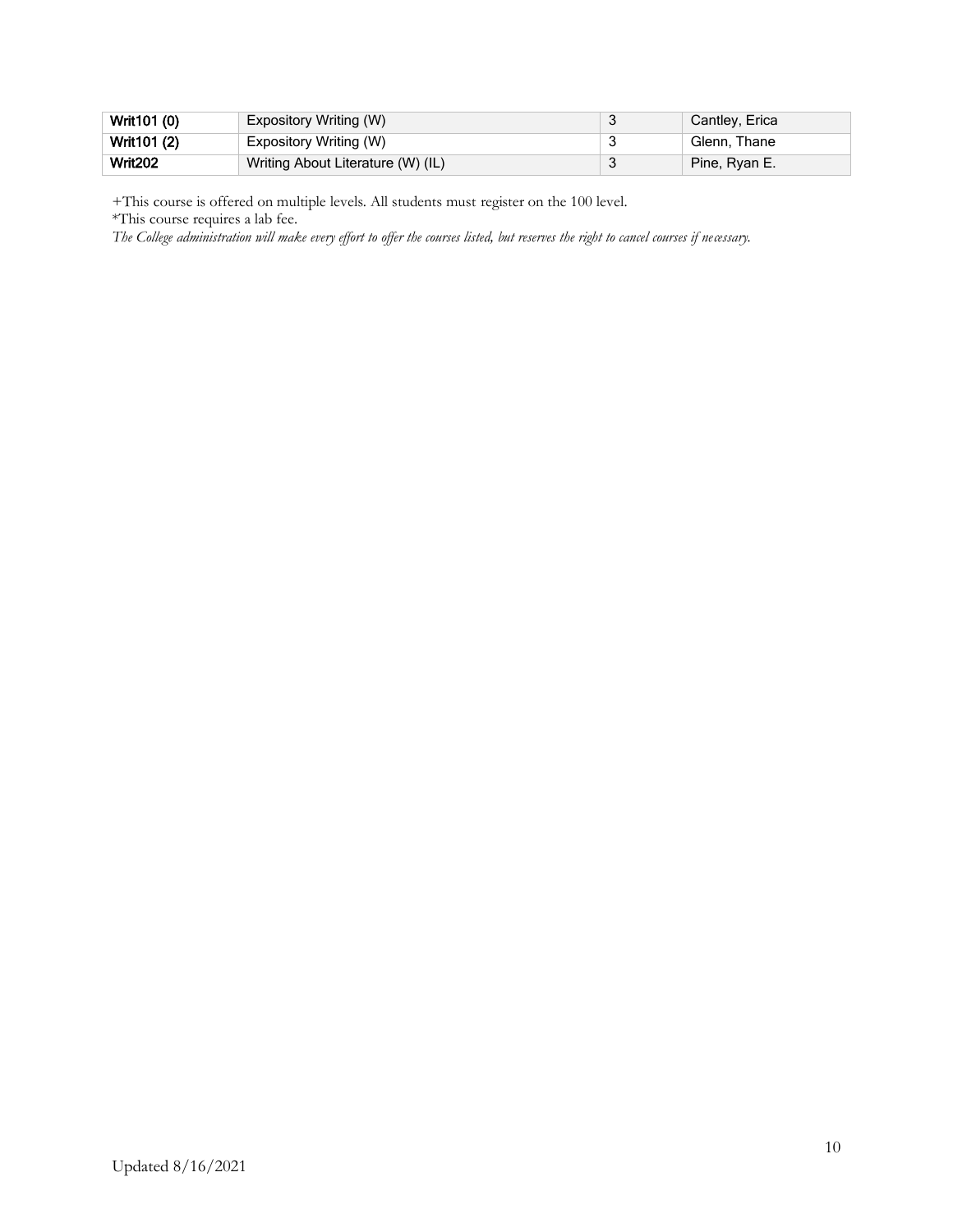# Fall Term 2021-22 Undergraduate Courses

### <span id="page-10-1"></span><span id="page-10-0"></span>**Biology**

### Biology 122. Introduction to Biology: Genetics and Evolution.

The first of a two-course gateway series that is required for prospective biology majors. Introduction to principles of genetics and evolution. Includes evolution, natural selection, cell division and the cell cycle, chromosomes, Mendelian and non-Mendelian inheritance, the Hardy-Weinberg principle, how selection, migration and genetic drift influence evolution, kin selection, mechanisms of speciation, and the last common ancestor and the tree of life. The course concludes with a section on development and evolution. This course and the related laboratory must be taken together.

3 Credits.

### Biology 122 Lab. Introduction to Biology: Genetics and Evolution Lab. (W)

This course requires a lab fee. This course and the related lecture course must be taken together. 1 Credit.

### Biology 210. Human Anatomy and Physiology I.

First trimester of a two-trimester sequence dealing with the structure and function of the human body and mechanisms for maintaining homeostasis within it. Includes the study of cells, tissues, fluid and electrolyte balance, acid-base balance and integumentary, skeletal, muscular and nervous systems. Identification of anatomical structures using a "virtual" cadaver and preserved animal specimens will be required in the laboratory. This course and the related laboratory must be taken together. Prerequisites: High School Chemistry and Biology 122, 122L, 123, and 123L. 3 Credits.

### Biology 210 Lab. Human Anatomy and Physiology I Lab.

This course requires a lab fee. This course and the related lecture course must be taken together. 1 Credit.

### Biology 245. Zoology.

Exploration of the animal kingdom, including: systematics, anatomy, and physiology. Topics consist of basic concepts of zoology, diversity of major groups of invertebrate and vertebrate animals, evolutionary relationships, structure and function of vertebrate and invertebrate organ systems, and evolutionary development of organ systems. Includes a lab with hands-on activities focused on selected taxa. This course and the related laboratory must be taken together.

Prerequisites: Biology 122, 122L, 123, and 123L. 3 Credits.

### Biology 245 Lab. Zoology Lab.

This course requires a lab fee. This course and the related lecture course must be taken together. 1 Credit.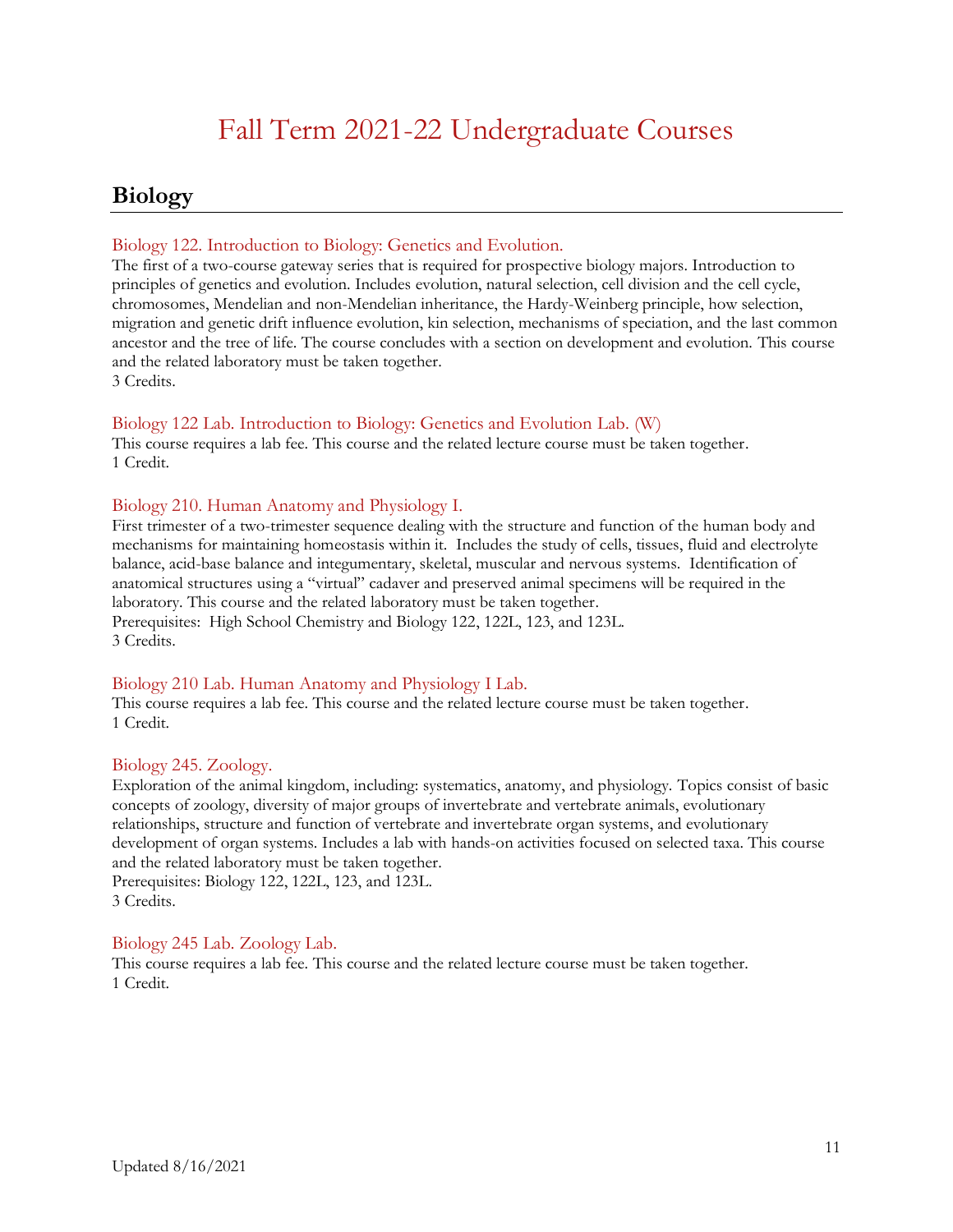### Biology 373. Biological Laboratory Techniques: Molecular Biology.

Junior level biology laboratory course supporting Biology 230, 232, 310, 315, and 355. A mixture of theoretical and practical experience in techniques used in molecular biology, including PCR and cell-based cloning, nucleic acid hybridization, bioinformatics, protein expression and analysis, and culturing microbiological organisms. Laboratory reports, lab notebooks, and scientific writing skills integral. This course requires a lab fee.

Co-requisites or prerequisites: Biology 230 and Biology 232. 2 Credits.

### Biology 490. Biology Seminar I. (IL)

Broadened exposure to active areas of biology and reading current literature. Students are required to read and present current literature related to their senior projects. Required of seniors in the biology major and open to seniors in the ID major who are studying biology.

Prerequisite: Biology 380.

1 Credit.

### <span id="page-11-0"></span>**Business**

### Business 141. Accounting I.

Introduction to basic financial accounting principles, the accounting cycle, the preparation of financial statements, and the use of computer spreadsheets. 3 Credits.

### Business/Writing 220. Business Communications. (W)

Business Communications is a workplace-oriented course designed to help students develop and refine the written and oral skills necessary to communicate effectively in professional settings. Students will review the purpose and style of business writing and complete a variety of focused writing exercises based on work settings and scenarios. Students will plan, compose, and analyze letters, memoranda, and electronic messages. They will also prepare and deliver brief oral presentations, collaborate with others, and revise business communication.

Prerequisite: Writing 101. 3 Credits.

#### Business 254. Principles of Marketing.

Focus on customer behavior, promotion, channels of distribution, product, and pricing, with emphasis on formulating marketing plans and strategies in a global and culturally diverse environment. 3 Credits.

#### Business 272. Drone Applications in Business and Science.

Principles of applications of new technology in all possible fields, taking advantage of new FAA rule 107 provisions. The course explores current legislation and FAA rules, current innovation in drone use, limits of current off-the-shelf technologies, creative problem solving and business plan development. 3 Credits.

#### Business 290. Internship Preparation Seminar.

This course will introduce the requirements for internships, including the learning plan, journal entries, final projects, and relation to academic study. Students will learn employment related skills including: networking, interviewing, resume creation, attendance requirements, professional appearance, professional conduct, confidentiality, and maintaining ongoing relationships. 1.5 Credits.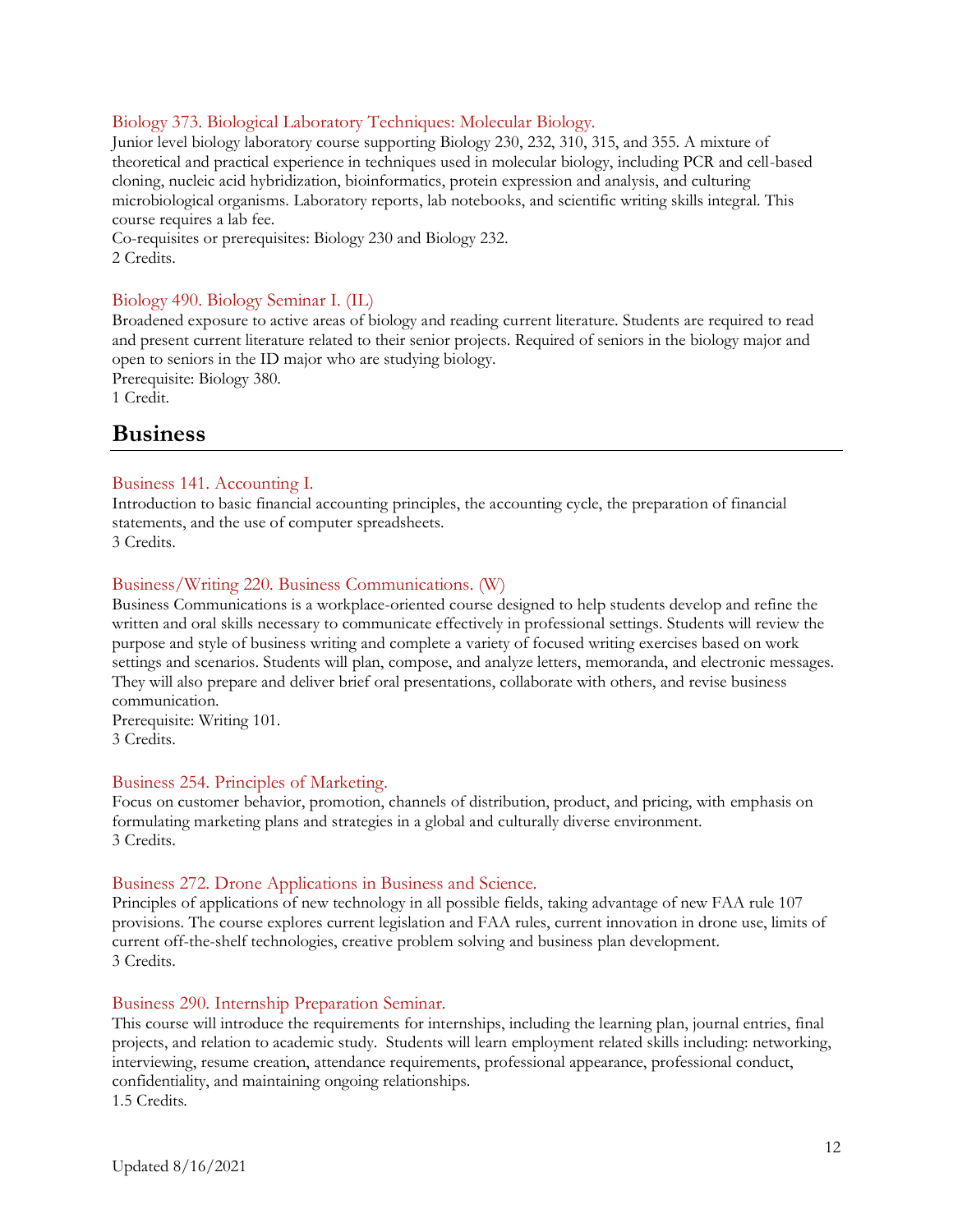#### Business 320. Financial Management. (QR)

Introduction to business finance, the role of the chief financial officer, and financial tools used by management. Emphasis on management of revenue and expenses, application of basic financial concepts to the solution of organizational problems, analysis of the short and long-term financial needs of an organization, and selection of most feasible course of action to secure best possible financial outcome and allocation of resources. Topics of present value, stock and bond valuation, capital budgeting, financial forecasting, and capital structures also examined. Prerequisite: Business 141.

3 Credits.

#### Business 493. Senior Literature Review.

General guidance in continuing research and review literature related to the chosen topic for the senior capstone project, Support for crafting a sound and interesting argument, resulting in an outline of main points for the project.

Prerequisite: Business 390. 2 Credits.

#### Business 494. Senior Seminar I.

For seniors in the Business Major. Focus on developing a spiritual perspective on the student's capstone project using Swedenborgian and other principles.

Prerequisite: Business 390. 1 Credit.

### <span id="page-12-0"></span>**Chemistry**

### Chemistry 101. Introduction to Chemistry.

Introduction to college chemistry. Course designed with two audiences in mind-students preparing for general chemistry, and non-science majors. No prior chemical knowledge assumed, but mathematical skills equivalent to Mathematics 100 expected. Topics covered include atomic theory, organization of matter, the mole concept, naming of chemical compounds, chemical bonding and reactions, phases of matter, and kinetics. Required of students who register for Chemistry 110 and have a math SAT score of 500 or lower (or the equivalent ACT score). This course has an associated laboratory that is not necessarily offered every time the course is offered. *When taken together,* they satisfy the Core science requirement. This course alone will not fulfill the requirement.

3 Credits.

### Chemistry 210. Organic Chemistry I.

Second year chemistry course for science majors. Topics include molecular orbital and hybrid orbital theory and bonding, chemical energetics, alkanes, alkenes, halo alkanes, alcohols, alkynes, dienes, stereochemistry, and classes of reactions and reaction mechanisms. Laboratory includes basic techniques in organic chemistry and computer based molecular modeling. First half of sequence with Chemistry 211. This course and the related laboratory must be taken together.

Prerequisite: Chemistry 111 and 111L. 3 Credits.

### Chemistry 210 Lab. Organic Chemistry I Lab.

Includes basic techniques in organic chemistry and computer based molecular modeling. This course requires a lab fee. This course and the related lecture course must be taken together. Prerequisite: Chemistry 111 and 111L. 1 Credit.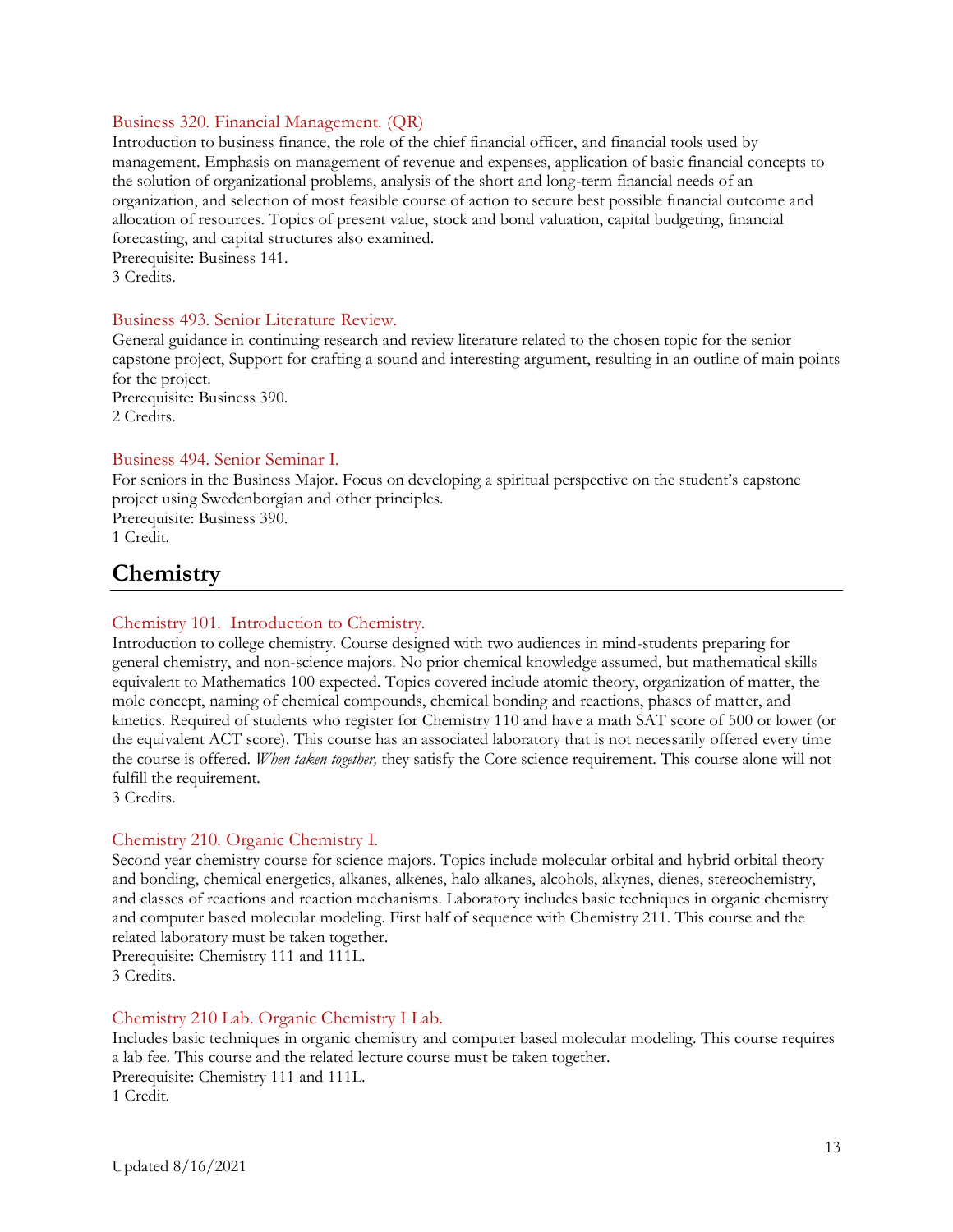### <span id="page-13-0"></span>**Communication**

### Communication 105. Public Speaking. (PP)

Exposure to a variety of speaking situations designed to develop self-confidence. Class work features impromptu and prepared speeches. Work on voice and speech improvement as well as command of body language. Attention to effective strategies for professional presentations and public speaking, both face-toface and online.

3 Credits.

### <span id="page-13-1"></span>**Computer Science**

### Computer Science 105. Introduction to Computer Systems.

Discussion of how computers and networks work; introduction to web page construction with HTML; introduction to programming with Python; introduction to spreadsheet and database design and queries. 3 Credits.

### <span id="page-13-2"></span>**Dance**

### Dance 160/260/360. Dance Ensemble. (EEC)

A dance repertory course for the performing artist. Rehearsing and performing pieces choreographed by faculty and guest artists. Styles may include contemporary, jazz, hip-hop, ballet, and/or tap. Each student will be involved in several different pieces of choreography. Course culminates in public performance. Dance 260 includes collaboration on a choreography project or a solo choreography project. Dance 360 involves choreographing and teaching a group piece of choreography to the class to be performed at the end of term concert. Course may be repeated for credit. 1.5 Credits.

### Dance 232/332. Jazz Dance. (EEC)

Intermediate (Dance 232) and Advanced (Dance 332) course in Jazz dance technique. Students learn jazz dance technique and develop creativity, flexibility, coordination, and rhythm. Dan 232 includes choreography projects, and both levels culminate in a public performance at the end-of-term concert. Course may be repeated once for credit.

Prerequisite for Dance 232: Dance 120, Dance 132, or instructor's permission. Also serves as a PE course. 3 Credits.

### Dance 240. Creative Movement and the Young Child.

This course will explore ways in which children develop through creative movement activities based on developmentally appropriate practice. Special emphasis will be placed on integrating creative movement with other learning activities. Students will have the opportunity to work on projects that incorporate creative movement with their own areas of interest as potential teachers/caregivers. Students will also explore multicultural elements of dance and movement. 1.5 Credits.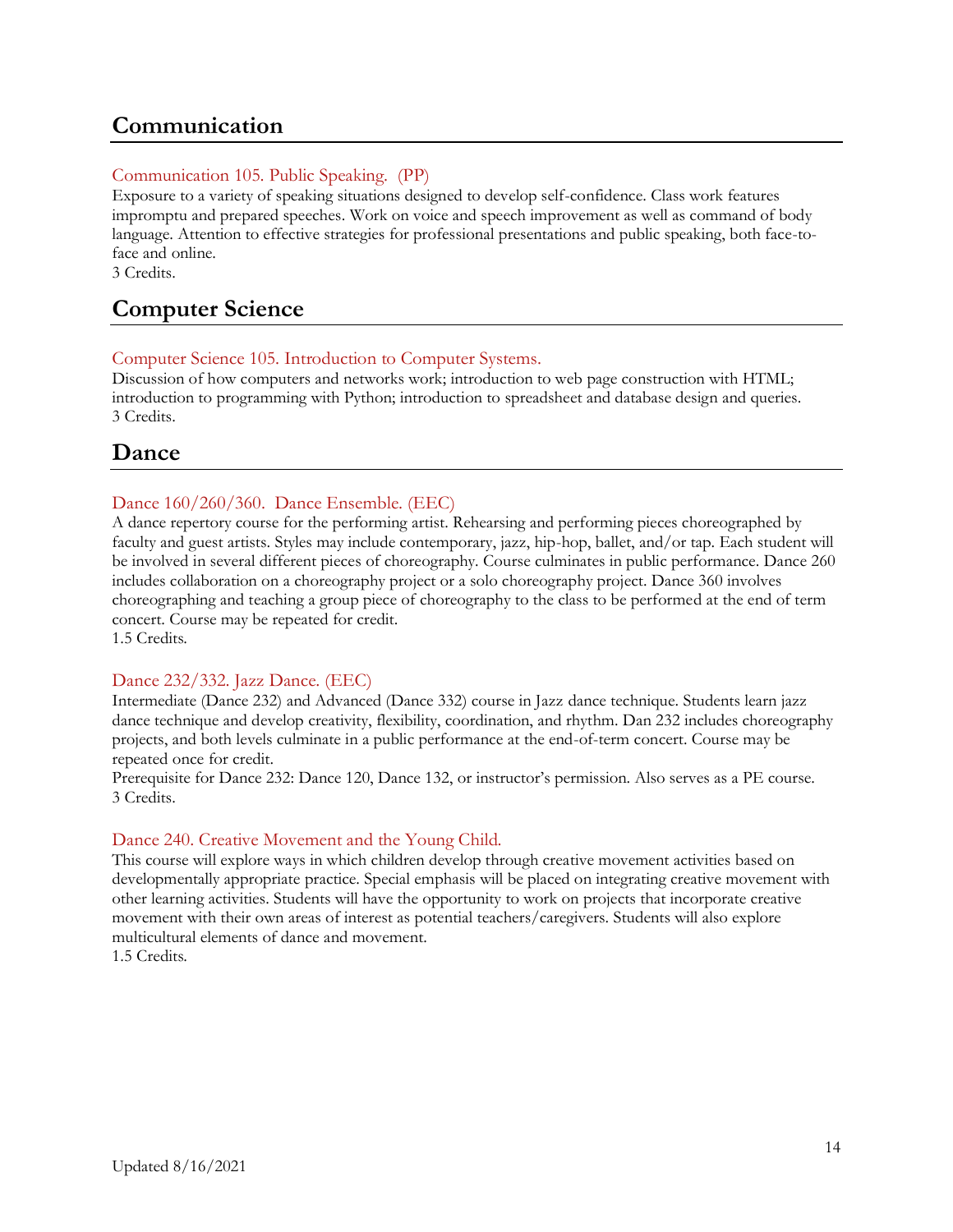### <span id="page-14-0"></span>**Economics**

### Economics 131. Macroeconomics. (QR)

Study of the fundamentals of economic analysis with emphasis upon national output, employment, and price levels. Exploration of the monetary and financial system together with problems of economic stability. Special attention given to the role of government fiscal and monetary policy in managing the economy. Consideration of current issues such as economic growth, federal budget deficits, and the role of the Federal Reserve Bank. Course includes student-led seminars. 3 Credits.

### <span id="page-14-1"></span>**Education**

### Education 217. Language, Literacy, and Numeracy.

This course prepares students for their role in the early childhood classroom. Many opportunities for application of best practices. Includes theories of language development. Special attention given to emergent language and language-rich environments. Includes 1 credit hour of ELL instruction. 3 Credits.

### Education 271. Introduction to Early Childhood Education.

This course focuses on the basic knowledges, skills and dispositions that prepare students to teach in early childhood classrooms. Teaching young children from a background of New Church spiritual philosophy, major theories and cultural perspectives. Emphasis on DAP (developmentally appropriate practice); integration of learning goals with children's play; diversity in the classroom; and the process of building a collaborative model with family and community. Includes theory and practice of Garden-based Learning. 3 Credits.

### Education 322. Social Studies and the Young Child.

Emphasis on the skills and attitudes taught within social studies and developed in early childhood programs. Special attention to state standards as well as New Church competencies through the study of units, multicultural experiences, and the methods and materials for teaching social studies. Contains theory and practice of Garden-based Learning. Open only to third year students. Prerequisites: Education 128 or 271. 3 Credits.

### Education 324. Science and the Young Child.

This course explores the nature of science, the nature of how young children conceptualize the world around them, and how to bring the study of the natural world to children in age-appropriate ways. Emphasis on the inquiry approach to teaching science. Includes garden-based learning projects: planting a fall garden and sprouting seeds.

3 Credits.

### Field Experience I: Observation.

Students will be assigned to a classroom for guided observation experience that relates to course work during the third year. Open to non-majors with permission from education department chair. 3 Credits.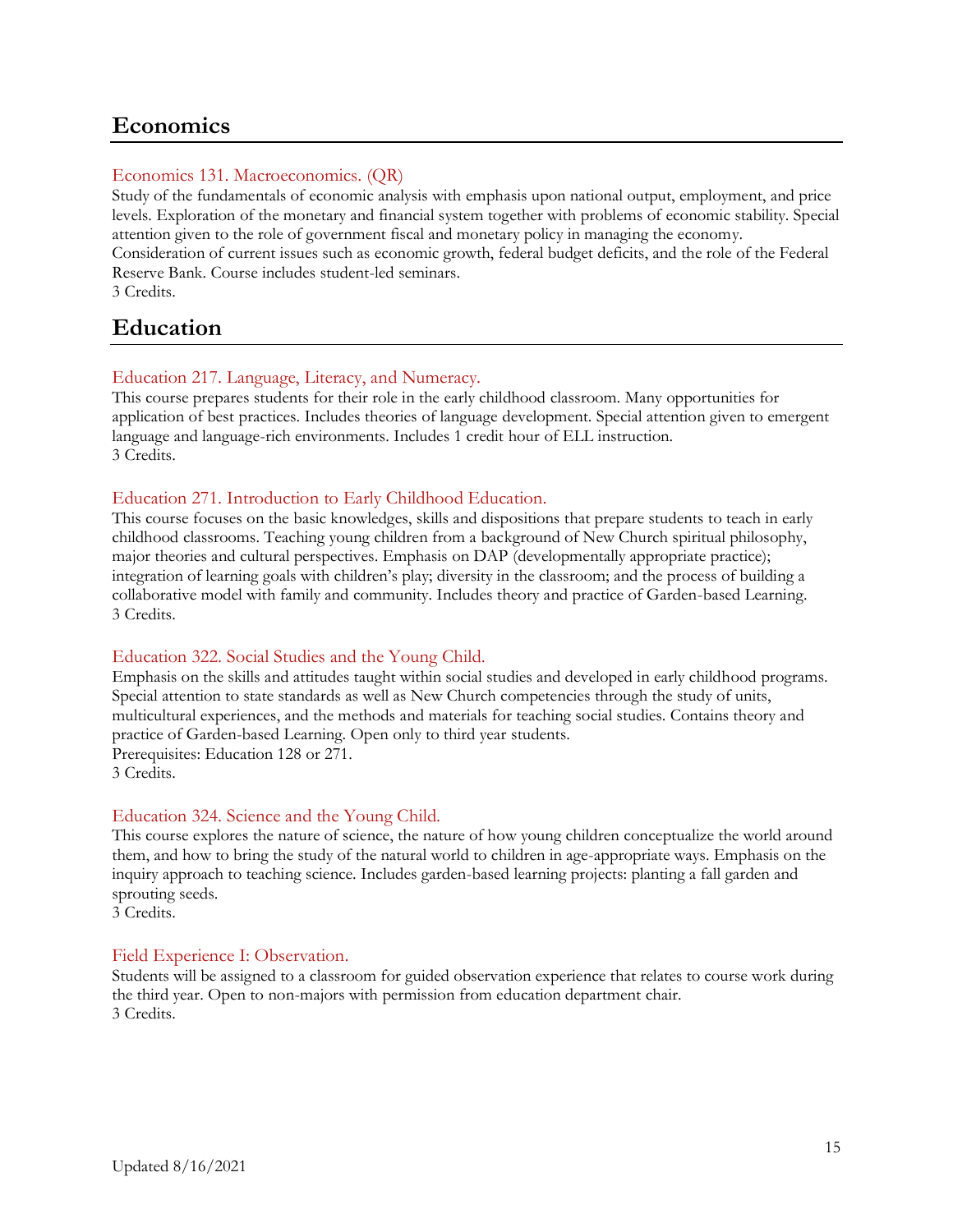### Field Experience: Special Education.

This pre-student teaching course provides students the opportunity to observe in a special education setting and apply the knowledge and skills they have learned in their coursework. Students will gain hands-on experiences with exceptional children, experience the different types and levels of service delivery, and reflect on how, when, and why specific evidence-based practices are implemented. Student will start in the "Observation" phase and gradually take on increased responsibilities throughout the term. Prerequisites: Special Education 111 and permission of the instructor. Not open to non-majors; third- or fourth-year students only.

3 Credits.

### Special Education 111. Introduction to Special Education.

An overview of key concepts, theories and practices of special education. Course begins with a role-playing game in which students learn about the milestone legislation, IDEA. Attention is given to the social and historical underpinnings of today's special education programming, as well as to the various types of learning needs in any given classroom. Students will learn to view "disabilities" from differing perspectives and gain appreciation for the variety of needs expressed in the human condition. 3 Credits.

### Special Education 331. Classroom Management and Behavioral Support.

Examination of what it means to lead and manage a differentiated classroom. Addresses classroom management skills of fostering a positive learning environment; planning and delivering assessment-driven instruction; implementing Positive Behavior Intervention and Support (PBIS); and conducting a Functional Behavioral Analysis (FBA).

3 Credits.

### Special Education 334. Assistive Technology in the Classroom.

This course explores a variety of technologies used to assist persons with a wide range of exceptionalities. Universal Design for Learning is at the core of this course with a goal of adapting technology, instruction, and assessment to meet a range of student needs.

Prerequisites: Special Education 111 and permission of the education department chair. 1 Credit.

### <span id="page-15-0"></span>**English**

Literature courses in this discipline fill the aesthetic requirement of the Core Program. 200-level English courses require Writing 101 as prerequisite. 300+-level English courses require a 200-level English as prerequisite.

### English 110. Worldviews & Literature (Worldview).

Introduction to six worldviews in the context of literary texts. Emphasis on how characters with differing worldviews interact with others and with their geographic and historical contexts. Emphasis on close readings and critical analysis.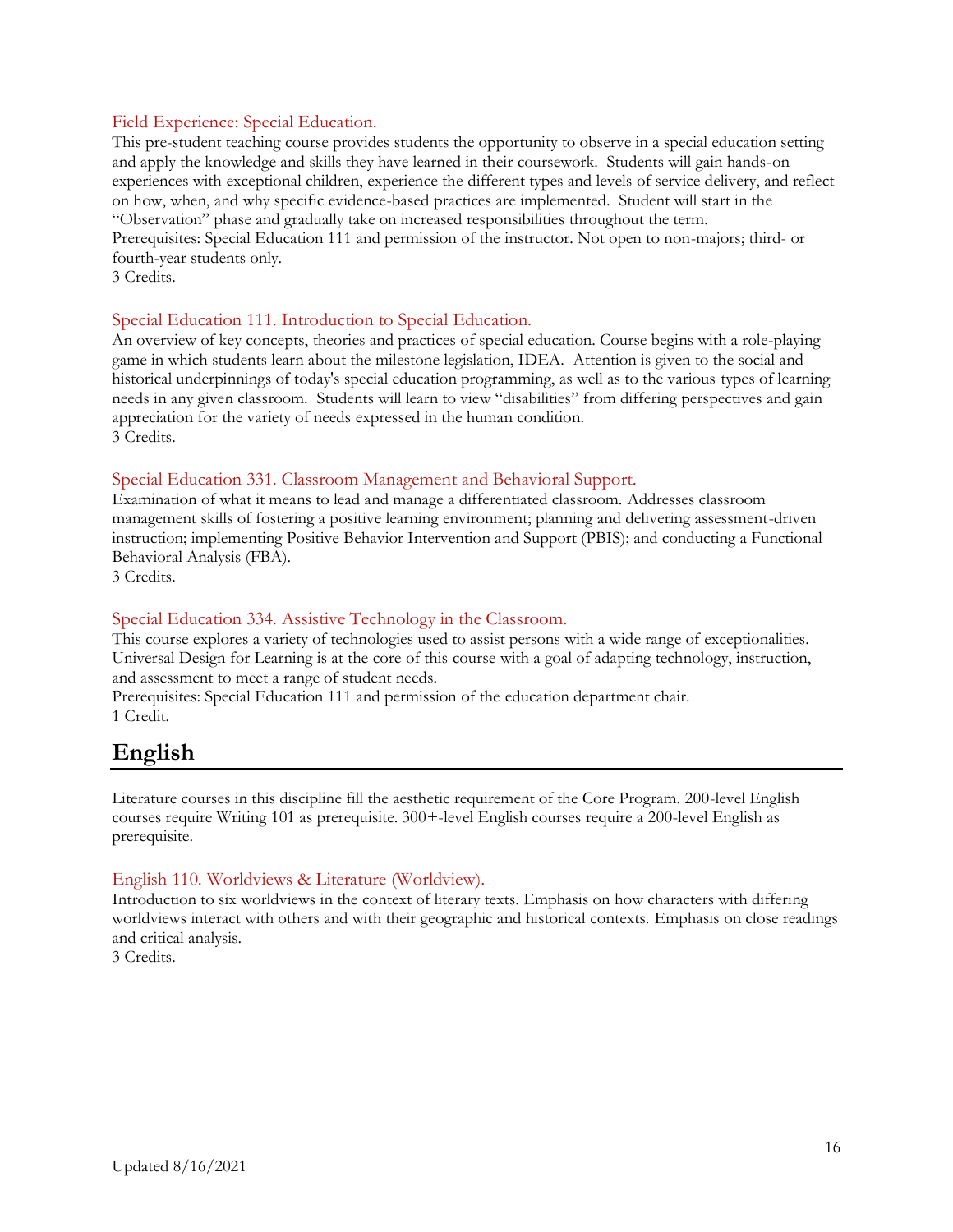### English 255. Post-Apocalyptic Fiction. (W)

Study of literary depictions of end-of-days and post-apocalyptic genre. Analysis of texts through plot and subplot, device, character, setting, and author intent. Use of current events and social, political, and historical context to examine the post-apocalyptic theme in other media (television and film). Analysis of other works in the genre, such as Young Adult counterparts (*Hunger Games*, *Maze Runner*, etc*.*). Creative project expressing student's own perception of the post-apocalypse.

Prerequisite: Writing 101.

3 Credits.

### English 360. Victorian Literature. (IL)

Study of selected literary figures of England from 1830 to 1900, with emphasis on trends in religion, philosophy, and science, and on the literary genre of the novel. Prerequisite: Any 200-level English course.

3 Credits.

### English 495. Senior Seminar: Career Preparation.

Focus on professional transition to workplace or graduate school. Guest speakers present recent trends in English studies and in employment for English and Communications majors. Students propose (or present if completed) their capstone work as well as give evidence of facility in the software and technology skills required of BAC English graduates. Students network with alumni at a distance or in town to support an outreach effort requiring communication skills and fostering any aspect of the mission's focus on intellectual, moral, civil, and spiritual development.

1 Credit.

### <span id="page-16-0"></span>**Experiential Education**

### Experiential Education 198/298. Internship. (EE)

The internship course is open to students with a 2.5 GPA or above. It is a supervised, pre-professional experience with clear links to a student's academic program. It is conducted primarily or totally outside a regular course classroom, and for which a student earns academic credit. It is organized primarily around an assignment in a work-place situation in which students working under the direction of a supervisor learn hands-on professional skills.

The internship course requires a syllabus, reflective component, and an analytical component (e.g., essay, paper, or presentation). Individual syllabi are retained in the office of Internship. This course satisfies the EE requirement.

Course may be repeated for academic credit by arrangement. Credit variable.

### <span id="page-16-1"></span>**Fine Arts**

### Fine Arts 101. Art History: Caves to Cathedrals (IL).

Introductory survey of art and architecture from Prehistory through the European Middle Ages, including Ancient Near Eastern, Egyptian, Greek, Roman, Late Antique, and Medieval art. This course also serves as an introduction to the methods and practices of Art History as an academic discipline. Classroom study is complemented by visits to Glencairn Museum.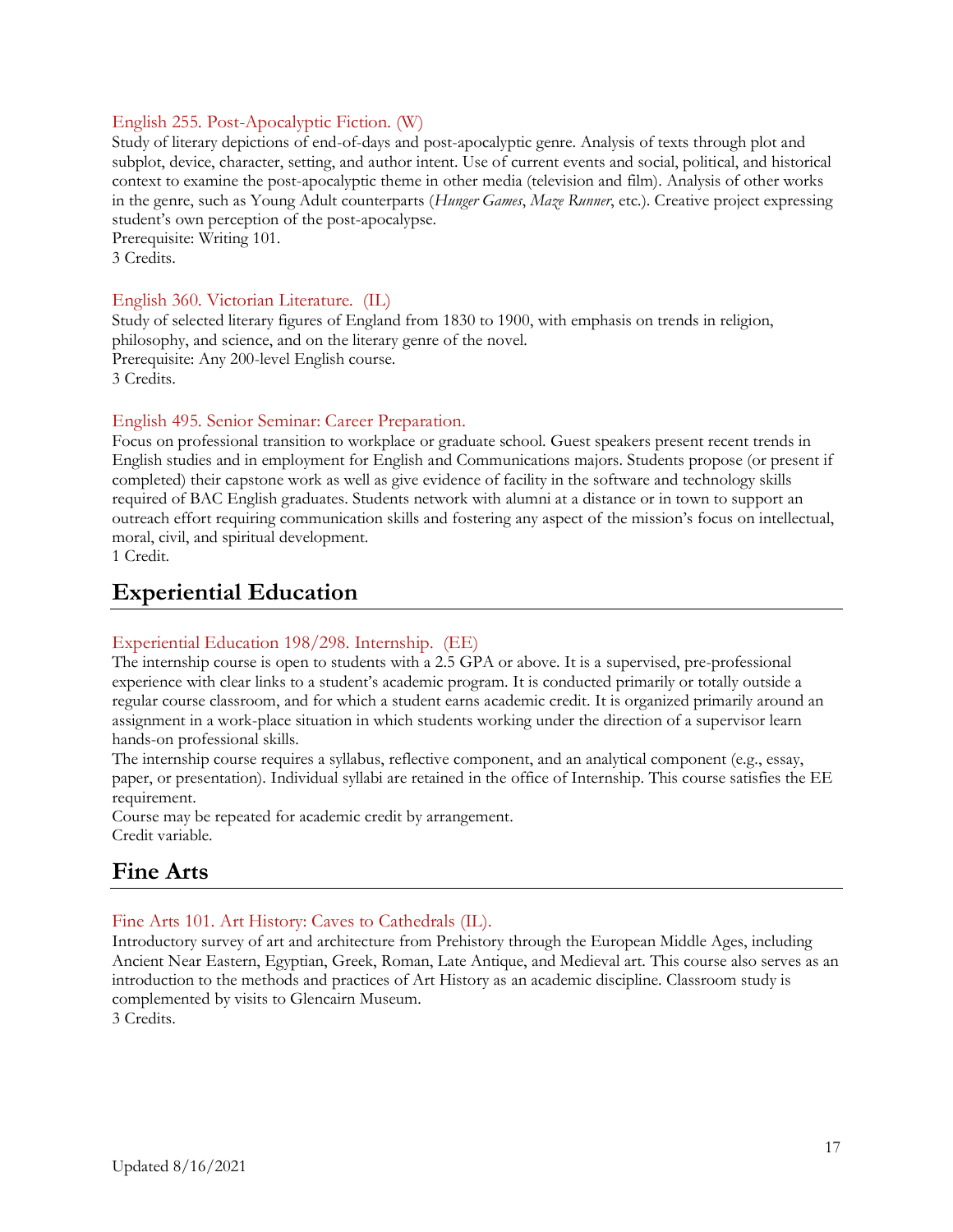### Fine Arts 122. Metal Forging.

Introduction to artistic ironwork concentrating on hand-forged, wrought iron using traditional techniques. Inspired by the magnificent examples in Glencairn and Bryn Athyn Cathedral. This course requires a lab fee. 3 Credits.

### Fine Arts 128. Stained Glass I.

Introduction to stained glass techniques, including cutting and cold-shaping of glass, panel design, painting on glass, copper foil and leading techniques. Projects include study of and response to examples in the Glencairn Museum and Bryn Athyn Cathedral. 3 Credits.

#### Fine Arts 130. Ceramics.

Introduction to clay work including hand building, wheel throwing, slip casting, glazing, and firing processes. Also form function and representation.

This course requires a lab fee. 3 Credits.

### Fine Arts 140. Drawing and Painting.

Introduction to basic techniques in drawing and painting. Oil painting project. Discussion of the development of the history of painting. This course requires a lab fee. 3 Credits.

### Fine Arts 240. Intermediate Painting.

Introduction of more materials and techniques as well as more advanced use of concepts learned in Fine Arts 140. This course requires a lab fee. Prerequisite: Fine Arts 140. 3 Credits.

### <span id="page-17-0"></span>**Geography**

### Geography 110. World Regional Geography.

Study of world regions with emphasis on the geographic relationships—physical and cultural—that give them their character. Emphasizes the political and cultural formations of human societies. Focus on familiarity with map locations.

<span id="page-17-1"></span>3 Credits.

### **German**

### German 101. Introductory German I.

Introduction to the German language for students without previous experience.

Emphasis is placed on communication and the foundations of German grammar. German is the language of instruction.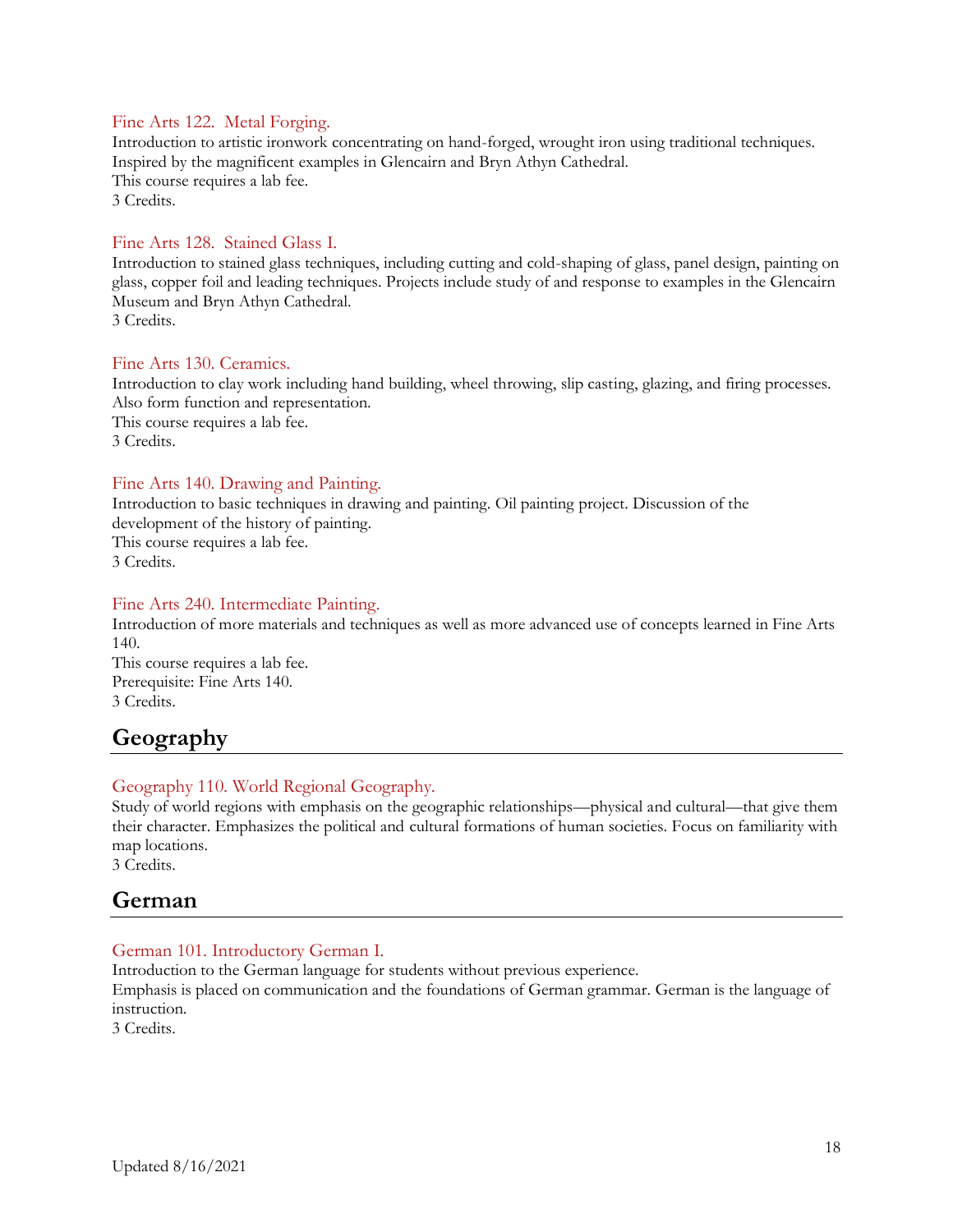### <span id="page-18-0"></span>**History**

### History 115. The Medieval World.

Historical survey of medieval Europe from the fall of Rome through the fourteenth century. Particular focus on religion and the role of the church throughout the middle ages. Extensive use of primary texts and Glencairn Museum's collections.

3 Credits.

### History 305. Topics in History: International Order.

Students take part in two historical role-playing games focusing on international negotiations surrounding events at the peace conference at Versailles after World War I and then the Rwanda crisis in 1994. Focus on developing skills—speaking, writing, critical thinking, problem solving, leadership, and teamwork— in order to prevail in elaborate and complicated simulations. 3 Credits.

### History 298, 398, 498. History Internship II. (EE)

Proposals must be approved by the appropriate department chair. History internships are open to students in second year or above who have completed at least two history courses. Credit variable.

### <span id="page-18-1"></span>**Human Society**

### Human Society 401. Capstone Seminar. (IL)

Students in the Human Society major engage in focused research for their capstone projects. The seminar setting provides instruction in related skills and offers a forum for support and the exchange of ideas. As part of the seminar, each student will generate a written research proposal, which will also be presented publicly. Each student also examines in depth a specific New Church concept related to the student's capstone project. Only open to Human Society majors.

3 Credits.

### <span id="page-18-2"></span>**Independent Studies and Honors Contracts**

In addition to the listed courses, departments may offer independent studies and honors contracts at the 200 level or above in a variety of fields. The purpose of these is to allow well-qualified students to study beyond the regularly offered courses. Independent studies are numbered 299 or 399, depending on the appropriate level, and honors contract courses are designated with a trailing H, such as Math205H. Academic departments are under no obligation to meet requests for independent studies and honors contracts. Students who undertake independent studies must be able to work independently between meetings with the instructor. In order to qualify to take an independent study or honors contract, a student must:

- Have completed at least 31 credits with a GPA of 2.7 or better
- Submit a proposal to the department chair during the week prior to registration for the term in which the independent study or honors contract is to occur.
- Submit an independent study card or honors contract card (signed by the department chair and instructor) to the College Office to be reviewed by the Dean of Academics.
- Create a syllabus together with the instructor and submit it to the College Office before or during registration.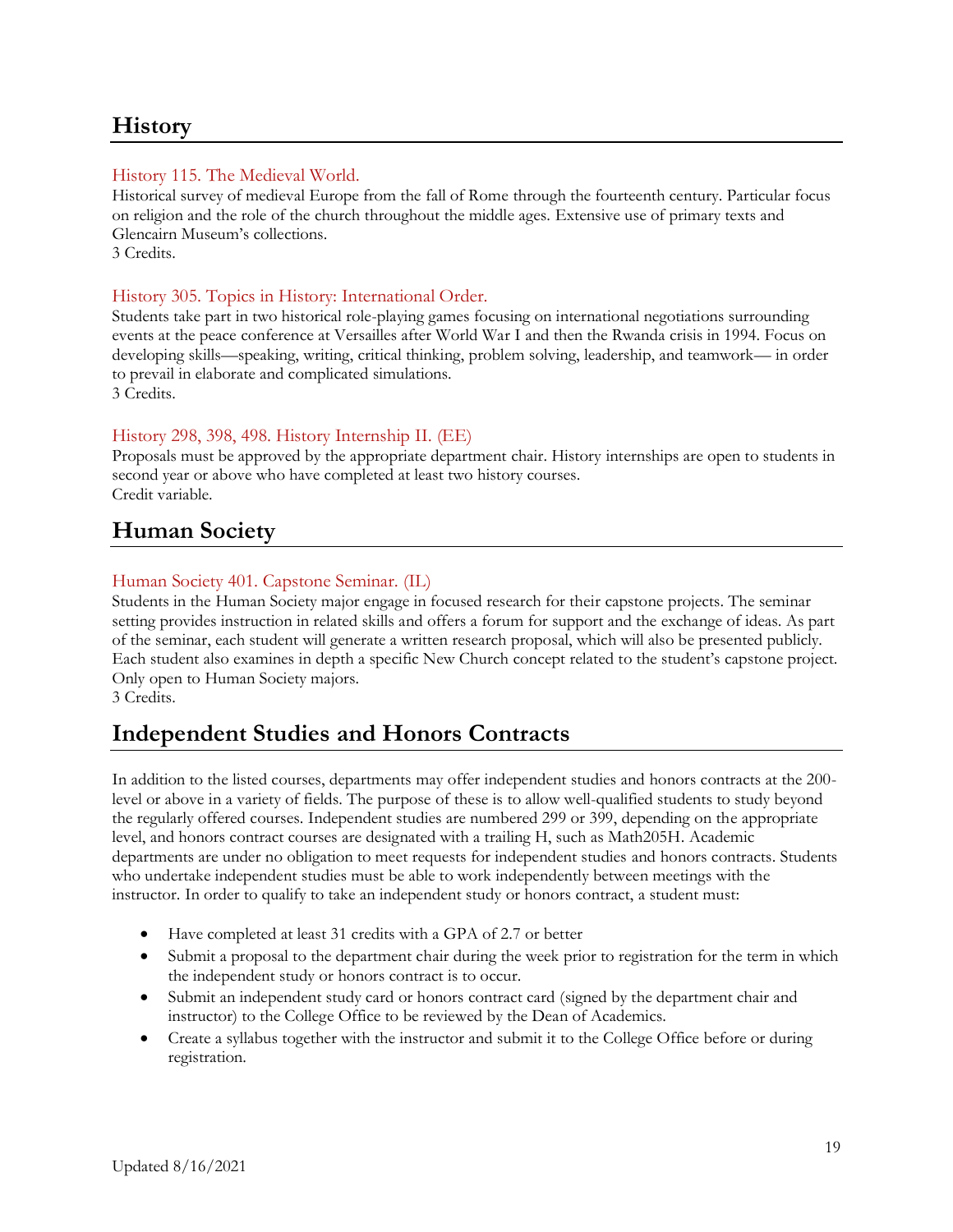### <span id="page-19-0"></span>**Interdisciplinary Studies**

### Interdisciplinary Studies 494. Senior Seminar I.

For seniors in the Interdisciplinary Major. Focus on developing a spiritual perspective on the student's capstone project using Swedenborgian and other principles. Prerequisite: C– or better in Interdisciplinary Studies 390. 1 Credit.

### <span id="page-19-1"></span>**Mathematics**

### Mathematics 095. Preparation for Quantitative Reasoning.

This course provides additional support for students enrolled in Math101. Topics include translating expressions, building equations, order of operations, and recognizing context. Credit from this course may not be used to satisfy degree requirements.

1 Credit.

### Mathematics 101. Introduction to Quantitative Reasoning. (QR)

Introduction to mathematical concepts to improve basic skills in computation, algebra, graphing, and quantitative applications. This course prepares students for other mathematics courses and courses involving quantitative reasoning. Topics include linear modeling, units of measure and currency, and statistical reasoning, and financial topics.

3 Credits.

### Mathematics 140. Elements of Calculus. (QR)

Derivatives with applications, exponential functions, integration with applications, and functions of several variables. Not recommended for students pursuing a degree in mathematics, engineering, or the physical sciences. Because of duplication of subject matter, students may not receive credit for both Mathematics 140 and Mathematics 150. Mathematics 140 does not fulfill prerequisite requirements for Mathematics 151. Prerequisite: Mathematics 115 or appropriate score on placement test. 3 Credits.

### Mathematics 150. Calculus I.

Limits, differentiation, maxima-minima, related rates, Riemann sums, integration with applications, fundamental theorem of calculus, transcendental functions. Because of duplication of subject matter, students may not receive credit for both Mathematics 140 and Mathematics 150.

Prerequisite: B– or better in Mathematics 120 or Mathematics 124 or appropriate score on SAT or placement test.

4 Credits.

### Mathematics 493. Senior Literature Review.

General guidance in continuing research and review literature related to the chosen topic for the senior essay. Support for crafting a sound and interesting argument, resulting in an outline of main points for the senior essay.

Prerequisite: Mathematics 390 or Interdisciplinary Studies 390. 2 Credits.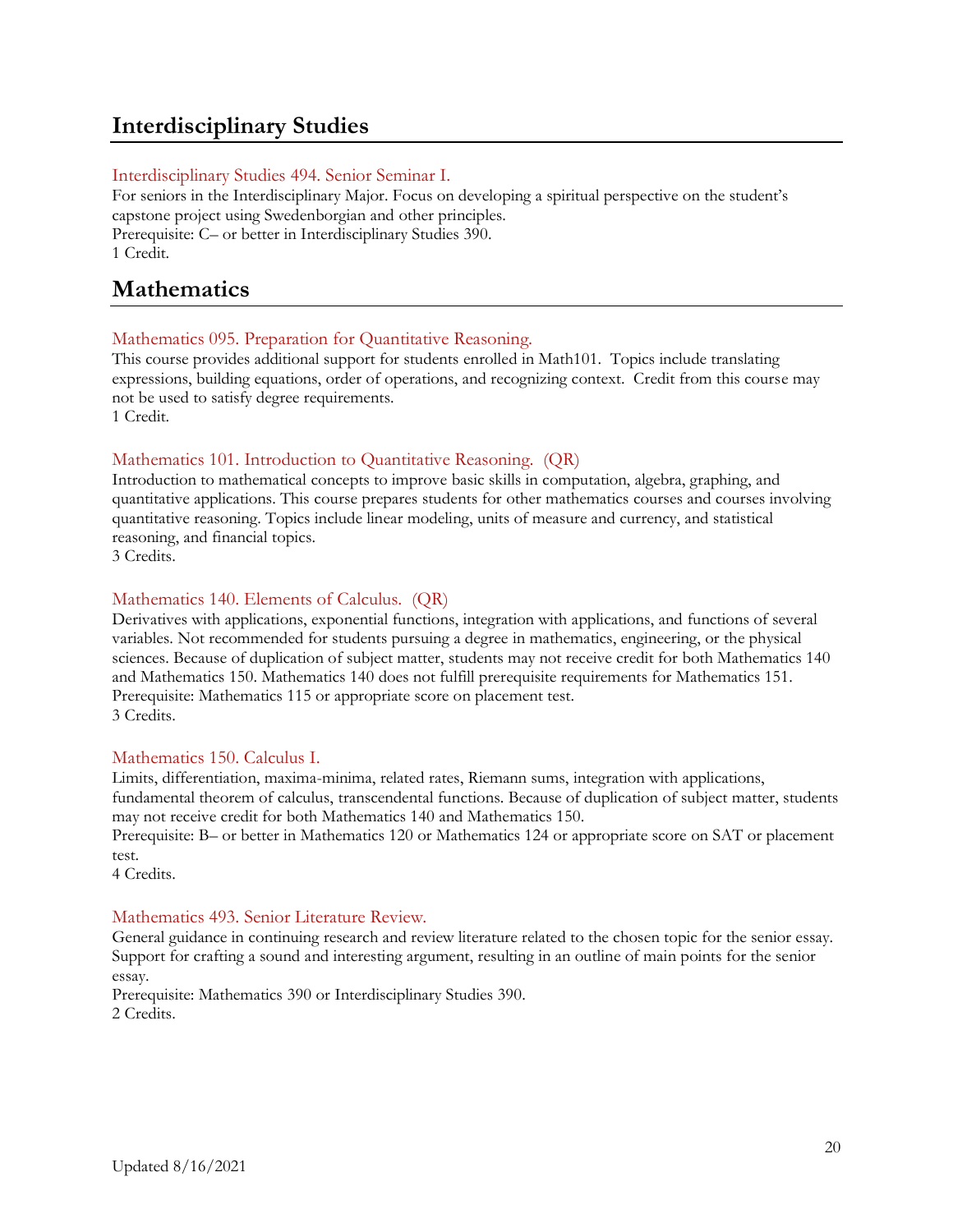#### Mathematics 494. Senior Seminar I.

For seniors in the Mathematics Major. Focus on developing a spiritual perspective on the student's capstone project using Swedenborgian and other principles. Prerequisite: C– or better in Mathematics 390. 1 Credit.

### <span id="page-20-0"></span>**Music**

#### Music 100. College Chorale.

Development and performance of choral repertoire from Renaissance to Modern. Instruction in the development of vocal techniques. Course may be repeated for credit. 1 Credit.

### <span id="page-20-1"></span>**Philosophy**

### Philosophy 102. Introduction to Philosophy. (Worldviews)

Survey of some major philosophers and theories in metaphysics, epistemology, and the philosophy of religion.

3 Credits.

#### Philosophy/Political Science 220. Political Thought. (Civil)

A consideration of political thinkers and theories, both ancient and modern, along with perennial issues in politics, such as justice, authority, liberty, order, equality, power, law, and forms of government. Strongly recommended: Philosophy 101. Prerequisite: Philosophy 102.

3 Credits.

### Philosophy 321. Swedenborg's Philosophy II.

Swedenborg's thought upward from the human body in his "search for the soul." Main text taken from the sections on Series and Degrees and The Human Soul in *The Economy of the Animal Kingdom*, terminating in applications in *The Rational Psychology*.

3 Credits.

#### Philosophy 493. Senior Literature Review.

General guidance in continuing research and review literature related to the chosen topic for the senior essay. Support for crafting a sound and interesting argument, resulting in an outline of main points for the senior essay.

Prerequisite: Interdisciplinary Studies 390. 3 Credits.

### <span id="page-20-2"></span>**Physical Education**

#### Physical Education 112. Team Sports for Fun.

A survey of a range of team sports including for example, soccer, volleyball, lacrosse, ultimate, basketball, floor hockey. Student interest accommodated. Course may be repeated once for credit. 1 Credit.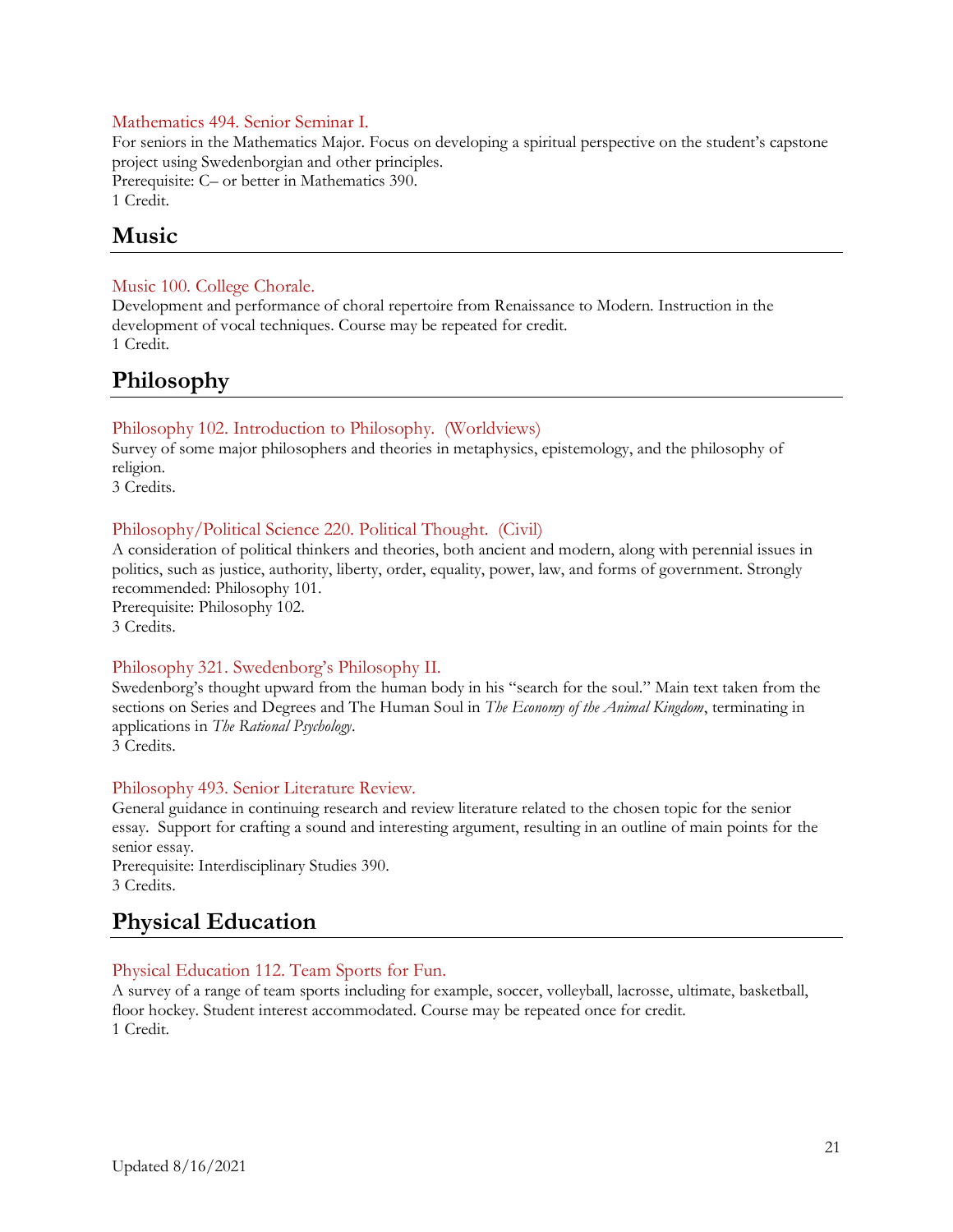### Physical Education 180. Foundations of Physical Education.

This course gives the prospective teacher of Health and Physical Education (HPE) insight into this area, including the historical, philosophical, and sociological principles with a survey of the latest research and literature in the field. Lifetime health benefits related to proper nutrition and exercise physiology examined. The course is designed for students who are planning a career in education, health, or physical education. Non-repeatable.

1 Credit.

### <span id="page-21-0"></span>**Political Science**

### Political Science 211. Comparative Government. (Civil)

Introduction to the comparative study of the politics of nations. Examines the underlying principles, machinery, and effectiveness of selected governments around the world, and ramifications for their societies. 3 Credits.

### Philosophy/Political Science 220. Political Thought. (Civil)

A consideration of political thinkers and theories, both ancient and modern, along with perennial issues in politics, such as justice, authority, liberty, order, equality, power, law, and forms of government. Strongly recommended: Philosophy 101.

Prerequisite: Philosophy 102. 3 Credits.

### <span id="page-21-1"></span>**Psychology**

### Psychology 101. Introductory Psychology.

Introduction to basic constructs of psychology including scientific methodology, the brain, consciousness, memory, identity, learning, motivation, intelligence, and the nature of mental illness. Relevant New Church doctrines analyzed and compared to secular theories of psychology. 3 Credits.

### Psychology 201. Abnormal Psychology.

Examination of mental disorders as classified by the medical model, including schizophrenia and other psychotic disorders, mood disorders, anxiety disorders, dissociative disorders, disorders of childhood, eating disorders, and personality disorders. Critical analysis of the principles and philosophy of the medical model, as well as the physiological underpinnings of certain disorders. Alternative views for the conceptualization of mental disorders explored.

Prerequisite: Psychology 101 or department chair permission. 3 Credits.

### Psychology 203. Personality Theory.

Examination of six perspectives about personality: dispositional, biological, intrapsychic, cognitive/experiential, sociocultural, and adjustment. Consideration of human nature, group differences, and individual uniqueness. Students undertake an in-depth self-analysis based on the above perspectives. Prerequisite: Psychology 101 or department chair permission. 3 Credits.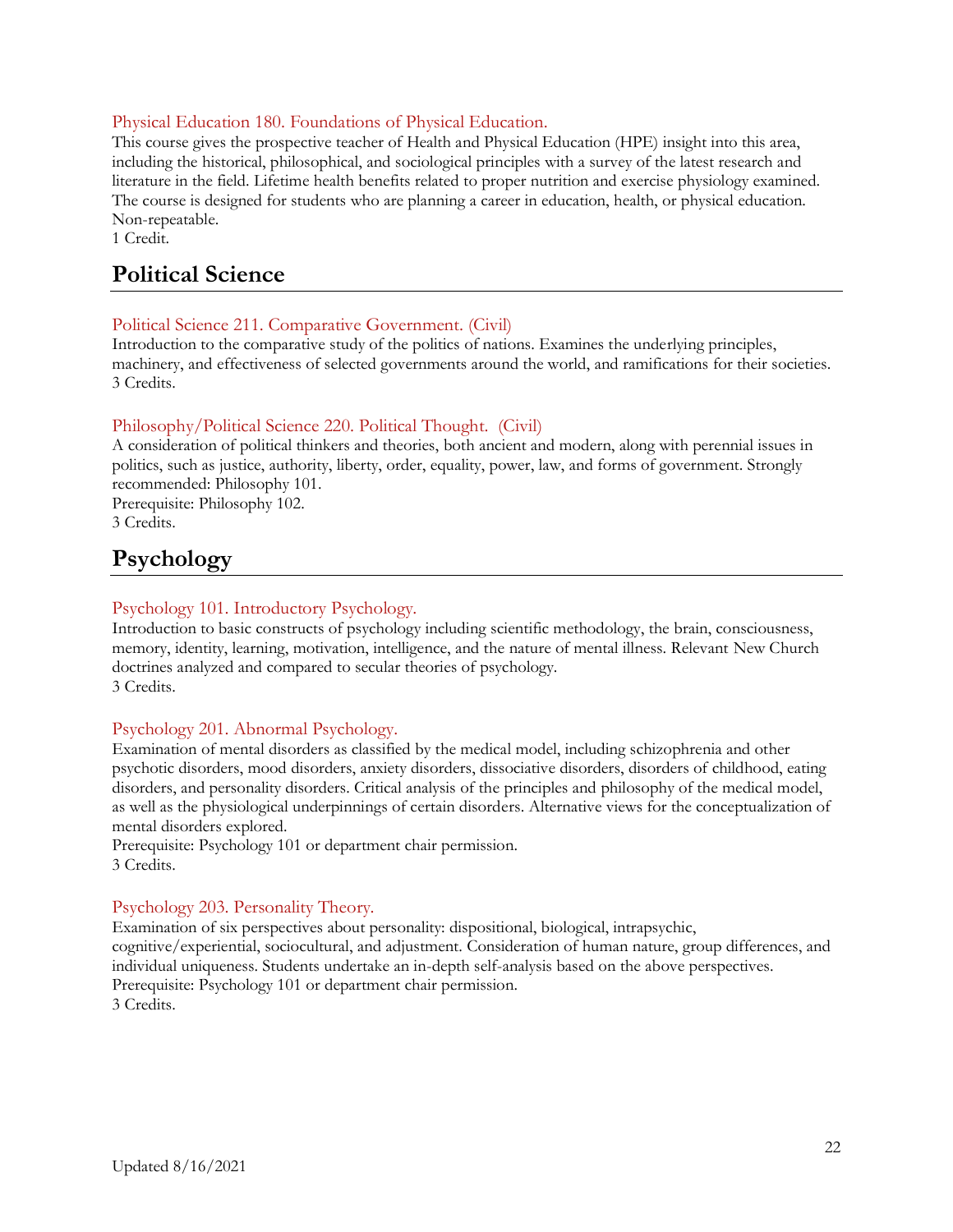### Psychology 205. Social Psychology. (PP)

This course examines how people think about, influence, and relate with one another. It investigates such topics as the social self, person perception, attitudes, persuasion, conformity, group processes, gender, culture, prejudice, aggression, altruism, interpersonal attraction, and love. Public Presentation skills emphasized.

3 Credits.

### Psychology 230. Psychology and Spirituality.

Examination of reported beliefs and experiences related to various spiritual topics, including clairvoyance, channeling, creativity, dreams, hallucinations, miracles, angels, prayer, spiritual influence, near death experiences, deathbed visions, spirit realms, and the afterlife. Swedenborgian perspectives included. Prerequisite: Psychology 101 or department chair permission. 3 Credits.

### Psychology 341. Human Development: Adult Altruism. (EE, Moral)

Exploration of psychological theories about moral development, character strengths, altruism, optimism, flourishing, flow, generosity and spiritual maturity. Major emphasis on the states of adults over 18 years of age. Examination of Swedenborgian doctrinal principles regarding adult human development: regeneration, opening of the rational mind, developing a new will, acquiring wisdom, and leading a life of useful service to the neighbor. Ethical reasoning skills emphasized.

Prerequisite: Two psychology courses.

3 Credits.

### Psychology 490. Research Methods in Psychology. (IL)

First capstone course for the psychology major. The investigation of psychology as a science with a focus on the qualitative and quantitative approaches to research in the area of psychology. It examines strategies for establishing validity in descriptive, relational, and experimental design in the framework of ethical research. Emphasis will be placed on critical reading and analysis of previously published scientific research. Students receive practice in designing, conducting, analyzing, interpreting the results of research studies, and writing reports in APA style. Students prepare proposal for Senior Essay.

Prerequisites: Psychology 101 and Mathematics 130. Students must be accepted psychology majors. 3 Credits.

### Psychology 298, 398. Psychology Internship. (EE)

Proposals must be approved by the head of the Psychology area. Psychology internships are open to students in sophomore year or above who have completed two psychology courses. Requirements are available from director of internships.

Credit variable.

### <span id="page-22-0"></span>**Religion**

### Religion 101. Introduction to New Church Doctrines. (Doctrinal)

Foundation course. Basic survey of the doctrines of the New Church. Presupposes little or no formal background in the study of the doctrines.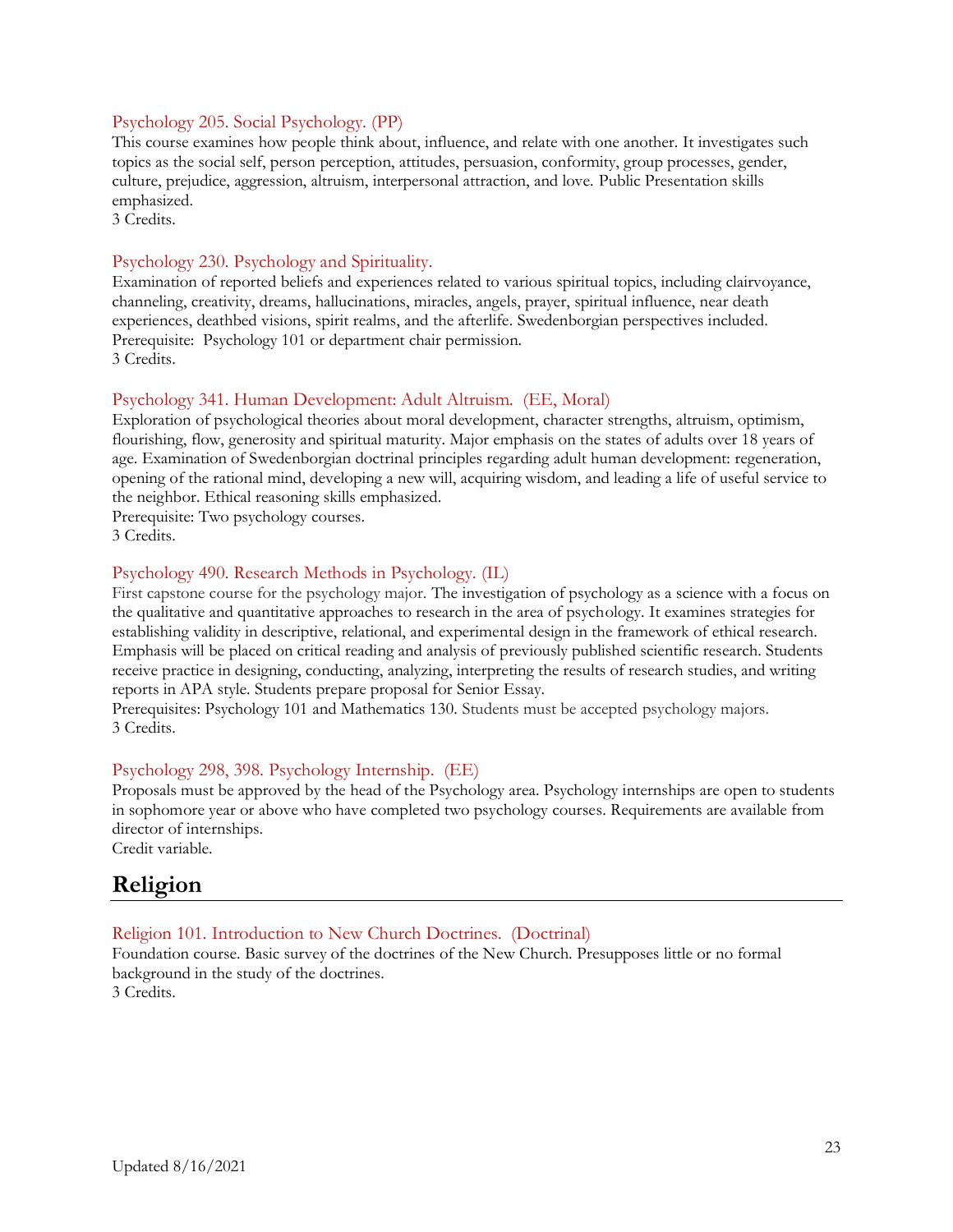#### Religion 110. Introduction to Systematic Theology. (Doctrinal)

A comprehensive overview of New Church doctrine. Emphasis on core doctrines of the Lord, faith and charity, the Word, the afterlife, the mind, Divine providence, judgment, marriage, and repentance. Presupposes a moderate familiarity with New Church teachings. 3 Credits.

#### Religion 215. The Lord. (Doctrinal)

Introduction to New Church teachings about the Lord. Who is the God of the Biblical testaments? What was Jesus Christ's life on earth about? Special focus on seeing the Lord in the Scriptures, in scholarship, and in the teachings for a New Church.

3 Credits.

#### Religion 220. The Torah. (Scriptural)

Detailed study of Genesis to Deuteronomy in their historical and cultural context. Discussion of translations, certain critical theories, and other related ideas. Treatment of the literal meaning in relation to its higher meanings and other doctrinal considerations. 3 Credits.

#### Religion 372. Spiritual Development for Educators (W, Applied)

This course is primarily designed for educators who are currently (1) working in an elementary or secondary school setting, or (2) planning to work in an educational setting. Each week, students will have the opportunity to reflect on the many challenges that come up within educational settings that prevent them from being the loving, wise, and useful educators they hope to be. Students will have the opportunity to reflect on their feelings, thoughts, and actions in the light of one of the Ten Commandments and, when appropriate, share their experiences with classmates.

Prerequisite: Students must be juniors or seniors majoring in education 3 Credits.

#### Religion 380. History of New Church Doctrine. (IL, Applied)

Survey of the development of doctrinal thought in the history of the New Church. Considerations of various and divergent interpretations. The evolution of ideas and their impact on the Church. Reflection on the intellectual heritage of the Church from an historical perspective. Extensive research in New Church collateral literature.

<span id="page-23-0"></span>3 Credits.

### **Sociology**

#### Sociology 110. Introductory Sociology.

Introduction to the discipline of sociology and a sociological perspective for understanding human behaviors and the structure of human societies. Discussions apply a sociological perspective to topics such as social class, gender, race and ethnicity, culture, work, and social movements in order to understand how individual lives and social groups are shaped by social structures, cultural understandings and distributions of power. 3 Credits.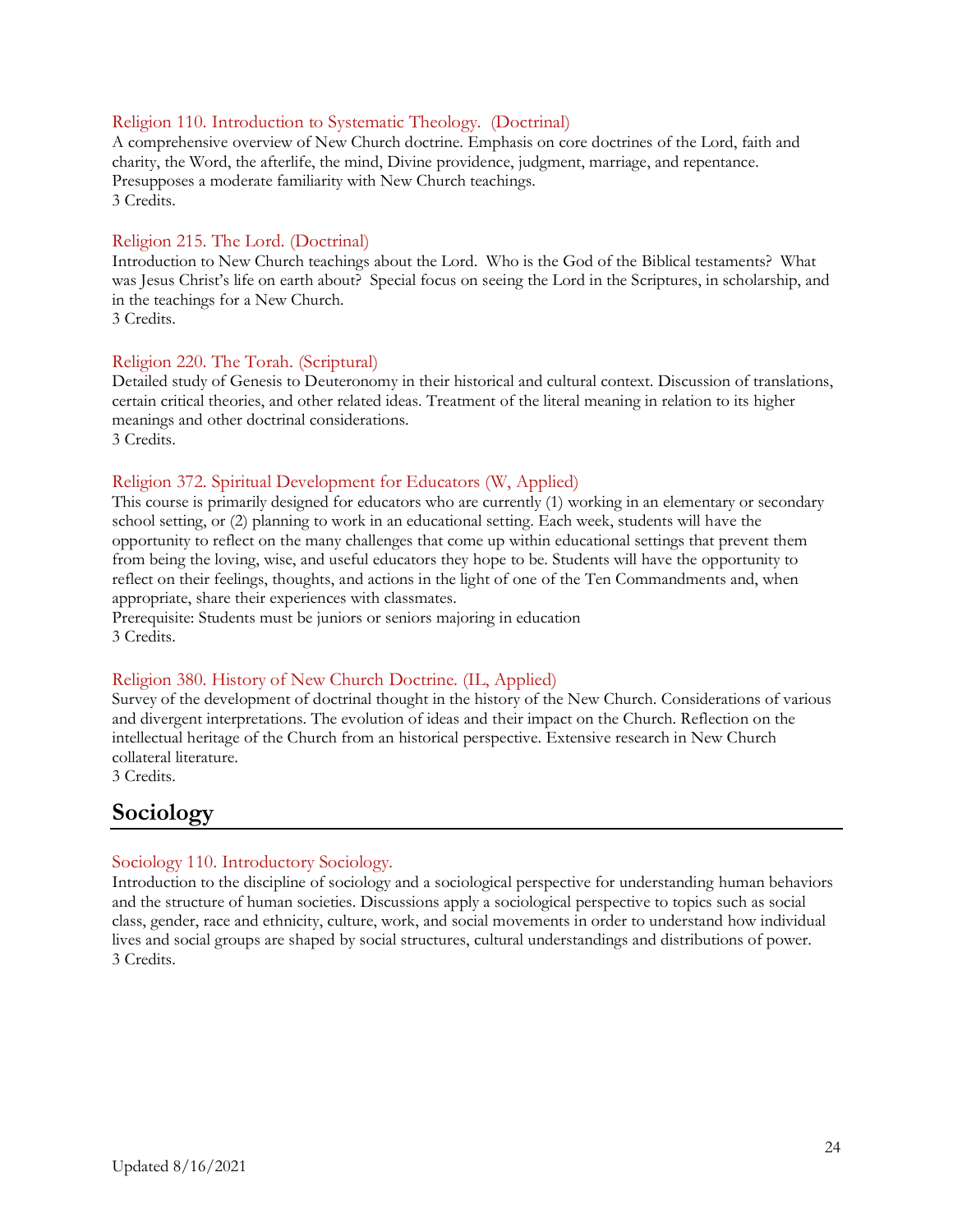### <span id="page-24-0"></span>**Theater**

### Theater 120. Set Design and Production. (EE)

Hands-on introduction to scene design and production. Overview of the elements of scene design with emphasis on the process of designing a set. Research, sketching, drafting, model building, color application, and actual set construction within a budget. Students required to understand and use all of the equipment in the theater as it pertains to the design and will work with the play's director using the Mitchell Performing Arts Center as the classroom and will participate as a member of the run-crew for the winter Bryn Athyn College production. Final project involves the construction of the actual set. Course may be repeated once for credit.

Credit variable.

### <span id="page-24-1"></span>**Writing**

### Writing 100. Academic Writing.

Development of academic writing skills in preparation for Writing 101. Intensive grammar and punctuation instruction and practice, in conjunction with an introduction to the structure and process of academic writing. Required for provisionally-admitted first-year students before advancement to Writing 101. 3 Credits.

### Writing 101. Expository Writing. (W)

Development of informative, analytic, and persuasive writing. Emphases on grammatical control, precision of language, consideration of audience, rhetorical strategies, revision, information literacy, and articulation, development, and support of thesis. Three to four formal essays, including substantial revision work. Individual conferences with instructor to discuss students' writing. Required of first year students. Non-native speakers who want to take Writing 101 in their first year need permission of the Language and Literature department chair.

3 Credits.

### Writing 202. Writing About Literature. (W, IL)

Second-year requirements of all students. Dean's permission required for deferral to third year. Analytic study of 3 or more literary genres, with emphases on writing and research. Assumes basic skills in writing and information literacy covered in Writing 101. Three formal essays, including substantial revision. One longer essay and its accompanying research process require locating, evaluating, and incorporating multiple secondary sources. Individual conferences with instructor to discuss students' writing. Required of secondyear students.

Prerequisite: Writing 101. 3 Credits.

### Business/Writing 220. Business Communications. (W)

Business Communications is a workplace-oriented course designed to help students develop and refine the written and oral skills necessary to communicate effectively in professional settings. Students will review the purpose and style of business writing and complete a variety of focused writing exercises based on work settings and scenarios. Students will plan, compose, and analyze letters, memoranda, and electronic messages. They will also prepare and deliver brief oral presentations, collaborate with others, and revise business communication.

Prerequisite: Writing 101. 3 Credits.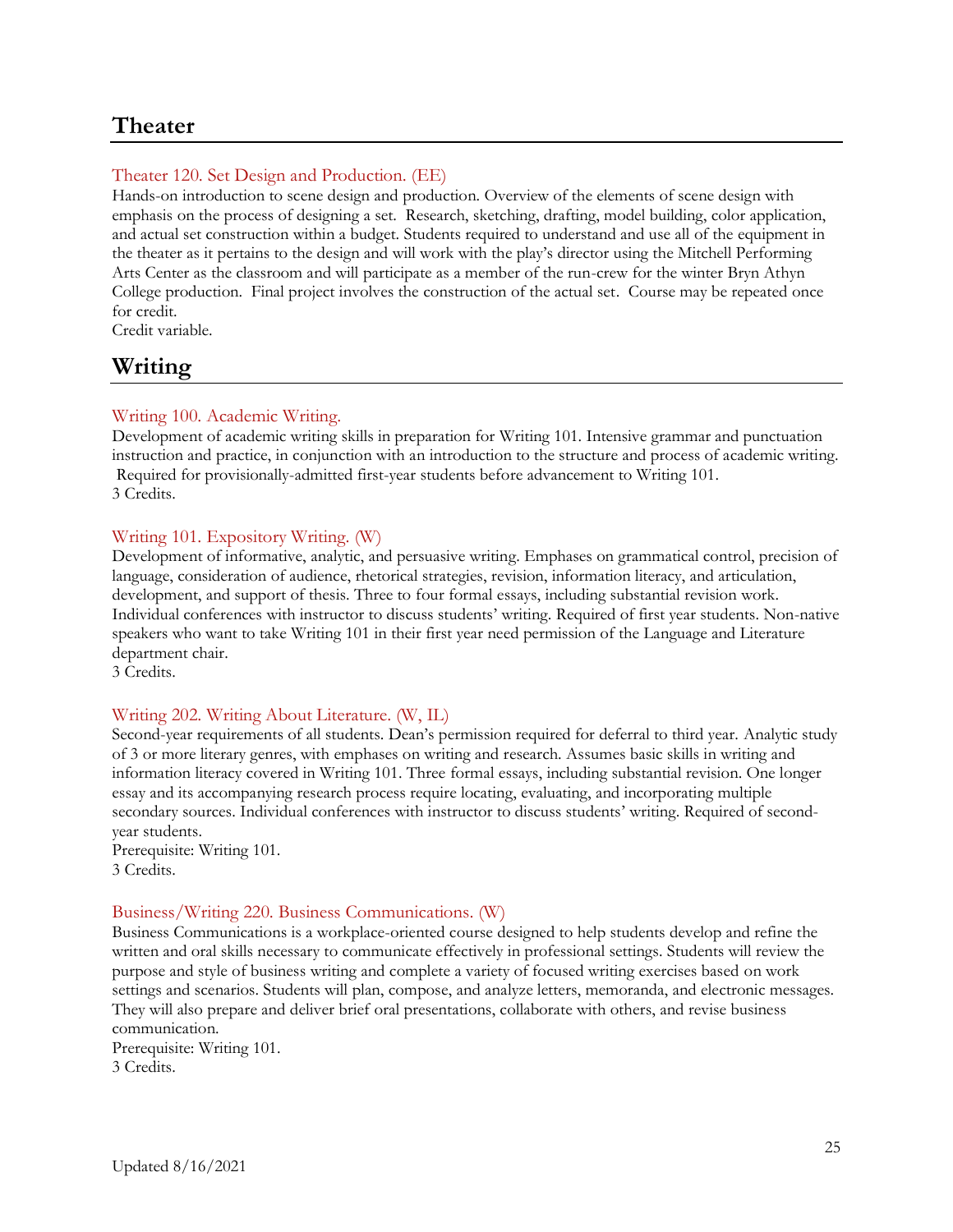# <span id="page-25-0"></span>Winter Term 2021-22 Undergraduate Course List

| <b>COURSE</b>       | <b>TITLE</b>                                           | <b>CREDITS</b> | <b>INSTRUCTOR</b>      |
|---------------------|--------------------------------------------------------|----------------|------------------------|
| Anth <sub>213</sub> | World Pre-History                                      | 3              | Yardumian, Aram        |
| Anth <sub>320</sub> | Genocide                                               | 3              | Yardumian, Aram        |
| <b>Bio123</b>       | Introduction to Biology: Molecular Biology             | 3              | Bryntesson, A. Fredrik |
| Bio123L (0)         | Introduction to Biology: Molecular Biology Lab         | 1              | McMackin, Grace Rose   |
| Bio123L (1)         | Introduction to Biology: Molecular Biology Lab         | 1              | McMackin, Grace Rose   |
| <b>Bio220</b>       | Human Anatomy and Physiology II                        | 3              | Higgins, Ed            |
| <b>Bio220L</b>      | Human Anatomy and Physiology II Lab                    | 1              | Higgins, Ed            |
| <b>Bio235</b>       | Ecology                                                | 3              | Potapov, Eugene R.     |
| <b>Bio235L</b>      | Ecology Lab                                            | 1              | Potapov, Eugene R.     |
| <b>Bio310</b>       | Molecular Biology: DNA and Gene Expression             | 3              | Bryntesson, A. Fredrik |
| <b>Bio492</b>       | <b>Biology Seminar III</b>                             | 1              | Bryntesson, A. Fredrik |
| Bio495 (0)          | Senior Project (WC)                                    | 3              | Evans, Stella R.       |
| Bio495 (1)          | Senior Project (WC)                                    | 3              | Bryntesson, A. Fredrik |
| <b>Bus142</b>       | Accounting II                                          | 3              | Waltrich, Christopher  |
| <b>Bus256</b>       | Principles of Sales                                    | 3              | Swiski, Mark D.        |
| <b>Bus267</b>       | Introduction to Sports Management                      | 3              | Shute, Dick            |
| Bus301 (0)          | <b>Business Ethics (Moral)(PP)</b>                     | 3              | King, Ethan            |
| Bus301 (1)          | <b>Business Ethics (Moral)(PP)</b>                     | 3              | King, Ethan            |
| <b>Bus305</b>       | <b>Business Seminar</b>                                | 1.5            | King, Ethan            |
| <b>Bus327</b>       | <b>International Financial Management</b>              | 3              | Moretti, James A.      |
| <b>Bus495</b>       | Senior Capstone Project (WC)                           | $\overline{c}$ | Rogers, Elizabeth      |
| Chem110             | <b>General Chemistry I</b>                             | 3              | Higgins, Ed            |
| Chem110L (0)        | General Chemistry I -Lab                               | 1              | Evans, Stella R.       |
| Chem110L (1)        | General Chemistry I -Lab                               | 1              | McMackin, Grace Rose   |
| Chem211             | Organic Chemistry II                                   | 3              | Higgins, Ed            |
| Chem211L            | Organic Chemistry II: Lab                              | 1              | Higgins, Ed            |
| Comm105             | Public Speaking (PP)                                   | 3              | Pine, Ryan E.          |
| Comm130             | Foundations of Graphic Design                          | 3              | Mill, Carl             |
| CSci180             | <b>Structured Programming</b>                          | 3              | Simonetti, Neil        |
| <b>CSci206</b>      | Introduction to Data Science                           | 3              | Simonetti, Neil        |
| <b>Dan120</b>       | Dance Technique                                        | 3              | Bostock, Jessica       |
| Ed218               | Literacy Instruction for Young Learners I              | 3              | Morey, Robin           |
| Ed272               | Child Development: Birth to Age Nine                   | 3              | Rose, Angela N.        |
| Ed323               | Math and the Young Child                               | 3              | Morey, Robin           |
| Ed402               | <b>Student Teaching (EE)</b>                           | 12             | Phillips, Nina Gunther |
| <b>Eng220</b>       | Virtue, Vice, and Visions: English Literature 650-1650 | $\overline{3}$ | Cooper, Robin          |
| <b>FA103</b>        | Art of Asia, Africa, and the Americas                  | 3              | Kline, Jonathan D.     |
| <b>FA222</b>        | Intermediate Forging                                   | 3              | Holzman, Warren        |
| <b>FA228</b>        | Intermediate Stained Glass Painting                    | 3              | DaCrema, Elizabeth T.  |
| <b>FA230</b>        | <b>Intermediate Ceramics</b>                           | 3              | Orthwein, Christina    |
| <b>FA241</b>        | <b>Building Arts Foundation II</b>                     | 3              | Nelson, Stephen Rich   |
| <b>FA252</b>        | Introduction to Welding and Machine Work               | 3              | Holzman, Warren        |
| FE <sub>2</sub>     | Field Experience II: Exploration                       | 3              | Rose, Angela N.        |

As of 7/21/2021. (Independent Study and Internship courses not listed).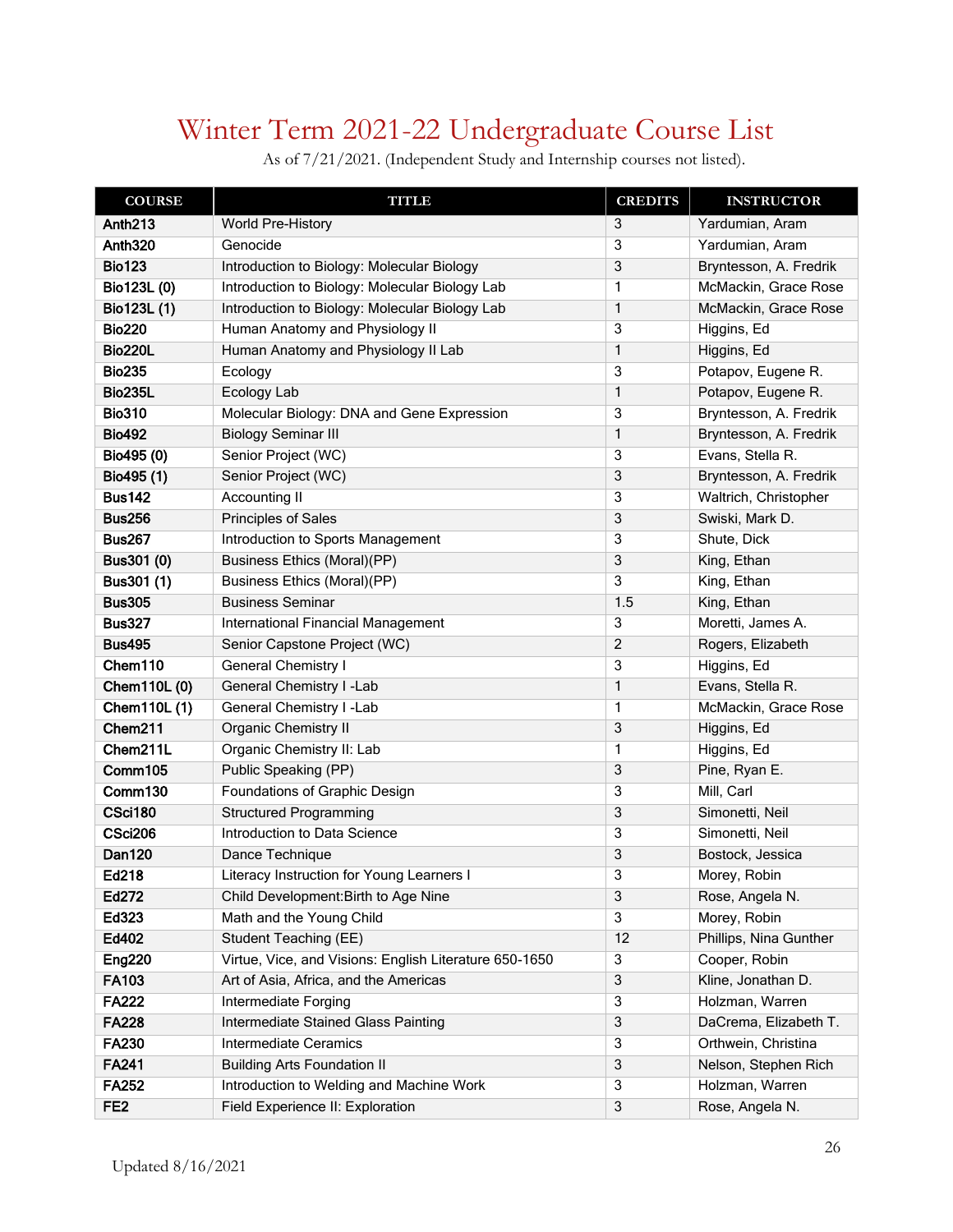| Germ102        | Introductory German II                                  | 3              | Lawing, Sean            |
|----------------|---------------------------------------------------------|----------------|-------------------------|
| <b>Grk110</b>  | <b>Beginning New Testament Greek I</b>                  | 3              | Glenn, Coleman          |
| Hist114        | The Classical World (IL)                                | 3              | Closterman, Wendy       |
| <b>Hist257</b> | Women in Classical Antiquity (PP)                       | 3              | Closterman, Wendy       |
| <b>HSoc402</b> | Capstone Seminar II (WC)                                | 3              | Lawing, Sean            |
| Math115        | College Algebra (QR)                                    | 3              | Staff                   |
| Math130        | Introduction to Statistics (QR)                         | 3              | Bongers, Caira          |
| Math130L (0)   | Introduction to Statistics Lab                          | $\mathbf{1}$   | Bongers, Caira          |
| Math130L (1)   | Introduction to Statistics Lab                          | 1              | Bongers, Caira          |
| Math151        | Calculus II                                             | $\overline{4}$ | Simonetti, Neil         |
| Math495        | Senior Essay (WC)                                       | $\overline{c}$ | Bongers, Caira          |
| <b>PE129</b>   | Badminton                                               | $\mathbf{1}$   | Bryntesson, Hilary J.   |
| PE133          | Yoga                                                    | 1              | Ritter, Kristin Suzanne |
| <b>Phil101</b> | <b>Critical Thinking</b>                                | 3              | Synnestvedt, Dan        |
| <b>Phil102</b> | Introduction to Philosophy (Worldview)                  | 3              | Cole, Stephen           |
| <b>Phil111</b> | Introduction to Moral Philosophy (Moral)                | 3              | Latta, Marcy            |
| <b>Phil495</b> | Senior Essay                                            | 3              | Synnestvedt, Dan        |
| Phys210        | Principles of Physics I (QR)                            | 3              | Blair, Max              |
| Phys210L (0)   | Principles of Physics I - Lab                           | 3              | Blair, Max              |
| Phys210L (1)   | Principles of Physics I - Lab                           | 3              | Blair, Max              |
| PSci101 (0)    | Introduction to Politics and Governance (Civil)         | 3              | Rose, D. Greg           |
| PSci101 (1)    | Introduction to Politics and Governance (Civil)         | 3              | Rose, D. Greg           |
| PSci101 (2)    | Introduction to Politics and Governance (Civil)         | 3              | Rose, D. Greg           |
| <b>PSci160</b> | Introduction to Criminal Law and Justice                | 3              | Rogers, Elizabeth       |
| <b>PSci212</b> | <b>International Relations</b>                          | 3              | Hodgell, Reid           |
| Psyc101        | Introductory Psychology                                 | 3              | Rogers, Kiri K.         |
| Psyc204        | Human Development: Lifespan                             | 3              | Frey, Kurt              |
| <b>Psyc215</b> | Organizational Psychology                               | 3              | Frey, Kurt              |
| Psyc298        | Psychology Internship                                   | 1              | Rogers, Kiri K.         |
| Psyc301        | Counseling and Clinical Psychology                      | 3              | Rogers, Kiri K.         |
| Psyc491        | Senior Research Seminar (WC)                            | 3              | Frey, Kurt              |
| <b>Psyc492</b> | Senior Seminar                                          | $\mathbf{1}$   | Nash, Laura             |
| Rel101 (0)     | Introduction to New Church Doctrines (SpDoc)            | 3              | Schnarr, Grant          |
| Rel101 (1)     | Introduction to New Church Doctrines (SpDoc)            | З              | Glenn, Thane            |
| <b>Rel115</b>  | Introduction to New Church Doctrine on Life After Death | 3              | Genzlinger, Matthew     |
| <b>Rel123</b>  | Introduction to the Old and New Testaments (SpScript)   | 3              | Genzlinger, Matthew     |
| Rel205 (0)     | God, Man, and Creation (IL)(SpDoc)                      | 3              | Frazier, Scott Innes    |
| Rel205 (1)     | God, Man, and Creation (IL)(SpDoc)                      | 3              | Frazier, Scott Innes    |
| <b>Rel272</b>  | Advanced Religious Ethics (W)(SpAppl)                   | 3              | Silverman, Ray          |
| <b>Rel305</b>  | Universal Doctrines of the New Church I (SpDoc)(W)      | 3              | Frazier, Scott Innes    |
| <b>Rel490</b>  | Religion Senior Project I (WC)                          | 3              | Frazier, Scott Innes    |
| Span101        | Introductory Spanish I                                  | 3              | Diaz, Elena             |
| SpEd212        | Supporting Students with Disabilities                   | 3              | Wong, Sarah             |
| SpEd312        | <b>Classroom Assessments</b>                            | 3              | Phillips, Nina Gunther  |
| Thea130        | Scenic Production (EE)                                  | 3              | Haus-Roth, Naomi        |
| Thea150        | Dramatic Performance (EEc)                              | 3              | Bostock, Jessica        |
| Writ101 (0)    | Expository Writing (W)                                  | 3              | Pine, Ryan E.           |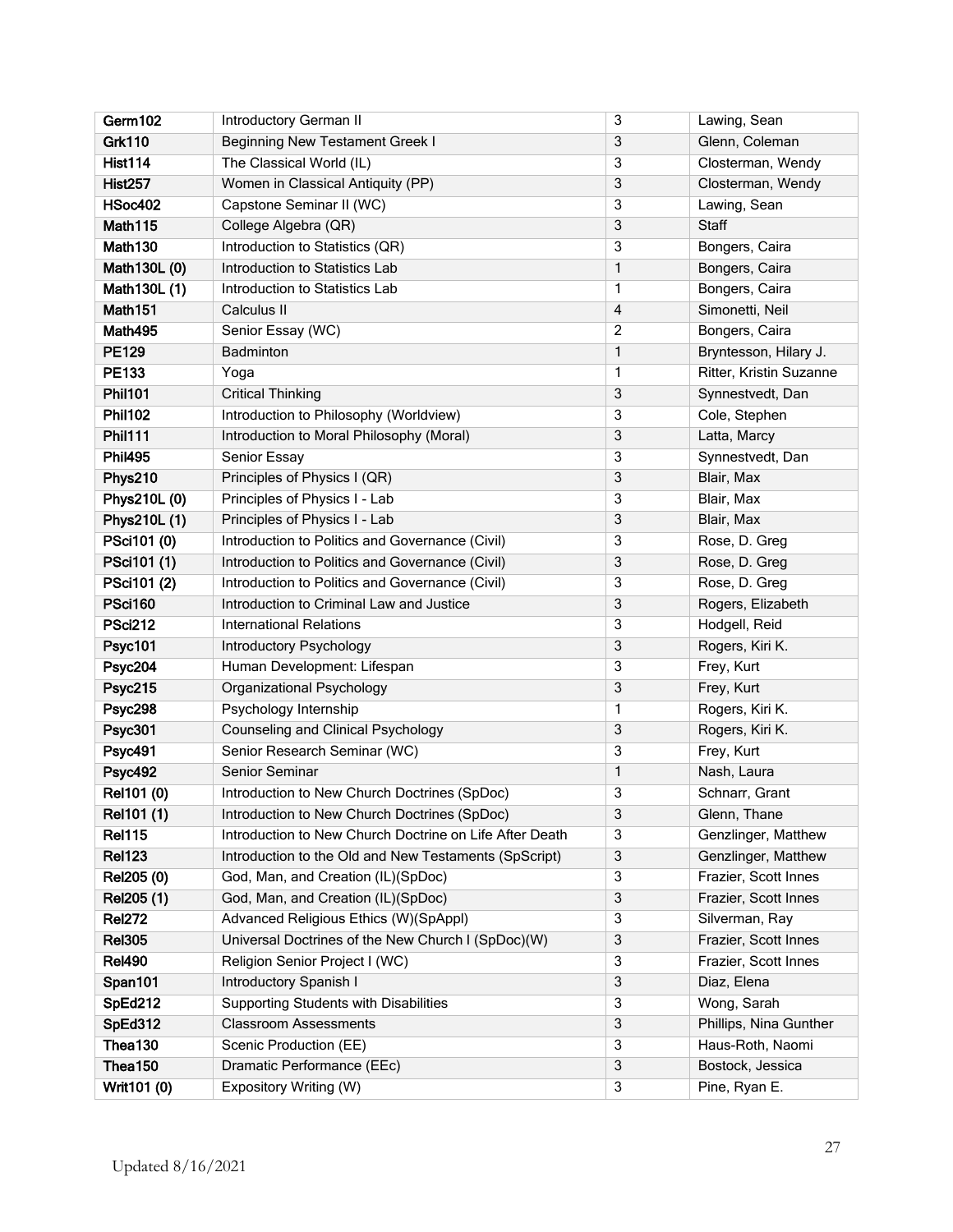| Writ101 (1)   | Expository Writing (W)                | Cooper, Robin    |
|---------------|---------------------------------------|------------------|
| Writ101pp (0) | Expository Writing (W)(PP)            | Hoffman, Chandra |
| Writ202 (0)   | Writing About Literature (W) (IL)     | Pine, Ryan E.    |
| Writ213 (0)   | Advanced Rhetoric and Composition (W) | Glenn, Thane     |

+This course is offered on multiple levels. All students must register on the 100 level.

\*This course requires a lab fee.

*The College administration will make every effort to offer the courses listed, but reserves the right to cancel courses if necessary.*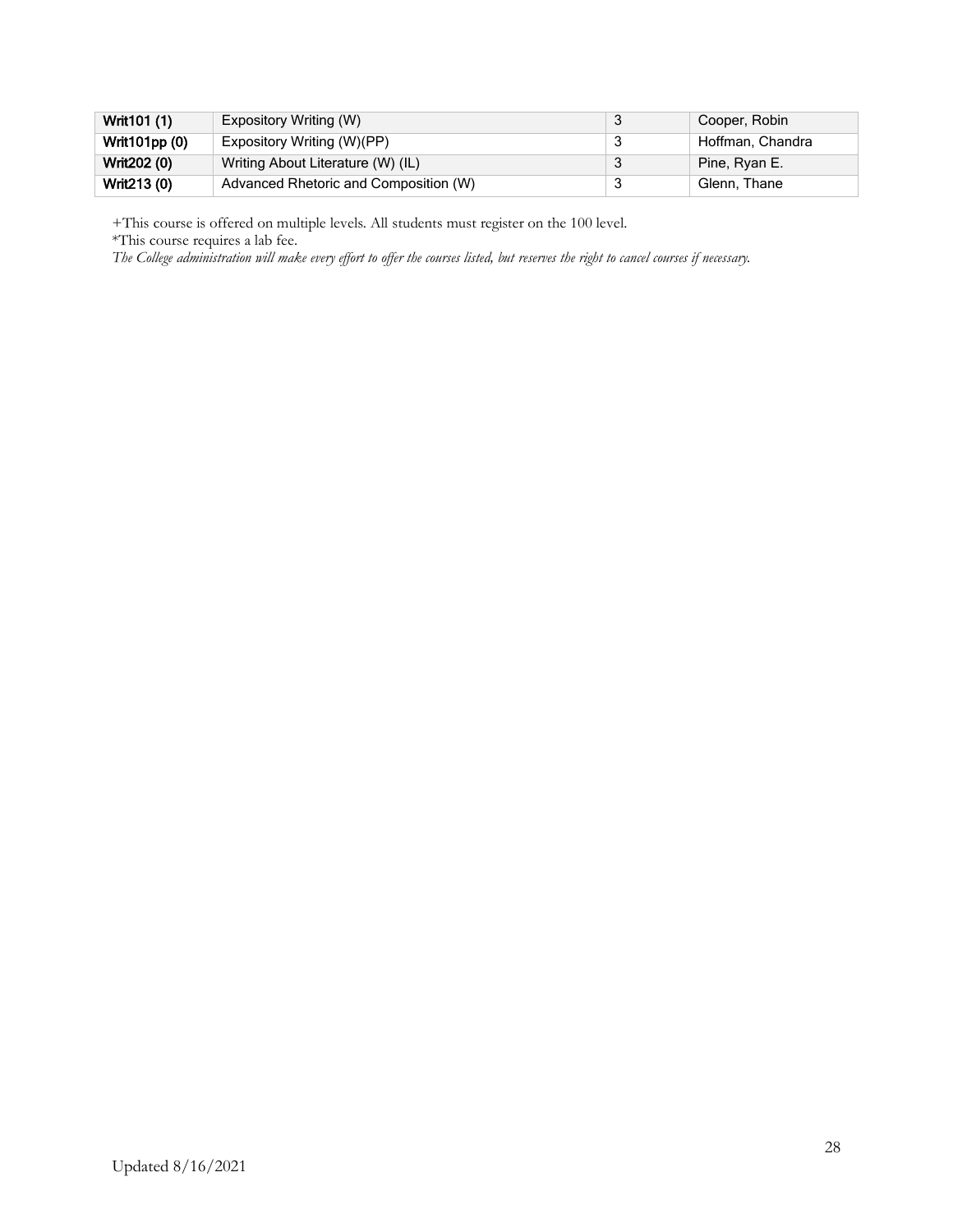### <span id="page-28-1"></span><span id="page-28-0"></span>**Anthropology**

### Anthropology 213. Archaeology and World Pre-History.

Using world archaeological sites as stepping stones, creates a narrative of prehistory from Australopithecus through the advent of urban civilization in the old and new worlds. Focuses on three general revolutions in human history: 1) the emergence of the genus Homo with all its modern attributes; 2) the development of agriculture and animal husbandry during the Neolithic; 3) the coming together of humans in cities and states, and the ramifications for human society.

3 Credits.

### Anthropology 320. Genocide.

Seminar course on genocides in the 20th century. Focuses primarily on the cases of Ottoman Armenia, The Holocaust, and Rwanda. Through primary and secondary literature, examines the cultural context, historical background and legal frameworks, denialist projects, and memorializations. Political and psychological ramifications in the descendant communities of victims and victimizers are considered, as well as reparation processes.

3 Credits.

### <span id="page-28-2"></span>**Biology**

### Biology 123. Introduction to Biology: Molecular Biology.

The second of a two-course gateway series that is required for prospective biology majors. Biological concepts are illustrated by means of molecular biology, from storage and maintenance of biological information necessary for life to its expression in the organism to diverse applications in health, medicine and food production. Topics include a general introduction to the cell and its components, DNA and RNA structure, DNA replication, chromosome structure and organization, the genetic code, transcription, translation and proteins, gene mutations and DNA repair, regulation of gene expression in prokaryotes and eukaryotes, epigenetics, cancer and the regulation of the cell cycle, recombinant DNA technology, CRISPR-Cas, applications of genetic engineering and biotechnology, genetically modified foods, DNA forensics, and gene therapy. This course and the related laboratory must be taken together. Prerequisite: Chemistry 101L or High School Chemistry. 3 Credits.

### Biology 123 Lab. Introduction to Biology: Molecular Biology Lab.

This course requires a lab fee. This course and the related lecture course must be taken together. 1 Credit.

### Biology 220. Human Anatomy and Physiology II.

Continuation of the study of the structure and function of the human body and the mechanisms for maintaining homeostasis within it. Includes the study of the endocrine, cardiovascular, lymphatic, respiratory, digestive, urinary and reproductive systems, as well as the concepts of development and metabolism. Identification of anatomical structures using a "virtual" cadaver and preserved animal specimens will be required in the laboratory. Some hands-on dissection. This course and the related laboratory must be taken together.

Prerequisite: Biology 210 and 210L. 3 Credits.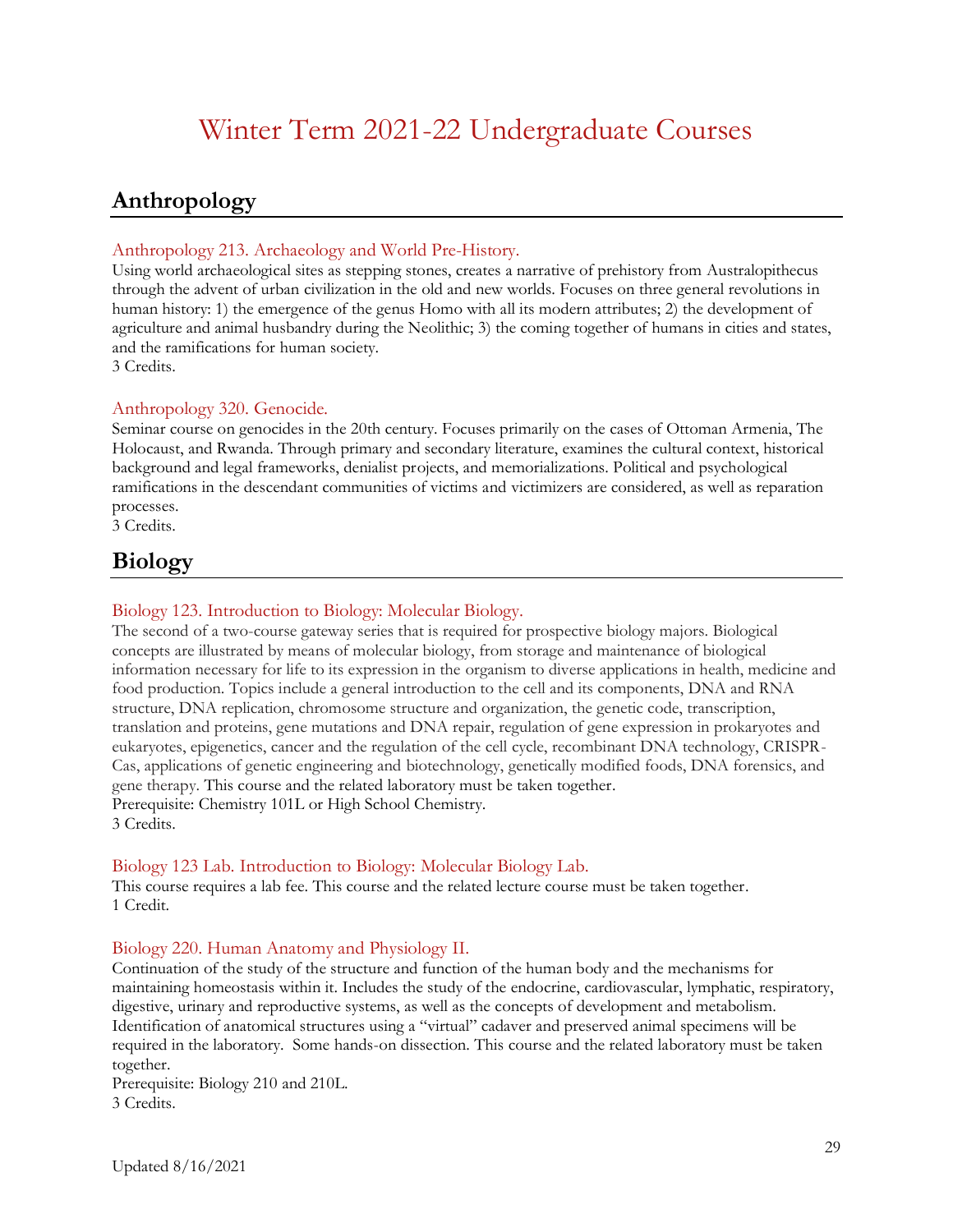### Biology 220 Lab. Human Anatomy and Physiology II Lab.

This course requires a lab fee. This course and the related lecture course must be taken together. 1 Credit.

#### Biology 235. Ecology.

Study of the physical, chemical, and biological processes that determine the distribution and abundance of plants, animals, and microbial life. Energy flow, food webs, adaptation of species, population dynamics, species interactions, nutrient cycling, and ecological succession. This course and the related laboratory must be taken together.

Prerequisites: Biology 122, 122L, 123, and 123L. 3 Credits.

#### Biology 235 Lab. Ecology Lab.

This course requires a lab fee. This course and the related lecture course must be taken together. 1 Credit.

### Biology 310. Molecular Biology: DNA and Gene Expression.

In depth study on the structure and function of the genetic material, DNA, how it is replicated and how genes are regulated and expressed. Topics include the structure of DNA and chromosomes, the nucleosome, how chromatin structure is achieved and regulated, DNA replication, DNA damage and repair, transcription, RNA splicing, translation, transcriptional regulation in prokaryotes and eukaryotes and the structure and function of regulatory RNAs.

Prerequisites: Biology 230, Chemistry 210, and 210L. 3 Credits.

#### Biology 492. Biology Seminar III.

Public presentation of undergraduate biological research. Required of seniors in the biology major and open to seniors in the ID major who are studying biology. Prerequisites: Biology 380, 490, and Biology 495. 1 Credit.

### Biology 495. Senior Project. (WC)

Independent research project or scholarly study under the supervision of faculty members. Topic chosen by mutual agreement between student and supervisor. Limited to and required of biology majors. Senior project proposals are required in the spring of junior year.

Prerequisites: Biology 380 and Biology 490. 3 Credits.

### <span id="page-29-0"></span>**Business**

#### Business 142. Accounting II.

Interpretation of financial statements and the use of accounting information as a tool for making business management decisions. Use of computer spreadsheets emphasized. Prerequisite: Business 141.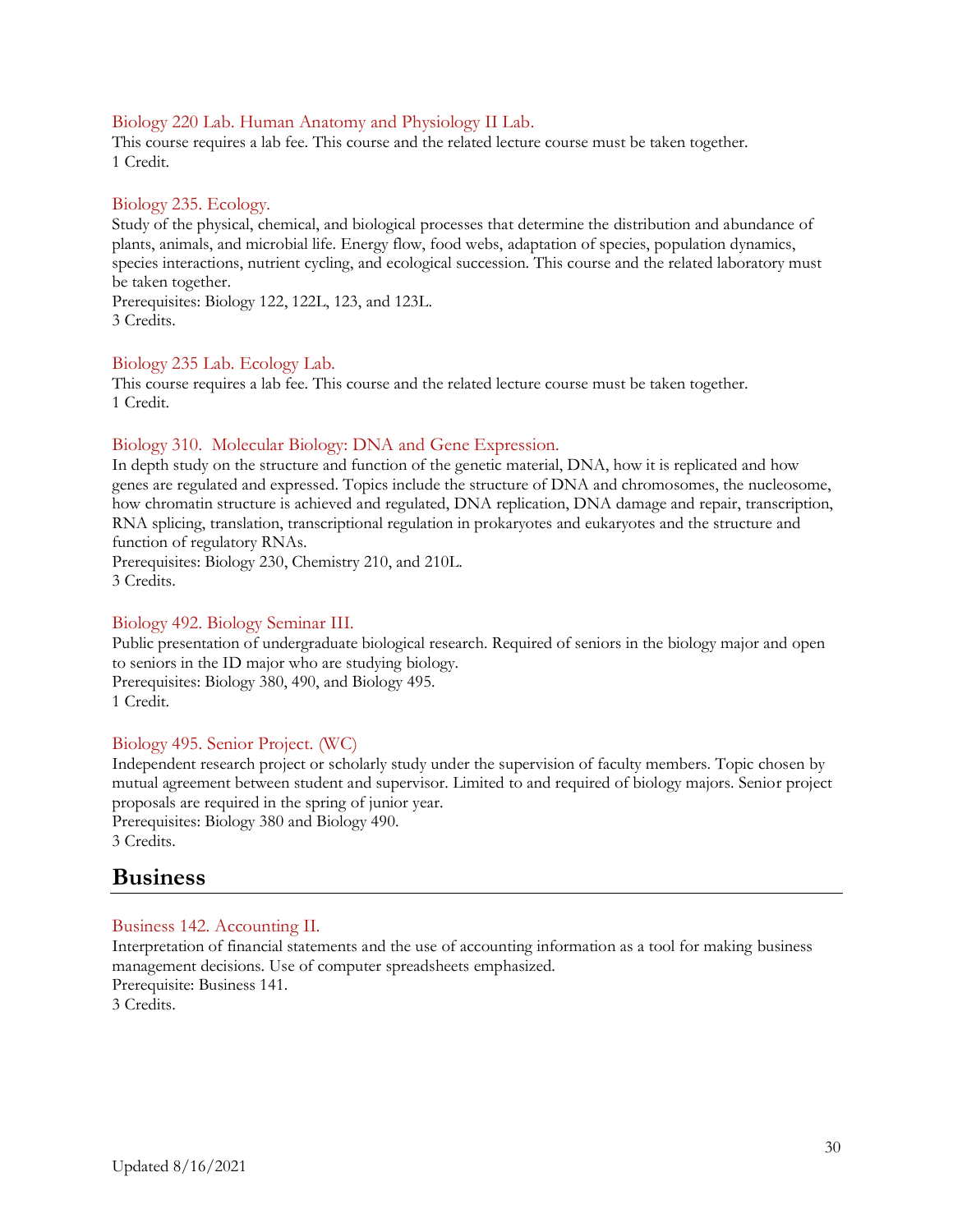#### Business 256. Principles of Sales.

In this course, the student will learn about assessing customer needs, developing account relationships and implementing effective sales strategies. During the course students will return to the theme of approaching sales with honesty and integrity, both from a practical and moral perspective. This course will cover the broader role sales communication plays in bringing people and the products and services they need together, not just the narrow skills required to convince the customer to make a purchase. Prerequisite: Communication 105. Recommended: Business 254. 3 Credits.

#### Business 267. Introduction to Sports Management.

This course highlights the need for trained sport management professionals by examining the history of sport. This course also provides analysis of effective management strategies and the body of knowledge associated with pursuing a career as a manager in the sport industry. Functional management, strategic planning, decision making, leadership style, managing conflict and change, motivation of a workforce, and career opportunities in different sport environments will be explored.

Prerequisite: any science or any economics or any business principles course. 3 Credits.

#### Business 301. Business Ethics. (Moral, PP)

The analysis of moral principles and their application to decision making in business. Includes an overview of philosophical and theological ethical theories, including New Church ethics. Major focus on the analysis of ethical concerns in actual case studies from business, involving issues such as downsizing, whistle-blowing, competition vs. cooperation, and social responsibility. Communication 105 or any other public presentation course is recommended before taking this course. 3 Credits.

#### Business 305. Business Seminar.

A seminar course featuring speakers from a variety of professional backgrounds. Students will be expected to interview and introduce these speakers and lead follow-up discussions on the material they present. May be repeated for credit.

1.5 Credits.

#### Business 327. International Financial Management.

This course provides an overview of international financial markets as well as presenting key challenges often faced in international financial management. Topics include import and export financing, measuring and managing foreign exchange exposure, international financial markets and banking, issues with raising capital internationally, insurance and taxation issues.

Prerequisites: any economics course and Bus320, or permission of the instructor. 3 Credits.

#### Business 495. Senior Capstone Project. (WC)

Capstone experience for the Interdisciplinary Major. Writing of the senior project based on the research and outline produced in Business 493.

Prerequisites: Business 493 and Business 494. 2 Credits.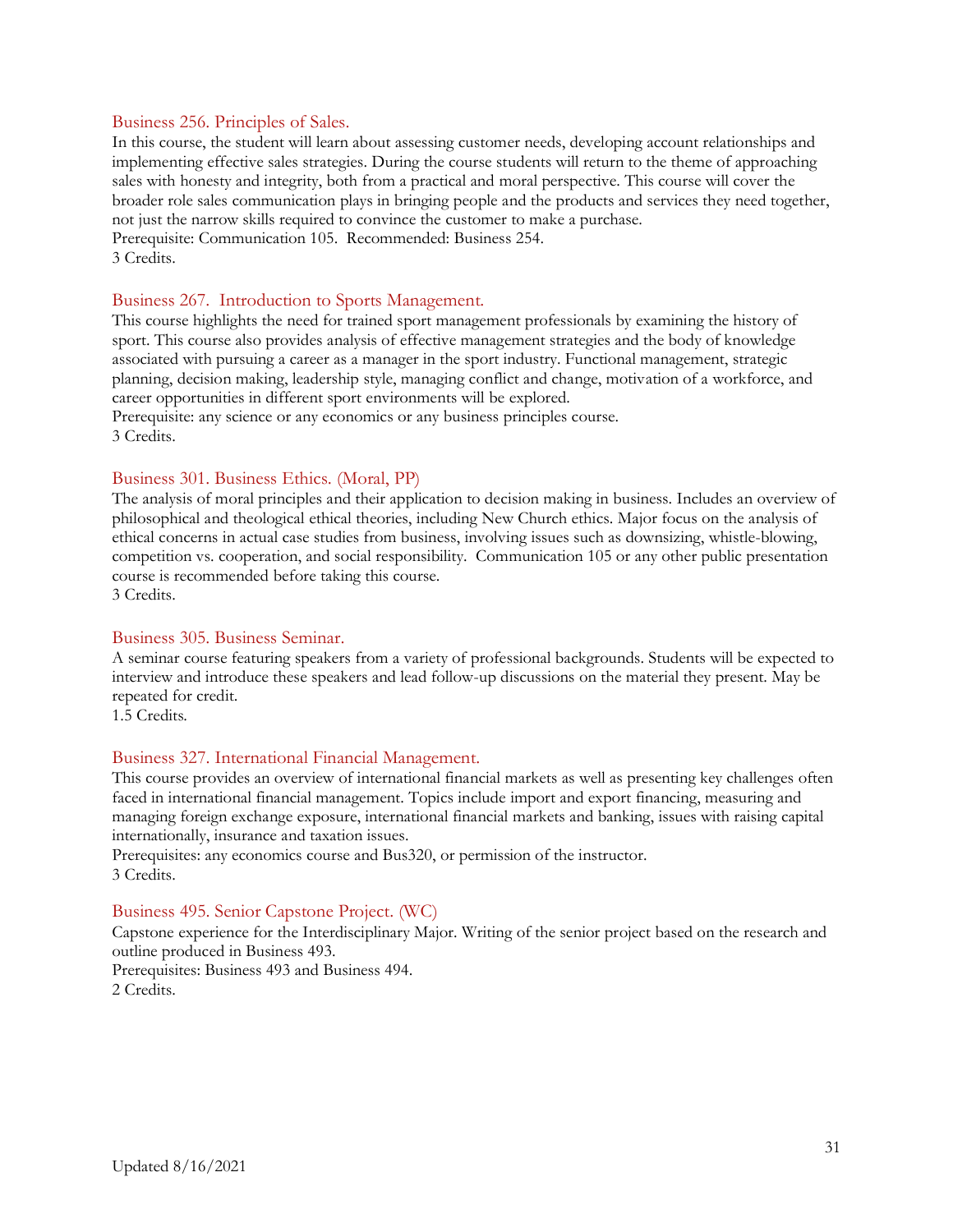### <span id="page-31-0"></span>**Chemistry**

### Chemistry 110. General Chemistry I.

First year chemistry course for science majors. Topics include atomic structure, quantum mechanics, electron configuration, chemical bonding, molecular geometry, and the periodic table, classifications of matter, stoichiometry, and reactions in solution, gases, and thermochemistry. First half of sequence with Chemistry 111. This course and the related laboratory must be taken together.

Prerequisite: One year of high school chemistry with a grade of C or better or Chemistry 101 or Earth Science 110. Any student who registers for this course and has a math SAT of 450 or lower (or the equivalent ACT score) must take Chemistry 101 prior to taking Chemistry 110. 3 Credits.

### Chemistry 110 Lab. General Chemistry I Lab.

This course requires a lab fee. This course and the related lecture course must be taken together. 1 Credit.

### Chemistry 211. Organic Chemistry II.

Continuation of Chemistry 210. Topics include spectrophotometric identification of organic compounds, arenes, esters, epoxides, aldehydes and ketones, carboxylic acids and acid derivatives, and condensation reactions. Emphasis on biological applications of organic chemistry. This course and the related laboratory must be taken together.

Prerequisite: Chemistry 210 and 210L. 3 Credits.

#### Chemistry 211 Lab. Organic Chemistry II Lab.

Includes synthetic techniques and computational chemistry. This course requires a lab fee. This course and the related lecture course must be taken together.

Prerequisite: Chemistry 210 and 210L. 1 Credit.

### <span id="page-31-1"></span>**Communication**

### Communication 105. Public Speaking. (PP)

Exposure to a variety of speaking situations designed to develop self-confidence. Class work features impromptu and prepared speeches. Work on voice and speech improvement as well as command of body language. Attention to effective strategies for professional presentations and public speaking, both face-toface and online.

3 Credits.

### Communication 130. Foundations of Graphic Design.

Introductory study of how to create and communicate graphic ideas effectively. Covers elements of design, spatial relationships, typography, and imagery as they apply to graphic communication for print and web. Students will develop graphic design skills (the ability to solve visual communication problems) by integrating Adobe Creative Suite software skills and foundational design concepts. Software instruction in basics of such programs as InDesign, Illustrator, and possibly Photoshop. 3 Credits.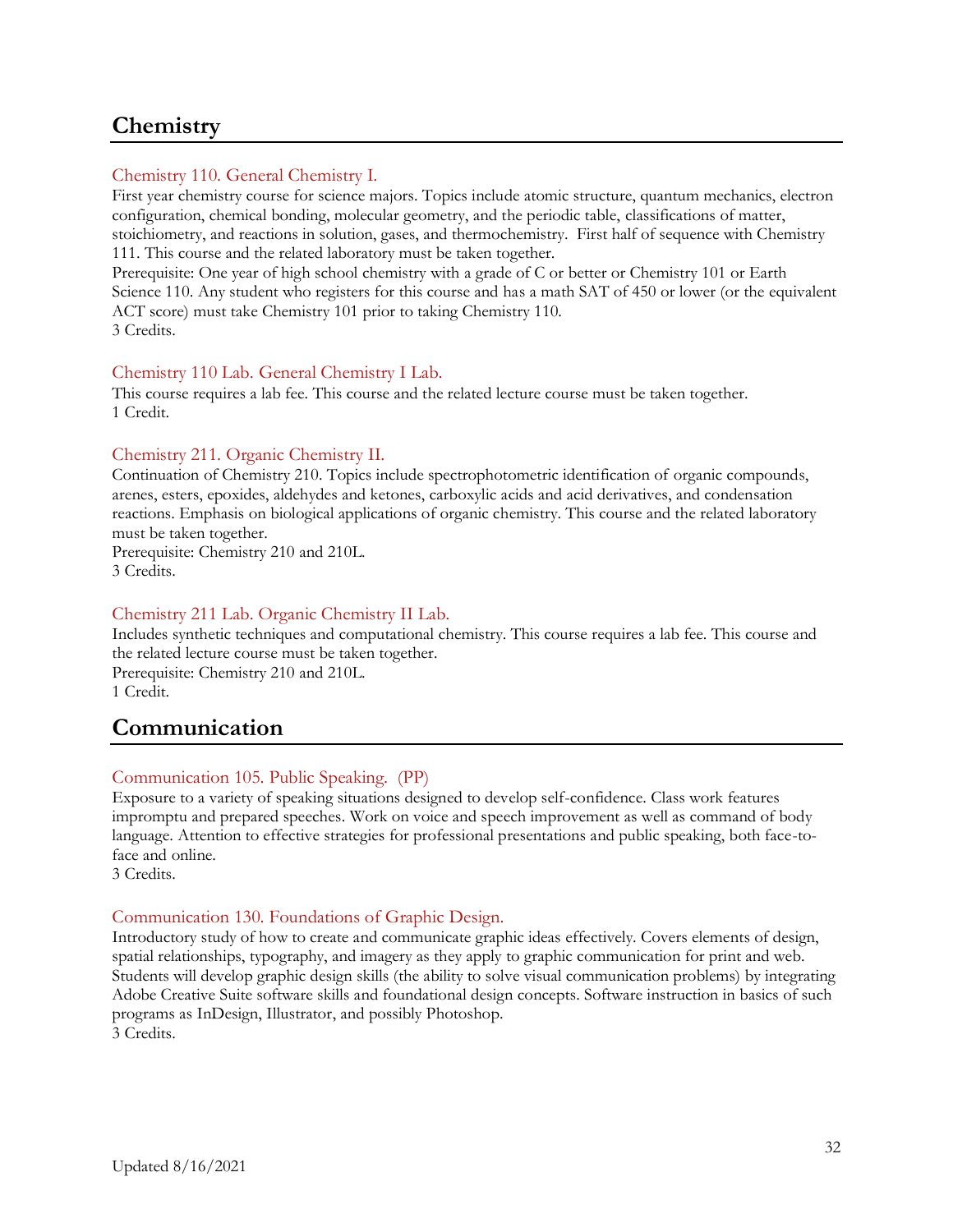### <span id="page-32-0"></span>**Computer Science**

### Computer Science 180. Structured Programming.

Language elements and applications. Algorithm development. Introduction to object-oriented programming. Prerequisite: Computer Science 105 or other programming experience with permission of instructor. 3 Credits.

### Computer Science 206. Introduction to Data Science.

Skills and tools in acquiring, organizing, parsing, manipulating, and preparing data for statistical analysis. Skills include classifying unstructured data, cleaning data, identifying useful questions, and simple analysis. Tools include Excel, Python, and Microsoft Business Intelligence software packages. Prerequisite: Any Computer Science course. 3 Credits.

### <span id="page-32-1"></span>**Dance**

### Dance 120. Dance Technique.

A studio course in fundamental dance technique, including jazz dance, modern/contemporary dance, and ballet. The course focuses on proper alignment, execution, and the overall strength and flexibility specific to the dancer. The artistry and musicality of the dancer is explored through dance combinations, improvisation exercises, and analysis of famous pieces of choreography. Also serves as a PE course. 3 Credits.

<span id="page-32-2"></span>**Education**

### Education 218. Literacy Instruction for Young Learners I.

This course exposes students to theory and practice in literacy instruction, pre-kindergarten through grade 4. Emphasis on emergent literacy, techniques and skills of teaching reading and language arts, evaluation and assessment. Includes 1 credit hour of ELL.

Prerequisite: Education 128 or Education 217. 3 Credits.

### Education 272. Child Development: Birth - Nine Year Olds.

This course looks at how theories of child development and research can inform best practices for childcare and education. Major theories of human development are compared within the context of New Church education. Emphasis on attachment theory, the sensory needs of early childhood, and how to create an environment that helps children develop resilience in an increasingly technological world. 3 Credits.

### Education 323. Math and the Young Child.

Exploration of the content and methods of teaching mathematics Pre-K to 4th grade. Emphasis on a problem-solving approach to the teaching of math within the context of a developmentally appropriate curriculum. Students learn how to engage children in the subject through imaginative, musical, rhythmic, athletic, and artistic activities. This course is about how to teach math so it makes sense. 3 Credits.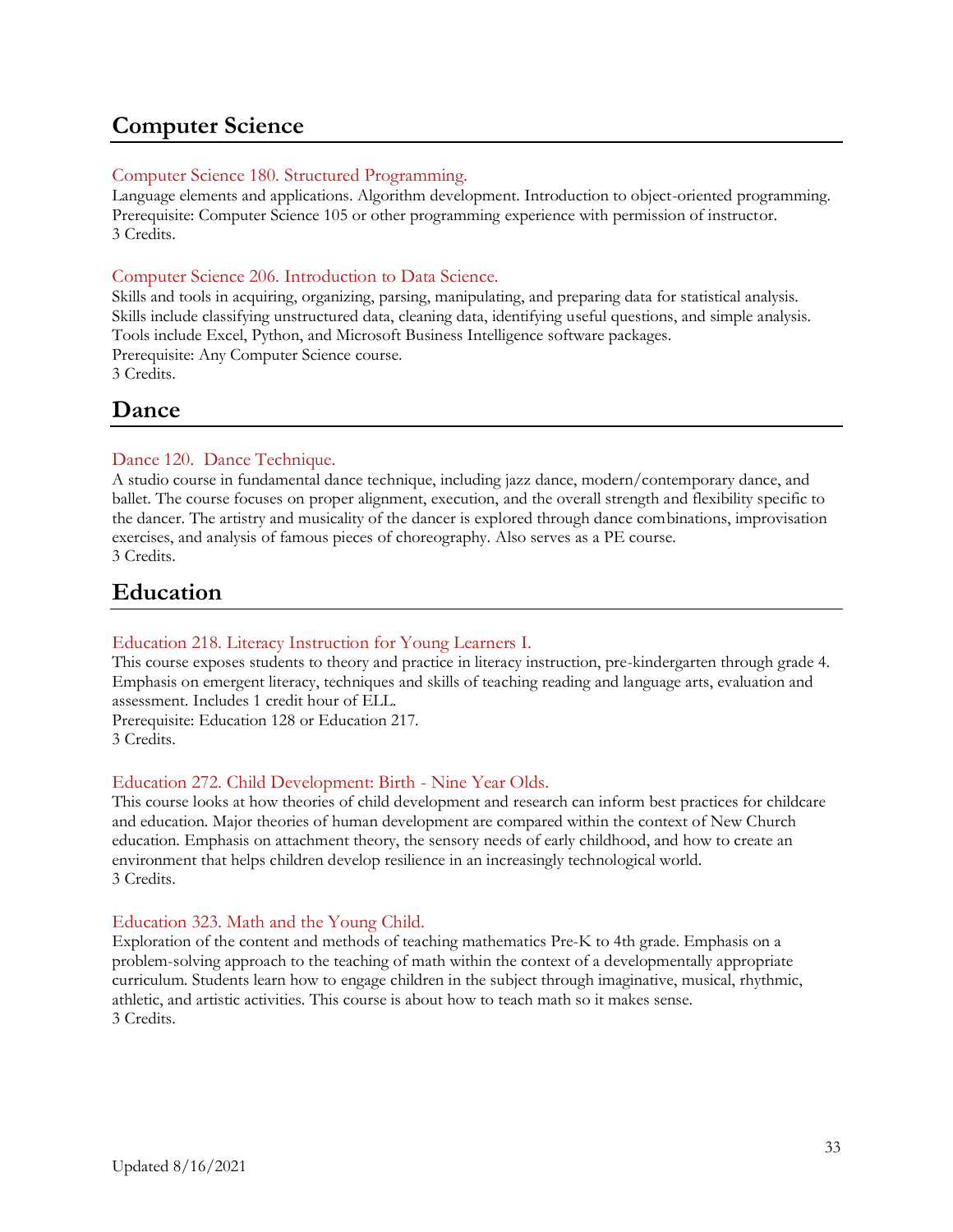### Education 402. Student Teaching. (EE)

Includes at least 12 weeks of combined observation and teaching in an early childhood education classroom setting, supervised by a teacher from Bryn Athyn College Education Department and by a classroom teacher in the cooperating school. Open only to seniors in the education major. 3-12 Credits.

### Field Experience II: Exploration.

Students work under a classroom teacher's supervision tutoring children, facilitating small group conversations, supervising outdoor play, and monitoring classroom routines and procedures. FE II is taken in conjunction with all winter term courses of the third year and provides students with 120 hours of observation and practice teaching. FE II occurs every Tuesday and Thursday of the term. Not open to nonmajors; third-year students only.

3 Credits.

### Special Education 212. Supporting Students with Disabilities.

This course examines the characteristics and needs of students who are identified under the 13 federally defined categories of disabilities. Emphasis on investigating the complexity of these needs and the specially designed instruction that meets them. Research-based frameworks such as UDL and other strategies that support inclusionary practices within the life of the classroom will be addressed. Prerequisite: Special Education 111. 3 Credits.

### Special Education 312. Classroom Assessments.

This course addresses the effective use of assessment as part of classroom instruction, and as part of the eligibility determination process for special education services. Students will gain hands-on experience with administering and interpreting a variety of assessments and will learn how to appropriately adapt instruction based on assessment findings.

Prerequisite: Special Education 111 and permission of the education department chair. 3 Credits.

### <span id="page-33-0"></span>**English**

Literature courses in this discipline fill the aesthetic requirement of the Core Program. 200-level English courses require Writing 101 as prerequisite. 300+-level English courses require a 200-level English as prerequisite.

### English 220. British Literature I. Virtue, Vice, and Visions: 650-1650.

Chronological survey of the development of English literature in England from the early medieval period through the mid-17th century. Lecture, discussion, and student reports or projects. Prerequisite: Writing 101. 3 Credits.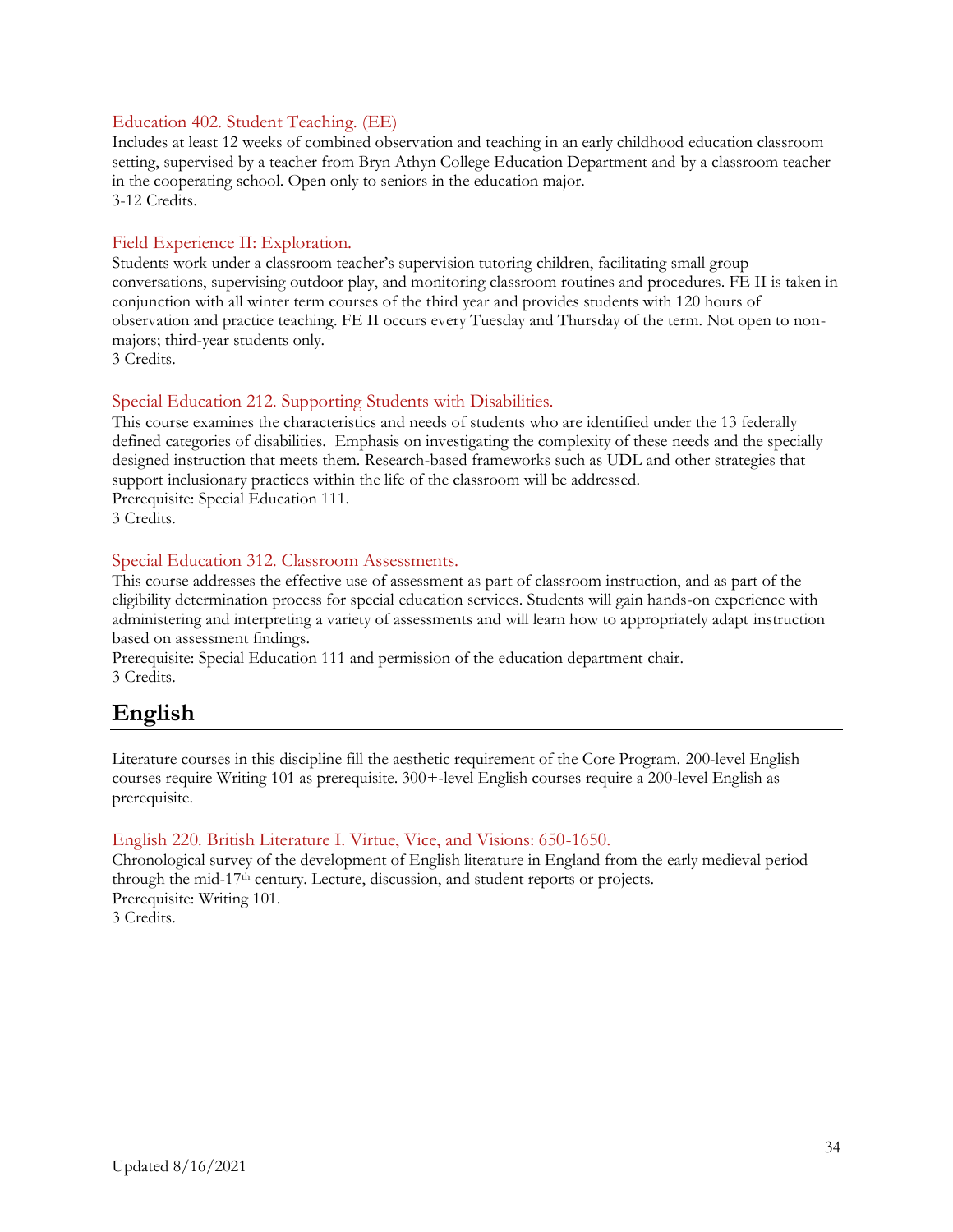### <span id="page-34-0"></span>**Experiential Education**

### Experiential Education 198/298. Internship. (EE)

The internship course is open to students with a 2.5 GPA or above. It is a supervised, pre-professional experience with clear links to a student's academic program. It is conducted primarily or totally outside a regular course classroom, and for which a student earns academic credit. It is organized primarily around an assignment in a work-place situation in which students working under the direction of a supervisor learn hands-on professional skills.

The internship course requires a syllabus, reflective component, and an analytical component (e.g., essay, paper, or presentation). Individual syllabi are retained in the office of Internship. This course satisfies the EE requirement.

Course may be repeated for academic credit by arrangement. Credit variable.

### <span id="page-34-1"></span>**Fine Arts**

### Fine Arts 103. Art of Asia, Africa, and the Americas.

Introductory survey of art and architecture of Asia, Africa, and the Americas, considering material as diverse as Shang dynasty bronzes and Song and Ming dynasty hand- and hanging-scrolls in China, early Buddhist art and architecture and later painted screens in Japan, Aztec, Mayan, and Incan art in Central and South America, bronzes from the Kingdom of Benin, and masks and sculpture from the various peoples of West Africa.

3 Credits.

### Fine Arts 222. Intermediate Metal Forging.

Focusing on architectural ironwork design and construction, this course refines the skills learned in FA 122. Includes opportunities for self-expression and creative thinking. Inspired by the magnificent examples in Glencairn and Bryn Athyn Cathedral.

This course requires a lab fee. Prerequisite: FA 122. 3 Credits.

### Fine Arts 228. Intermediate Stained Glass Painting

Focusing on architectural stained glass design and construction, this course refines the skills learned in FA 128. Includes opportunities for self-expression and creative thinking, repair and restoration of historic glass. Inspired by the magnificent examples in Glencairn and Bryn Athyn Cathedral. This course requires a lab fee. Prerequisite: FA 128. 3 Credits.

### Fine Arts 230. Intermediate Ceramics.

Further development of individual skills and sensitivities in the medium of clay. This course requires a lab fee. Prerequisite: Fine Arts 130. 3 Credits.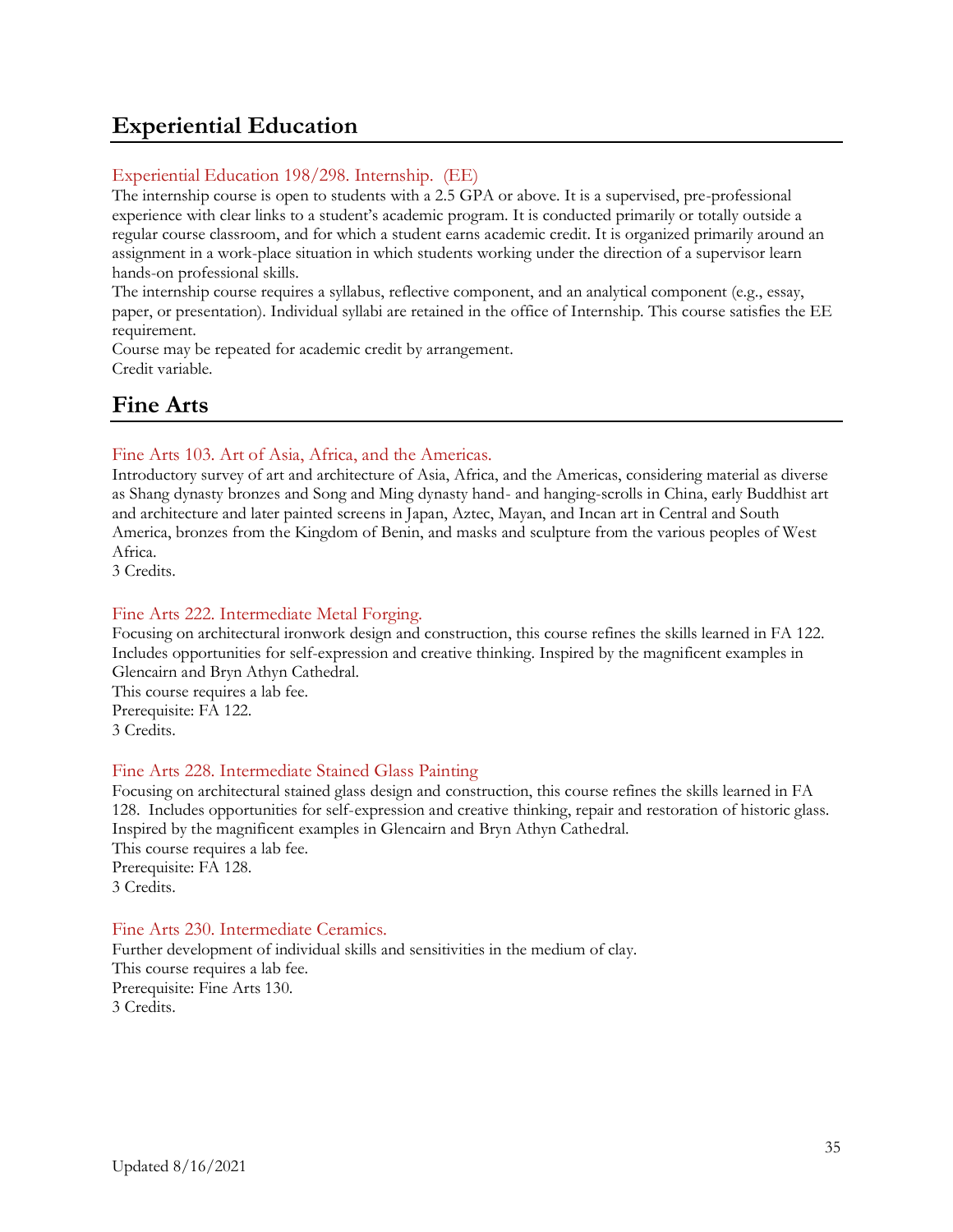### Fine Arts 241. Building Arts Foundation II.

This course builds upon skills acquired in FA141 Building Arts Foundation I and provides opportunities to practice design principles while further developing the hand skills essential to all craft disciplines. Students are presented with visual problems to solve that relate to various lecture topics. Students use preparatory drawings and models to communicate ideas then execute projects in a variety of materials. Students work independently and in groups to solve design challenges. Emphasis is placed on teamwork, accuracy, and craftsmanship. The collections and models in the Glencairn Museum support these endeavors. This course requires a lab fee. 3 Credits.

Fine Arts 252. Introduction to Welding and Machine Work

This course introduces students to the procedures of operating equipment commonly found within an architectural metals shop environment. Students will be introduced to various welding techniques, along with the safe use of equipment such as lathes and mills, both individually and within a group setting. Emphasis will be placed on safety and craftsmanship.

This course requires a lab fee. 3 Credits.

### <span id="page-35-0"></span>**German**

### German 102. Introductory German II.

Continuing introduction to the German language. German is the language of instruction. Prerequisite: German 101 or equivalent as determined by placement test. 3 Credits.

### <span id="page-35-1"></span>**Greek**

### Greek 110. Beginning New Testament Greek I.

Introduction to the language of the New Testament. A study of the basic forms and syntax of Greek grammar.

3 Credits.

### <span id="page-35-2"></span>**History**

### History 114. The Classical World. (IL)

Historical survey of ancient Greece and Rome from Mycenaean civilization to the fall of the Roman Empire in the west. Particular attention to cultural values, political trends, and the role of religion in Greek and Roman societies. Examination of textual and archaeological evidence. Guided development of a research paper.

3 Credits.

### History 257. Women in Classical Antiquity. (PP)

Examination of the social roles and experiences of women in ancient Greece and Rome using archaeological and textual evidence. Topics include stages of life, women's occupations, women's experiences in the household, religion, and public settings, women and the law, and women and medicine. Particular consideration of the challenges presented by the ancient evidence and of the distinction between ideological views and actual lived experiences.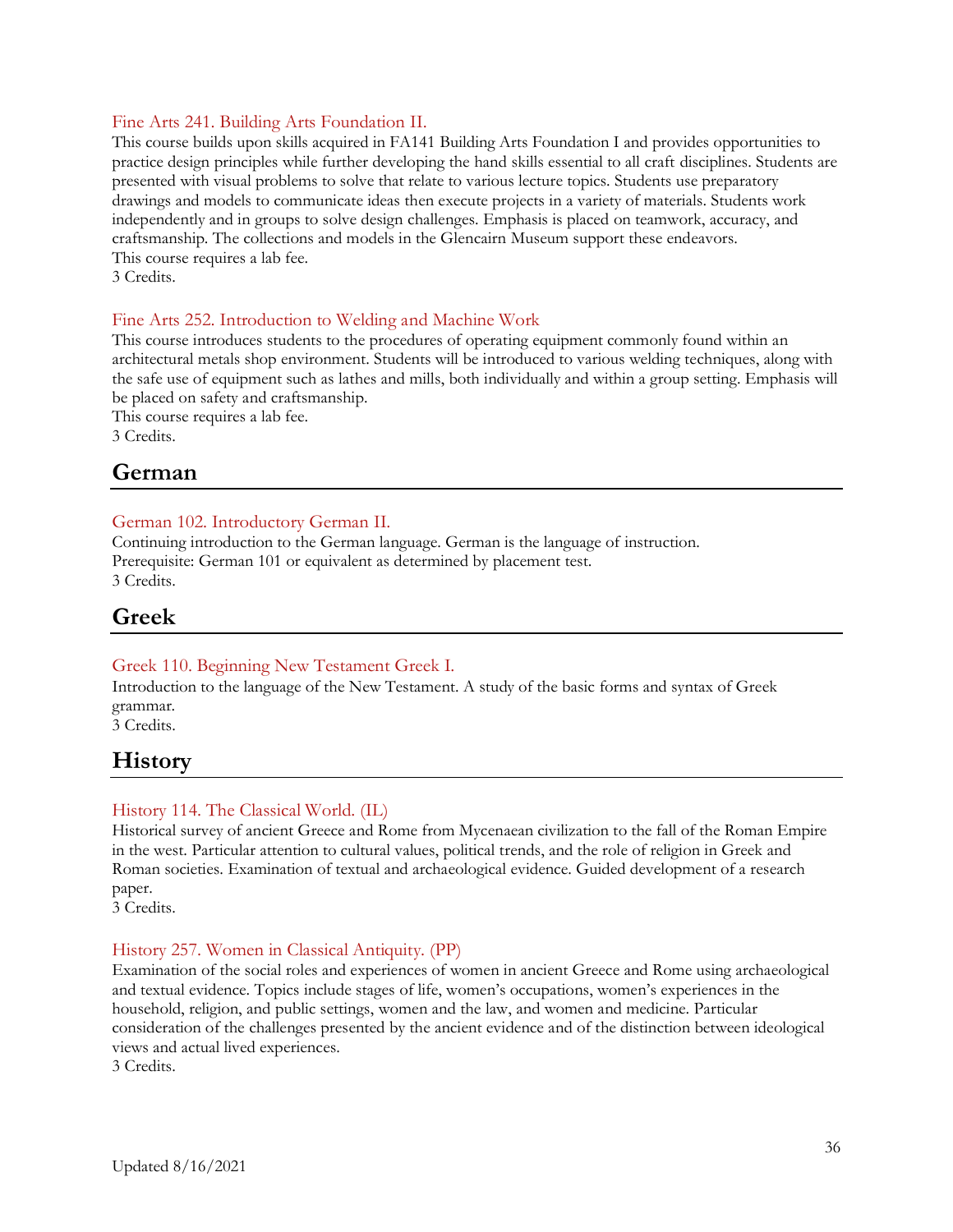### History 298, 398, 498. History Internship II. (EE)

Proposals must be approved by the appropriate department chair. History internships are open to students in second year or above who have completed at least two history courses. Credit variable.

### <span id="page-36-0"></span>**Human Society**

### Human Society 402. Capstone Seminar II. (WC)

Students in the Human Society major write their capstone projects. The seminar setting provides instruction in related skills and offers a forum for support and the exchange of ideas. As part of the seminar, students present the results of their research publicly and design posters. Only open to Human Society majors. Prerequisite: HSoc 401.

3 Credits.

### <span id="page-36-1"></span>**Independent Studies and Honors Contracts**

In addition to the listed courses, departments may offer independent studies and honors contracts at the 200 level or above in a variety of fields. The purpose of these is to allow well-qualified students to study beyond the regularly offered courses. Independent studies are numbered 299 or 399, depending on the appropriate level, and honors contract courses are designated with a trailing H, such as Math205H. Academic departments are under no obligation to meet requests for independent studies and honors contracts. Students who undertake independent studies must be able to work independently between meetings with the instructor. In order to qualify to take an independent study or honors contract, a student must:

- Have completed at least 31 credits with a GPA of 2.7 or better
- Submit a proposal to the department chair during the week prior to registration for the term in which the independent study or honors contract is to occur.
- Submit an independent study card or honors contract card (signed by the department chair and instructor) to the College Office to be reviewed by the Dean of Academics.
- Create a syllabus together with the instructor and submit it to the College Office before or during registration.

### <span id="page-36-2"></span>**Internships**

### 298/398/498 Internships (in their academic areas) (EE)

Individually arranged career related internships. See the Major Department Head or Director of Internships for details.

3 Credits.

### <span id="page-36-3"></span>**Mathematics**

### Mathematics 115. College Algebra. (QR)

Algebraic topics designed to assist in the use of mathematics in science courses. Topics include exponents and radicals, rational expressions, inequalities, complex numbers, polynomial analysis and advanced factoring, rational functions and asymptotes, and quantitative reasoning applications. Because of duplication of subject matter, students may not receive credit for both Mathematics 115 and Mathematics 120. Prerequisite: Mathematics 101 or appropriate score on placement test. 3 Credits.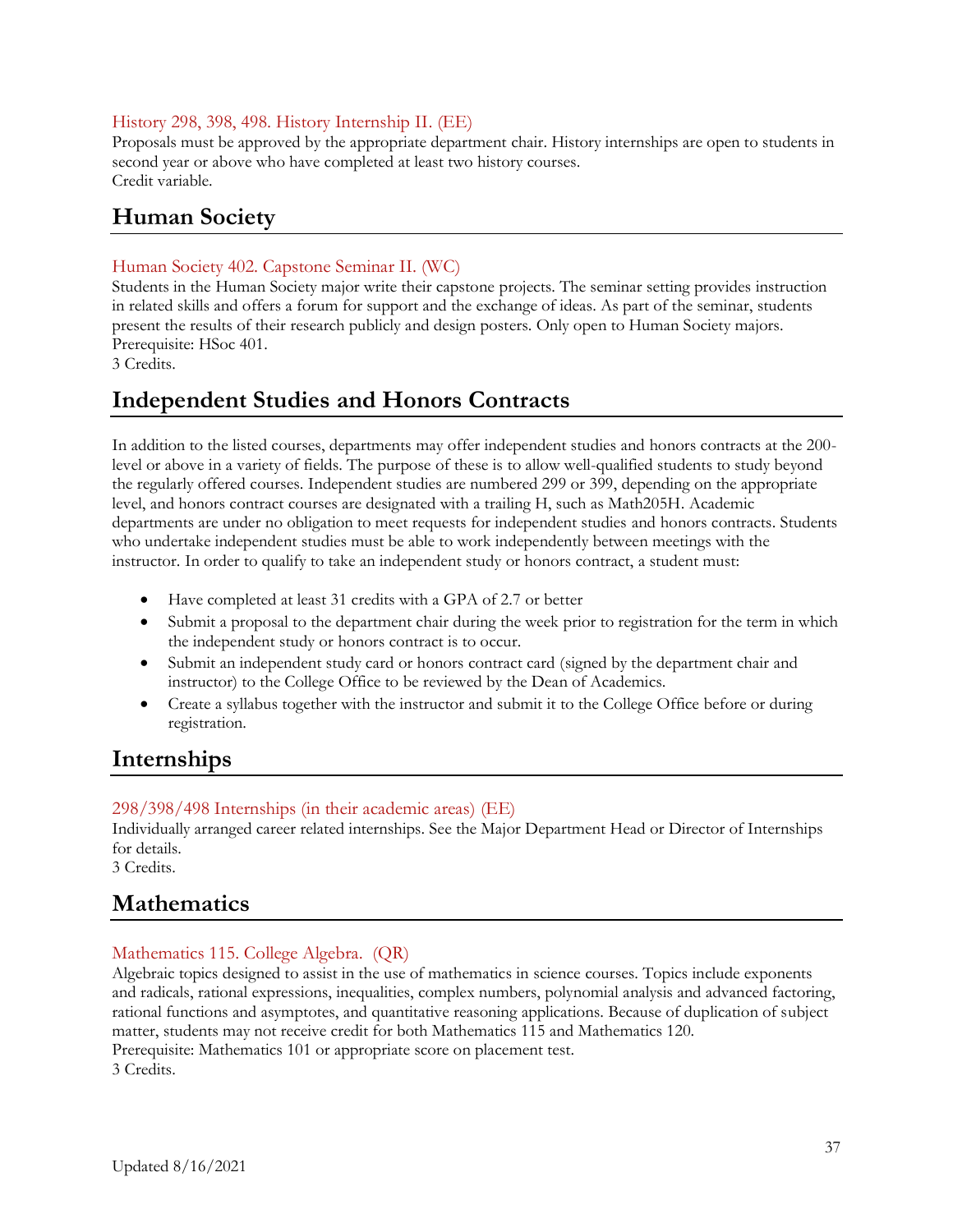### Mathematics 130. Introduction to Statistics. (QR)

Introduction to data analysis, random variables and their distributions, correlation, and statistical inference. Statistical software used for graphing and data analysis. Independent research project. Recommended for students of business or the social and natural sciences. Prerequisite: Mathematics 101 or appropriate score on placement test.

4 Credits.

#### Mathematics 151. Calculus II.

Methods and applications of integration, improper integrals, infinite series, Taylor polynomials, and parametric equations. Prerequisite: Mathematics 150. 4 Credits.

#### Mathematics 495. Senior Essay. (WC)

Capstone experience for the Mathematics or Interdisciplinary Major. Writing of the senior essay based on the research and outline produced in Mathematics 493.

Prerequisites: Mathematics 493 and either Interdisciplinary Studies 494 or Mathematics 494. 2 Credits.

### <span id="page-37-0"></span>**Philosophy**

#### Philosophy 101. Critical Thinking.

Development of students' reasoning skills through analysis and evaluation of arguments. Diagraming arguments, identifying mistakes in reasoning, and writing arguments. Emphasis on issues encountered in everyday experience and in courses across the curriculum, primarily through classical deductive logic. 3 Credits.

#### Philosophy 102. Introduction to Philosophy. (Worldviews)

Survey of some major philosophers and theories in metaphysics, epistemology, and the philosophy of religion.

3 Credits.

#### Philosophy 111. Introduction to Moral Philosophy. (Moral)

Survey of some major philosophers, problems (Euthyphro, relativism, egoism), and theories (aretaic, deontic, utilitarian) in moral philosophy. Strongly recommended: Philosophy 101. Prerequisite: Philosophy 102. 3 Credits.

#### Philosophy 495. Senior Essay. (WC)

Capstone experience for the Interdisciplinary Major. Writing of the senior essay based on the research and outline produced in Philosophy 493. Prerequisites: Philosophy 493 and Interdisciplinary Studies 494.

<span id="page-37-1"></span>3 Credits.

### **Physical Education**

#### Physical Education 129. Badminton.

Basic instruction in skill techniques, rules, strategies, and competition in badminton. Course may be repeated once for credit.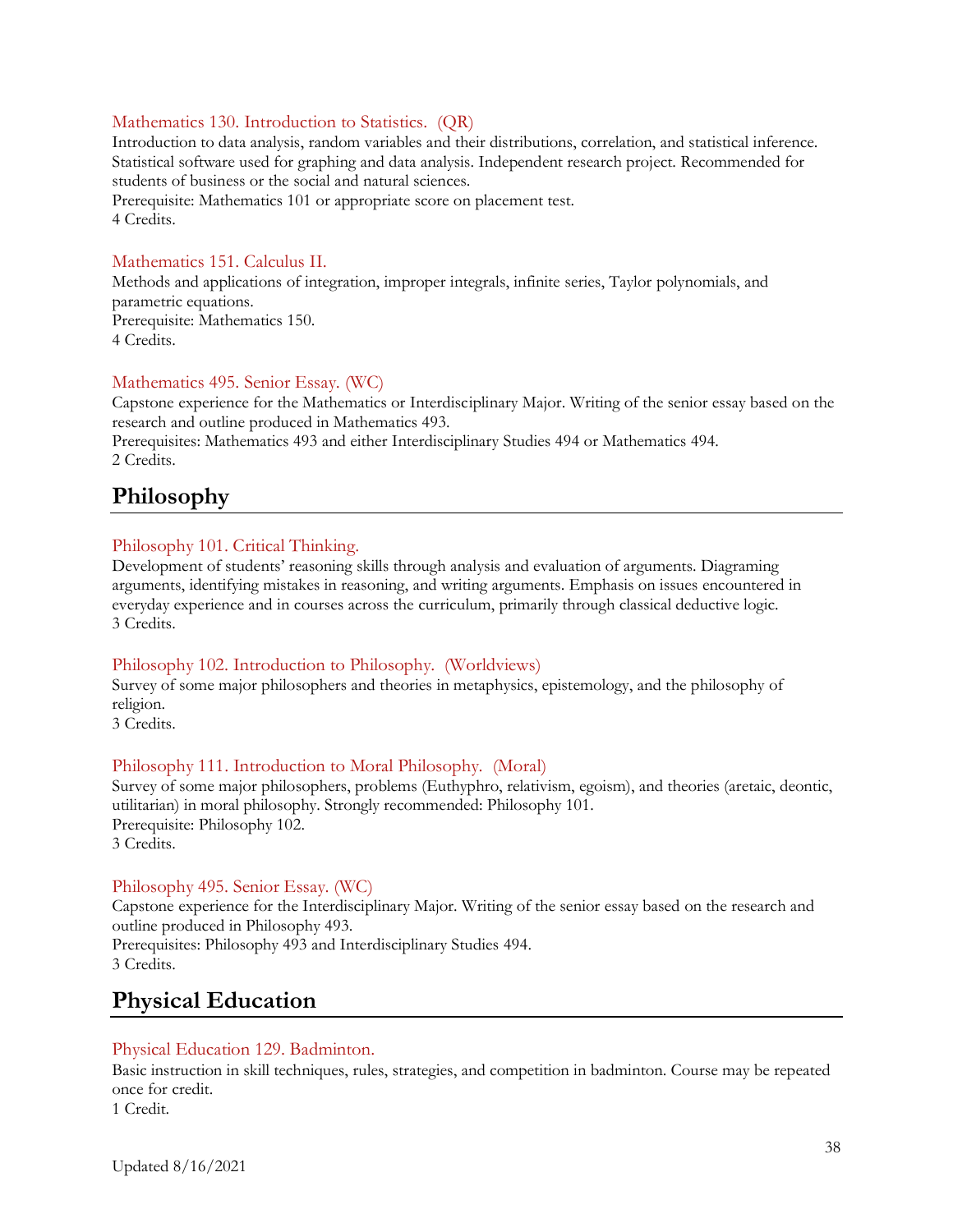### Physical Education 133. Yoga.

Introduction to yoga course. Variety of yoga (poses) including standing poses, twists and forward bends, arm-balancing, back bending and inversions. Open to all abilities. Course may be repeated once for credit. 1 Credit.

### <span id="page-38-0"></span>**Physics**

### Physics 210. Principles of Physics I. (QR)

Calculus-based course providing an introduction to rigid body mechanics, gravity, waves, and heat. Problem and laboratory assignments complement the lectures. This course and the related laboratory must be taken together.

Co-requisite or Prerequisite: Mathematics 150. 3 Credits.

### Physics 210 Lab. Principles of Physics I Lab.

This course requires a lab fee. This course and the related lecture course must be taken together. 1 Credit.

### <span id="page-38-1"></span>**Political Science**

### Political Science 101. Introduction to Politics and Governance. (Civil)

Examines the discipline of political science and the concepts involved in the study of politics and governance. Surveys regime types and the role and function of political institutions and organizations. Focus on the potential for thinking about civic and political issues from a religiously-informed perspective. 3 Credits.

### Political Science 160. Introduction to Criminal Law and Justice.

Introduction to the American criminal justice system. Provides an overview of the many aspects of criminal justice including crime, policing, the courts, theories of punishment, incarceration, juvenile justice, and domestic violence. Includes a consideration of a variety of viewpoints such as the perspectives of the perpetrator, victims, the police, community members, and the courts. 3 Credits.

### Political Science 212. International Relations.

Examination of historical and theoretical foundations for thinking about international relations. Topics include: peace and conflict, international law, intervention, and terrorism. Recommended: Political Science 101 or History 117.

<span id="page-38-2"></span>3 Credits.

### **Psychology**

### Psychology 101. Introductory Psychology.

Introduction to basic constructs of psychology including scientific methodology, the brain, consciousness, memory, identity, learning, motivation, intelligence, and the nature of mental illness. Relevant New Church doctrines analyzed and compared to secular theories of psychology. 3 Credits.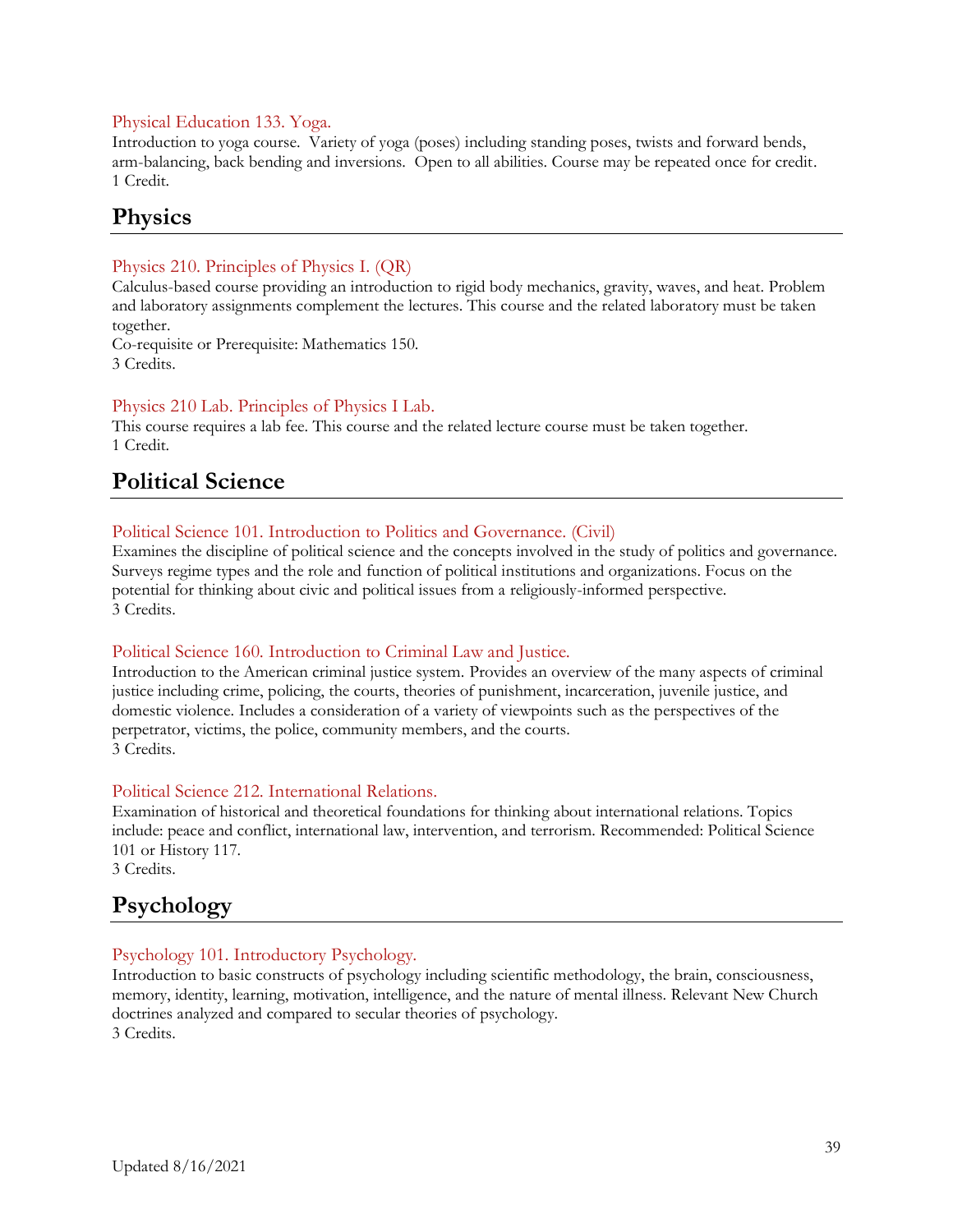### Psychology 204. Human Development: Lifespan.

Examination of biological, cognitive, and psychosocial development from conception through death. Review of theories and research pertaining to prenatal, infant, child, adolescent, and adult development, as well as aging and dying. Focus on both constancy and change as well as the interaction of biological and environmental factors.

Prerequisite: Psychology 101 or department chair permission. 3 Credits.

### Psychology 215. Organizational Psychology.

This course applies psychological science to the dynamics of professional organizations. It considers such topics as job analysis, psychological assessment, personnel decisions, employee training, human factors, organizational development, teamwork and leadership, motivation and satisfaction, work stress, and organizational ethics. The course will prepare students for post-graduate work in personality, social, and organizational psychology or immediate employment in industrial, organizational, and business settings. Prerequisite: Psychology 101

3 credits.

### Psychology 301. Counseling and Clinical Psychology.

Examination of psychological theories that inform the skills of counselors and clinical psychologists in various professional settings. Topics include psychological theories, the roles of the counselor, listening skills, case conceptualization, treatment methods and intervention strategies. Consideration of what it means to incorporate individual values and spirituality into treatment.

Prerequisite: Two psychology courses or department chair permission. 3 Credits.

#### Psychology 491. Senior Research Seminar. (WC)

Capstone for seniors in the psychology major. Independent work on a Senior Research Essay guided by the professor. Essay includes an abstract, introduction, literature review, descriptive chapter, doctrinal study, conclusions, and references. Information literacy and writing skills emphasized. 3 Credits.

#### Psychology 492. Senior Seminar.

Capstone for seniors in the psychology major. Public presentation. Critical analysis of ethics in psychology. Career planning and portfolio development. Pass/Fail. 1 Credit.

#### Psychology 298, 398. Psychology Internship. (EE)

Proposals must be approved by the head of the Psychology area. Psychology internships are open to students in sophomore year or above who have completed two psychology courses. Requirements are available from director of internships.

Credit variable.

### <span id="page-39-0"></span>**Religion**

#### Religion 101. Introduction to New Church Doctrines. (Doctrinal)

Foundation course. Basic survey of the doctrines of the New Church. Presupposes little or no formal background in the study of the doctrines. 3 Credits.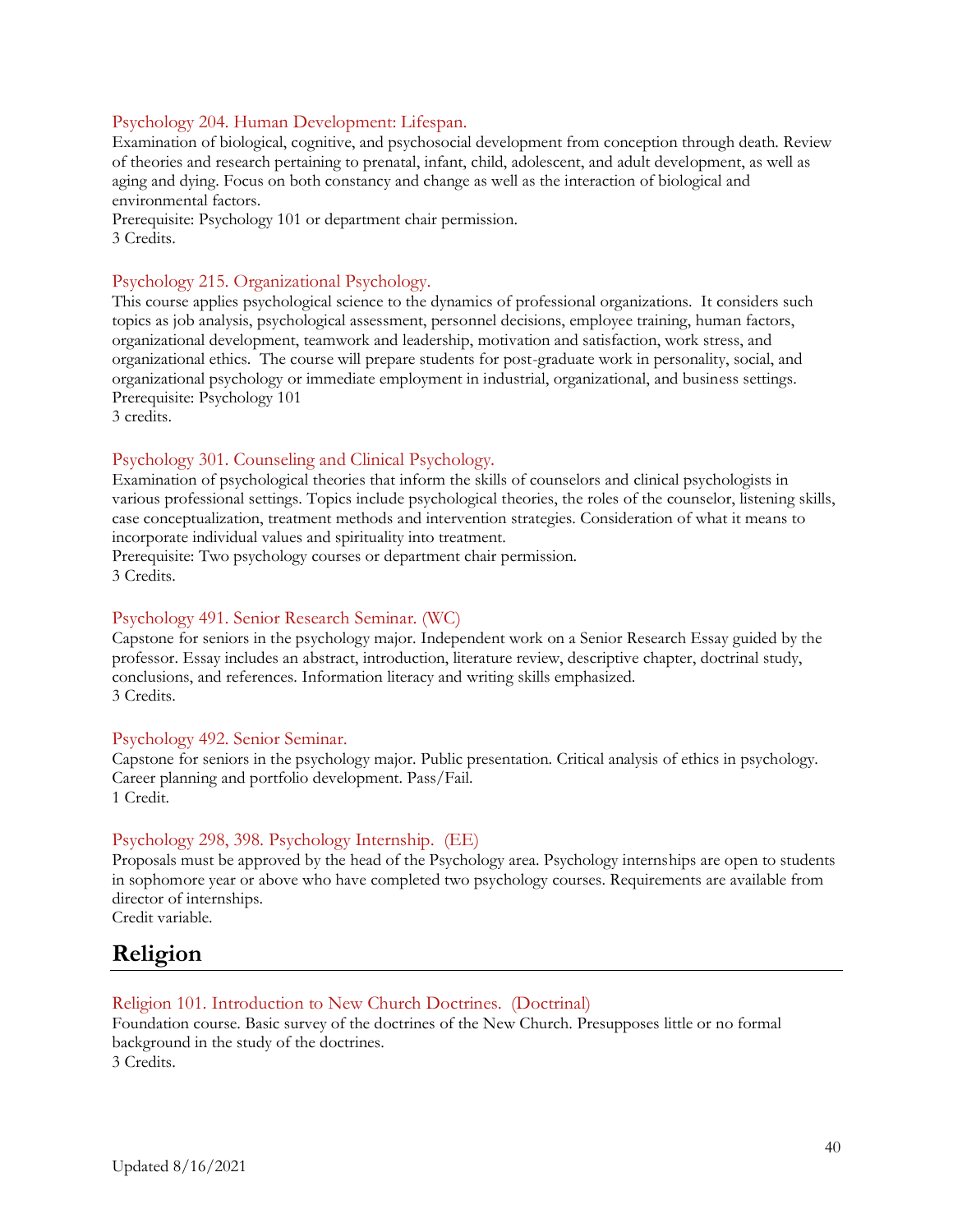#### Religion 115. Introduction to New Church Doctrine on Life After Death. (Doctrinal)

New Church teachings on the life after death studied in their own context, as well as related material, which may include a comparison of teachings from other religions and cultures on the subject, as well as reference to the near-death experience. Some version of Swedenborg's *Heaven and Hell* will be the central focus. 3 Credits.

#### Religion 123. Introduction to the Old and New Testaments. (Scriptural)

Introduction to the various parts of the Bible, the history of the Israelites and Jews, the geography of Palestine, with an emphasis on the different methods of biblical interpretation, with special emphasis on New Church interpretation.

3 Credits.

#### Religion 205. God, Man, and Creation. (IL, Doctrinal)

Study of how the Lord created the spiritual and natural worlds, with emphasis on humans as the purpose of creation. Vital relationships between the Creator and His creation, with the special role played by humans. Focus on teaching about form, order, degrees, influx, and conjunction. Text: *Divine Love and Wisdom*. 3 Credits.

#### Religion 272. Advanced Religious Ethics. (W, Applied)

Advanced study of the Ten Commandments as they appear in the religious writings of Hinduism, Buddhism, Judaism, Christianity, Islam, and other world faiths. Study of the literal and spiritual level of each commandment using selected texts from sacred and secular sources. Students encouraged to draw connections between the various levels of the commandments and their own lives. 3 Credits

#### Religion 305. Universal Doctrines of the New Church I. (Doctrinal)

Systematic survey of the universal theology of the New Church: God the Creator, the Lord the Redeemer, the Holy Spirit, the Holy Scripture and Ten Commandments, and Faith. Depending on enrollment, may include an RTTP simulation of the Council of Nicea. Text: *True Christian Religion*. 3 Credits.

#### Religion 490. Religion Senior Project I. (WC)

For religion majors. One term is required. May be repeated for a second term with the consent of the division head.

<span id="page-40-0"></span>3 Credits.

### **Spanish**

#### Spanish 101. Introductory Spanish I.

Introduction to the Spanish language for students without previous experience. Emphasis is placed on communication and the foundations of Spanish grammar. Spanish is the language of instruction. 3 Credits.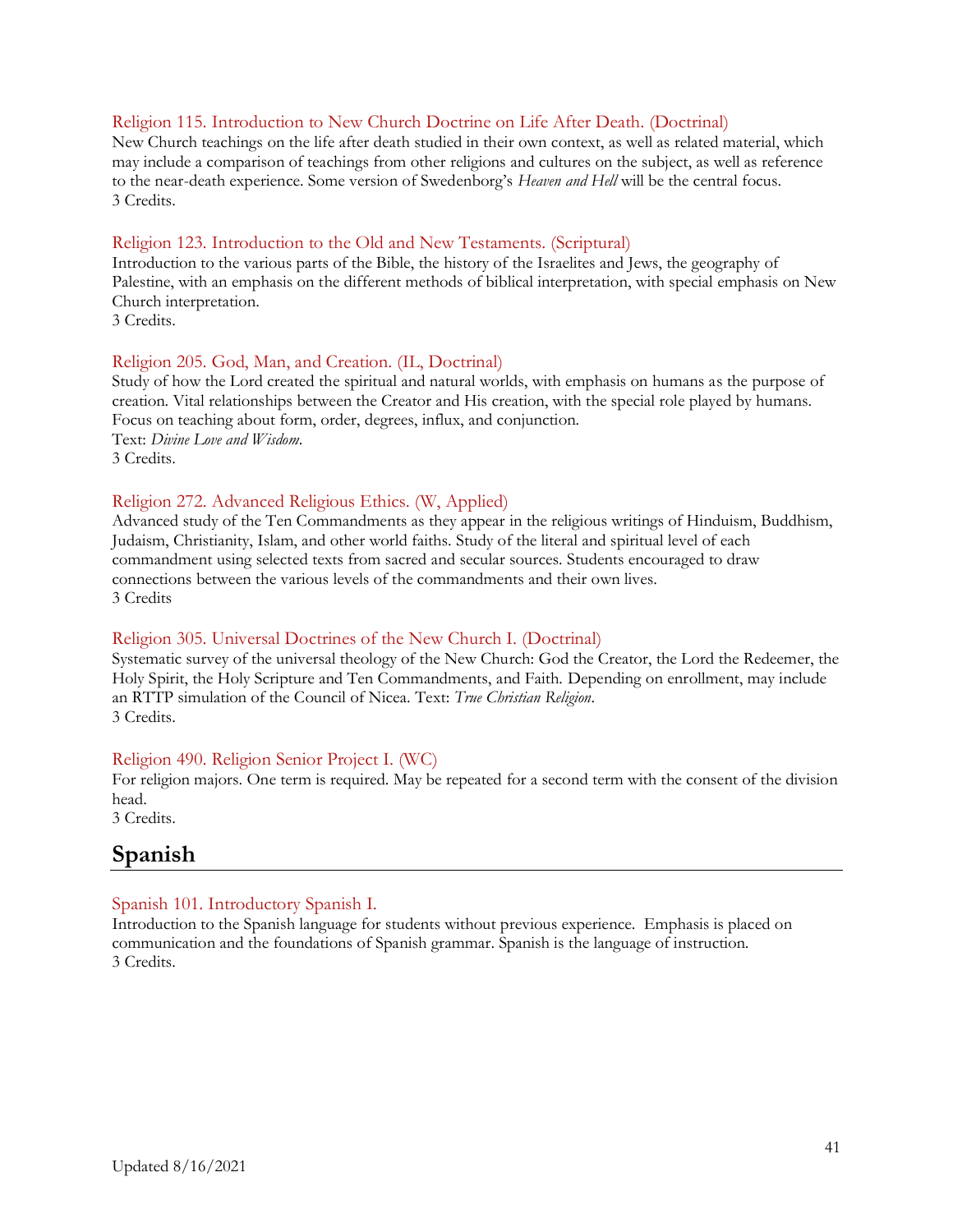### <span id="page-41-0"></span>**Theater**

### Theater 130. Set Design and Production. (EE)

Continuation of Theater 120: building and dressing the set from the designer drawings and elevations created in the fall. Finalizing of the design, including color elevations and prop design. Students required to understand and use all of the equipment in the theater as it pertains to the completion of the design using the Mitchell Performing Arts Center as the classroom. Once the set is complete, the class shifts and will work with the play's director and will participate as a member of the run-crew for the winter Bryn Athyn College production. Final project involves the construction of the actual set and running of the show. Course may be repeated once for credit.

Credit variable.

### Theater 150. Dramatic Performance. (EEC)

Students involved in the casts or technical aspects of certain dramatic productions may sign up for this course. Exposure to a variety of acting techniques, including the specialized work needed for productions that might range from Shakespeare's plays, to foreign plays in translation, to musicals. Script analysis, oral interpretation of character, performance movement, dance, and vocal techniques. Variable credit based on the student's involvement. 5-12 hours weekly in rehearsals/classes leading to a finished production. Course may be repeated once for credit.

1-3 Credits.

### <span id="page-41-1"></span>**Writing**

### Writing 101. Expository Writing. (W)

Development of informative, analytic, and persuasive writing. Emphases on grammatical control, precision of language, consideration of audience, rhetorical strategies, revision, information literacy, and articulation, development, and support of thesis. Three to four formal essays, including substantial revision work. Individual conferences with instructor to discuss students' writing. Required of first year students. Non-native speakers who want to take Writing 101 in their first year need permission of the Language and Literature department chair.

3 Credits.

### Writing 202. Writing About Literature. (W, IL)

Second-year requirements of all students. Dean's permission required for deferral to third year. Analytic study of 3 or more literary genres, with emphases on writing and research. Assumes basic skills in writing and information literacy covered in Writing 101. Three formal essays, including substantial revision. One longer essay and its accompanying research process require locating, evaluating, and incorporating multiple secondary sources. Individual conferences with instructor to discuss students' writing. Required of secondyear students.

Prerequisite: Writing 101. 3 Credits.

### Writing 213. Advanced Rhetoric and Composition. (W)

Intensive study of writing for students interested in developing rhetorical skills in composition. Attention to concepts of classical rhetoric and to issues arising in the context of contemporary cultural environments and communications practices, including online environments. Prerequisite: Writing 101.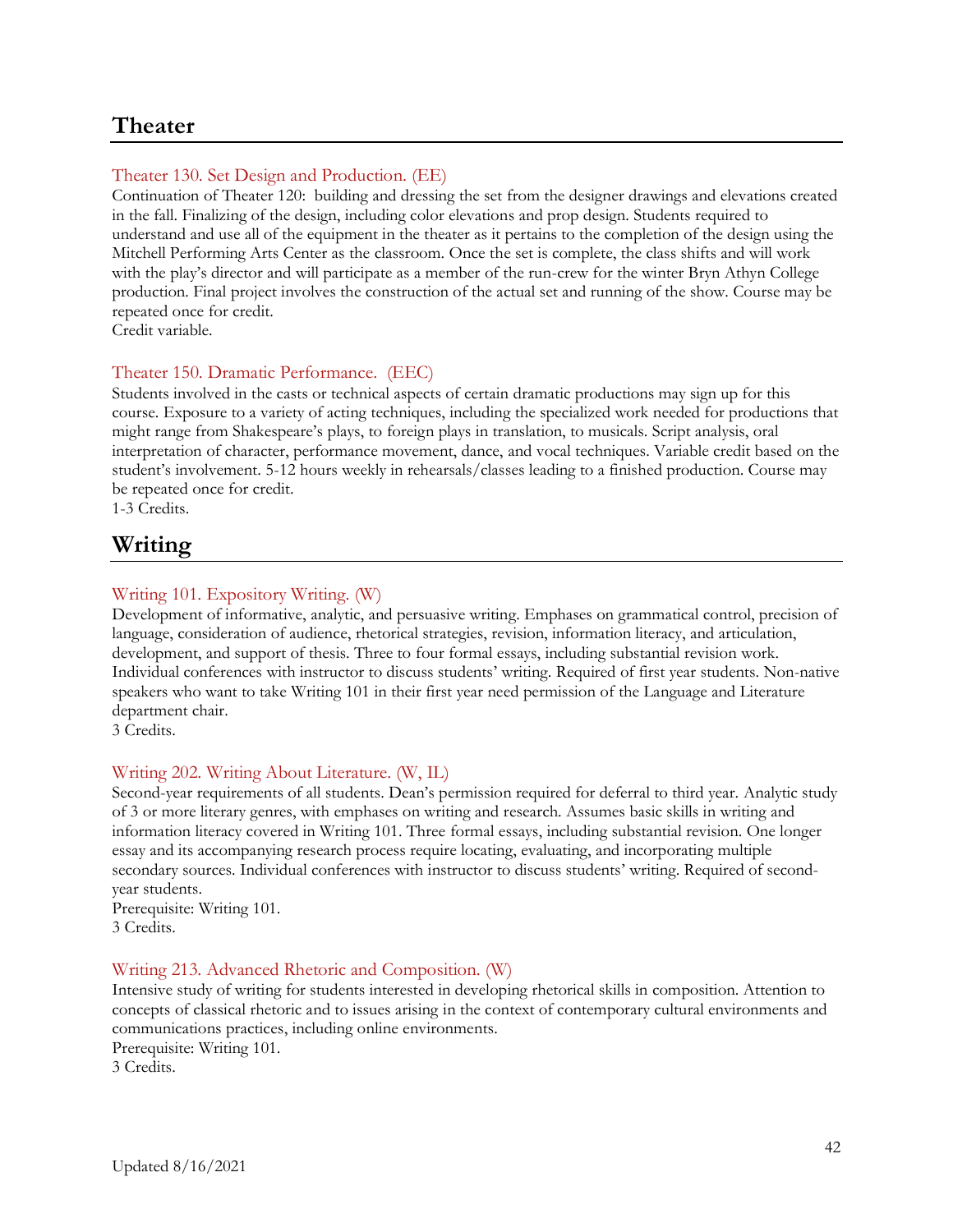# Spring Term 2021-22 Undergraduate Course List

<span id="page-42-0"></span>

| <b>COURSE</b>  | <b>TITLE</b>                                       | <b>CREDITS</b> | <b>INSTRUCTOR</b>      |
|----------------|----------------------------------------------------|----------------|------------------------|
| Ant/His211     | Artifacts, Archaeology, and Museums (W)            | 3              | Closterman, Wendy      |
| Anth110        | An Introduction to Cultural Anthropology           | 3              | Yardumian, Aram        |
| <b>Bio230</b>  | Genetics                                           | 3              | Bryntesson, A. Fredrik |
| <b>Bio232</b>  | Cell Structure and Function                        | 3              | Bryntesson, A. Fredrik |
| <b>Bio250</b>  | Microbiology                                       | 3              | Evans, Stella R.       |
| <b>Bio250L</b> | Microbiology Lab                                   | 1              | Evans, Stella R.       |
| <b>Bio380</b>  | Research Seminar (IL)(PP)                          | $\mathbf{1}$   | Evans, Stella R.       |
| <b>Bio492</b>  | <b>Biology Seminar III</b>                         | 1              | Potapov, Eugene R.     |
| <b>Bus257</b>  | Principles of Management                           | 3              | Swiski, Mark D.        |
| <b>Bus302</b>  | <b>Corporate Social Responsibility</b>             | 3              | Rogers, Elizabeth      |
| <b>Bus351</b>  | Introduction to Business Law                       | 3              | Rogers, Elizabeth      |
| <b>Bus390</b>  | Research Seminar(IL)                               | 2              | King, Ethan            |
| <b>Bus496</b>  | Senior Seminar II                                  | 1              | Rogers, Elizabeth      |
| Chem111        | <b>General Chemistry II</b>                        | 3              | Higgins, Ed            |
| Chem111L (0)   | General Chemistry II Lab (QR)                      | $\mathbf{1}$   | McMackin, Grace Rose   |
| Chem111L (2)   | General Chemistry II Lab (QR)                      | 1              | McMackin, Grace Rose   |
| Comm105        | Public Speaking (PP)                               | 3              | Pine, Ryan E.          |
| Comm225        | Professional Communication and PR for Contemporary | 3              | Staff,                 |
| CS/Math230     | Statistics and Data Mining (QR)                    | 3              | Bongers, Caira         |
| Dan160         | Dance Ensemble (EEc)                               | 1.5            | Bostock, Jessica       |
| <b>Dan234</b>  | Ballet (EEc)                                       | 3              | Bostock, Jessica       |

Econ132 (0) Microeconomics (QR) 3 King, Ethan **Econ132 (1)** Microeconomics (QR) 3 King, Ethan **Ed128** Introduction to the Theory and Practice of Education 3 Rose, Angela N. Ed219 Literacy for Young Learners II 3 Morey, Robin

Eng105 Imagining American Surveillance: The Rise of the Social 3 Pine, Ryan E. Eng221 Storytelling, Humor, and Literary Expression: Highlights 3 King, Kristin **Eng365** Literature as Social Lens 3 Second Literature as Social Lens 3 King, Kristin

Ed274 Adolescent Growth and Development: Ages 8-18 3 Phillips, Nina Gunther Ed402 Student Teaching (EE) 12 Phillips, Nina Gunther

**EnSci105** Introduction to Sustainability **12 Construction 12 Construction 13** Potapov, Eugene R. **EnSci105L (0)** Introduction to Sustainability 1 Potapov, Eugene R. **EnSci105L (1)** Introduction to Sustainability **1** Potapov, Eugene R. **FA120** Metal Work I 3 Kline, Jonathan D. FA125 Photography **Photography** 2 Photography 3 Orthwein, Christina **FA220** Metal Work II **1999 Metal Work II** 3 Kline, Jonathan D. **FA251** Integrating Art into a Child's Early Years 1.5 Gyllenhaal, Martha FA322 Traditional Joinery Design and Production 3 Holzman, Warren **FA328** Glass Dynamics 3 Nelson, Stephen Rich FE3 Field Experience III 3 Rose, Angela N. Grk111 Beginning New Testament Greek II 3 Glenn, Coleman 3 Heb250 Intermediate Hebrew 3 Frazier, Scott Innes Hist117 The Contemporary World **3** Rose, D. Greg

As of 7/21/2021. (Independent Study and Internship courses not listed).

i<br>I

I

I

l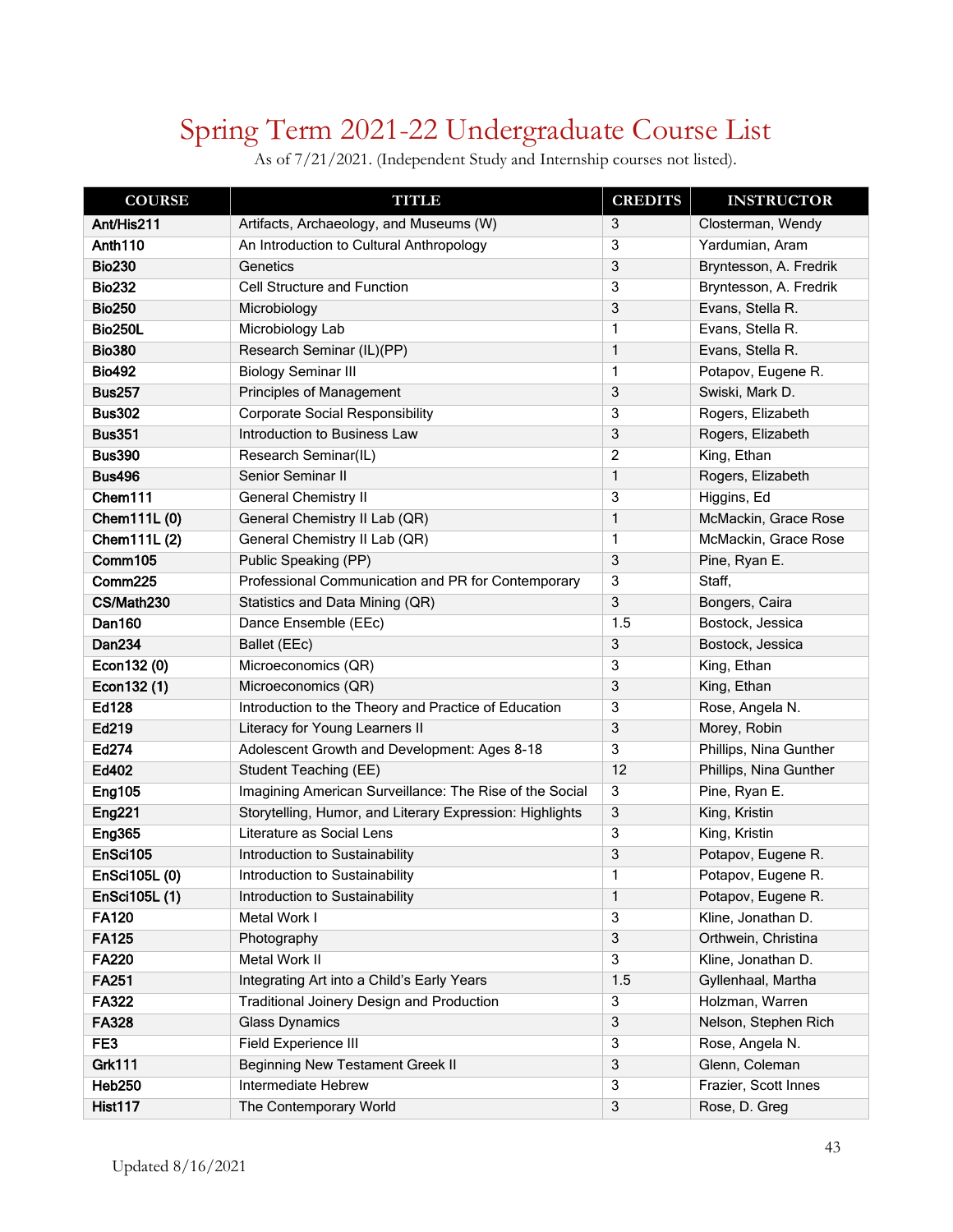| <b>Hist311</b> | Vengeance and Justice in Medieval Europe                | $\overline{3}$ | Lawing, Sean            |
|----------------|---------------------------------------------------------|----------------|-------------------------|
| <b>ID390</b>   | Research Seminar (IL)                                   | 2              | Latta, Marcy            |
| <b>ID496</b>   | Senior Seminar II                                       | 1              | Nash, Laura             |
| Lead130        | Introduction to Leadership (EE)                         | 3              | Nash, Laura             |
| Math095        | Preparation for Quantitative Reasoning                  | 1              | Genzlinger, Maret       |
| Math101        | Introduction to Quantitative Reasoning (QR)             | 3              | Simonetti, Neil         |
| Math102        | Understanding Mathematics in Society (QR)               | 3              | Simonetti, Neil         |
| Math115        | College Algebra (QR)                                    | 3              | <b>Staff</b>            |
| Math124        | Transcendental Functions (QR)                           | 1.5            | Simonetti, Neil         |
| Math130        | Introduction to Statistics (QR)                         | 3              | Bongers, Caira          |
| Math130L       | Introduction to Statistics Lab                          | 1              | Bongers, Caira          |
| Math250        | Calculus III                                            | 3              | Bongers, Caira          |
| Math496        | Senior Seminar II                                       | 1              | Nash, Laura             |
| <b>Mus100</b>  | <b>College Chorale</b>                                  | 1              | Bier, Graham            |
| <b>Mus110</b>  | History of Western Music                                | $\overline{3}$ | Bier, Graham            |
| Nutr110        | <b>Principles of Nutrition</b>                          | 3              | Nelson, Suzanne         |
| PE103          | Life and Health                                         | 1              | Bryntesson, Hilary J.   |
| PE133          | Yoga                                                    | 1              | Ritter, Kristin Suzanne |
| <b>Phil101</b> | <b>Critical Thinking</b>                                | 3              | Synnestvedt, Dan        |
| <b>Phil102</b> | Introduction to Philosophy (Worldview)                  | 3              | Synnestvedt, Dan        |
| <b>Phil311</b> | Topics in Contemporary Philosophy II                    | 3              | Synnestvedt, Dan        |
| <b>Phil340</b> | <b>Bioethics (Moral)</b>                                | 3              | Latta, Marcy            |
| Phys211        | Principles of Physics II (QR)                           | 3              | Blair, Max              |
| Phys211L       | Principles of Physics II -Lab                           | 1              | Blair, Max              |
| <b>PSci101</b> | Introduction to Politics and Governance (Civil)         | 3              | Rose, D. Greg           |
| Psyc201        | Abnormal Psychology                                     | 3              | Rogers, Kiri K.         |
| <b>Psyc205</b> | Social Psychology (PP)                                  | 3              | Frey, Kurt              |
| <b>Psyc220</b> | <b>Cognitive Psychology</b>                             | 3              | Frey, Kurt              |
| <b>Psyc305</b> | Physiological Psychology (IL)                           | 3              | Cavallo, Fernando       |
| Rel101 (1)     | Introduction to New Church Doctrines (SpDoc)            | 3              | Glenn, Thane            |
| Rel115 (0)     | Introduction to New Church Doctrine on Life After Death | 3              | Schnarr, Grant          |
| Rel115 (1)     | Introduction to New Church Doctrine on Life After Death | 3              | Schnarr, Grant          |
| <b>Rel125</b>  | The Holy Scripture (SpDoc)                              | 3              | Cole, Stephen           |
| <b>Rel210</b>  | Divine Providence and Human Prudence (IL) (SpDoc)       | 3              | Genzlinger, Matthew     |
| <b>Rel222</b>  | The Gospels (SpScript)                                  | 3              | Frazier, Scott Innes    |
| <b>Rel273</b>  | Religion and Marriage (SpDoc)(W)                        | 3              | Silverman, Ray          |
| <b>Rel295</b>  | Islam (SpComp)                                          | 3              | Rose, D. Greg           |
| <b>Rel306</b>  | Universal Doctrines of the New Church II (W)(SpDoc)     | 3              | Glenn, Thane            |
| Span102        | Introductory Spanish II                                 | 3              | Diaz, Elena             |
| SpEd213        | <b>Family and Community Partnership</b>                 | 3              | Wong, Sarah             |
| SpEd313        | Evidence-Based Interventions                            | 3              | Ballard, Kelly M.       |
| Writ101        | Expository Writing (W)                                  | 3              | Staff                   |
| <b>Writ202</b> | Writing About Literature (W) (IL)                       | 3              | Cooper, Robin           |
| <b>Writ212</b> | Online Writing (W)                                      | 3              | Hoffman, Chandra        |

+This course is offered on multiple levels. All students must register on the 100 level.

\*This course requires a lab fee.

*The College administration will make every effort to offer the courses listed, but reserves the right to cancel courses if necessary.*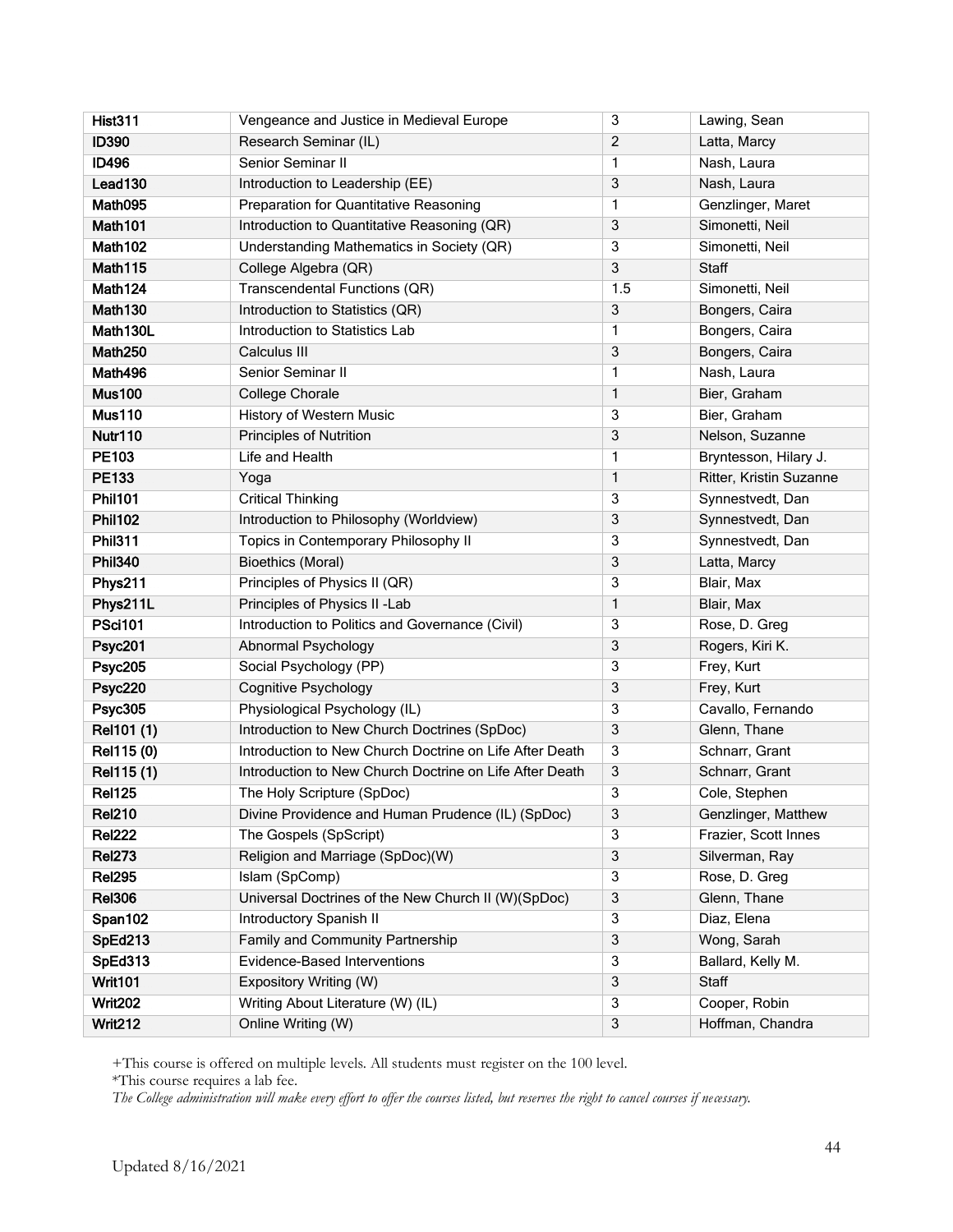# Spring Term 2021-22 Undergraduate Courses

### <span id="page-44-1"></span><span id="page-44-0"></span>**Anthropology**

### Anthropology 110. An Introduction to Cultural Anthropology.

Introduction to the theories and methods of cultural anthropology, and to the concept of culture. Though not a world cultures course, focuses on the basic institutions of culture such as ritual, technology, and progress as predicates for modern human society. 3 Credits.

### Anthropology/History 211. Artifacts, Archaeology, and Museums. (W)

Introduction to the theories and methods used to interpret how objects provide evidence for history and express a society's values, ideas, and attitudes. Includes examination of archaeological method and ethics, and the use of objects in a museum setting. Use of hands-on projects and visits to Bryn Athyn's historic district and other local sites. 3 Credits.

## <span id="page-44-2"></span>**Biology**

### Environmental Science 105. Introduction to Sustainability.

Introductory cross-disciplinary study of the principles of sustainability in the modern world. Topics include: the limits to economic growth, demography and its constraints on economics, ecological implications of human population growth, limits of energy consumption and production, and ecological principles in the modern world. This course and the related laboratory must be taken together. 3 Credits.

### Environmental Science 105 Lab. Introduction to Sustainability Lab.

This course requires a lab fee. This course and the related lecture course must be taken together. 1 Credit.

### Biology 230. Genetics.

Study of the process of heredity at a more advanced level than Biology 122. The course covers concepts of cell division (cell cycle, mitosis & meiosis), fundamental and extended Mendelian genetics, chromosome mapping in eukaryotes and prokaryotes, the genetics of sex determination and sex chromosomes, chromosomal mutations, extranuclear inheritance; developmental genetics, quantitative genetics, and the genetics of populations and evolution.

Prerequisites: Biology 122, 122L, 123, and 123L. 3 Credits.

### Biology 232. Cell Structure and Function.

Study of the structure-function relationship in cells. Illustration of molecular principles upon which cellular structure and function depend. Foundation course for all other molecular biology courses. Prerequisites: Biology 122, 122L, 123, 123L, and Chemistry 110 and 110L. 3 Credits.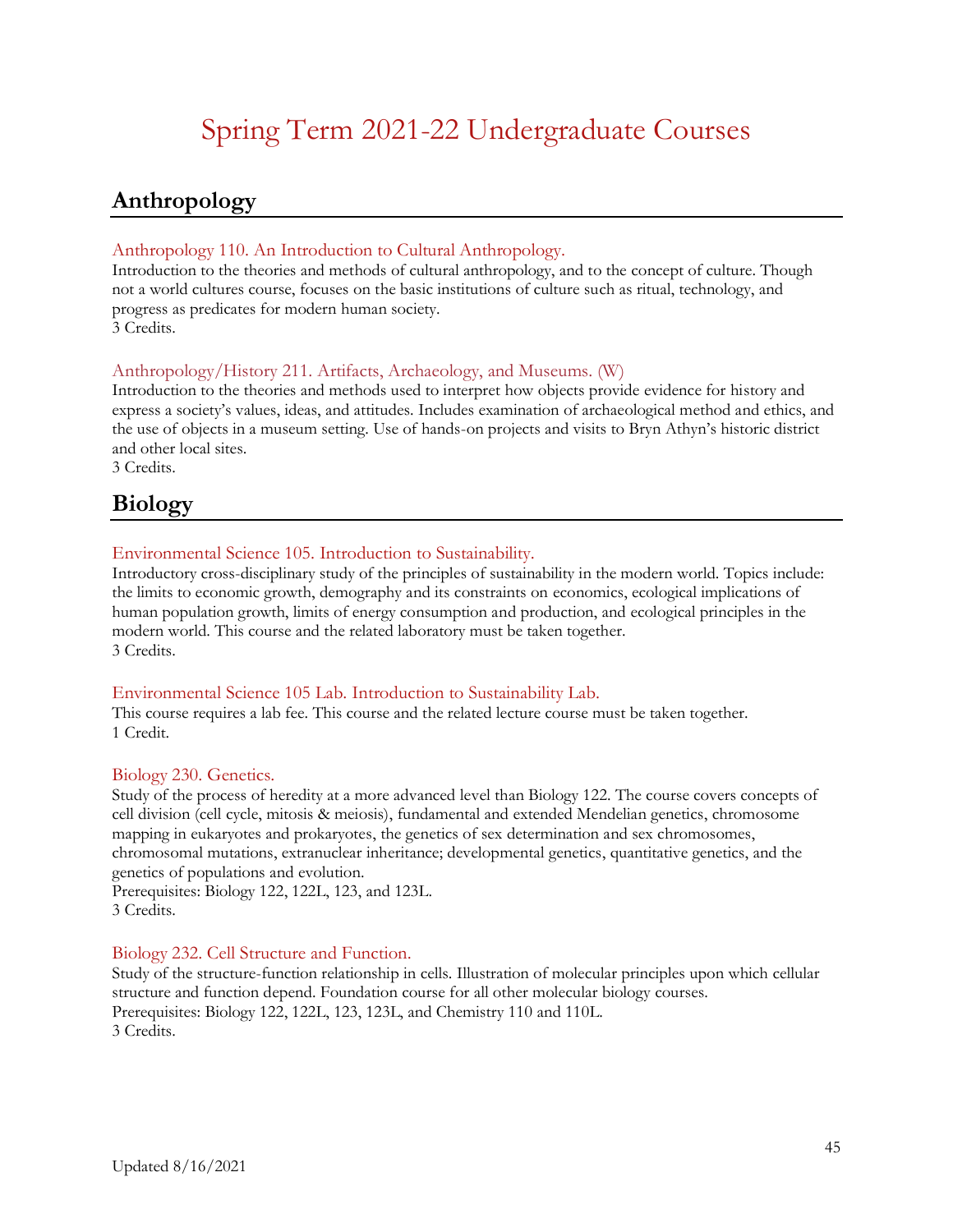### Biology 250. Microbiology.

Introduction to the morphology, physiology, genetics, and ecology of bacteria and fungi, as well as the structure and replication of viruses. Overview of microorganisms, with emphasis on those organisms involved in the natural history of human disease. This course and the related laboratory must be taken together.

Prerequisites: Biology 122, 122L, 123, and 123L. 3 Credits.

### Biology 250 Lab. Microbiology Lab.

This course requires a lab fee. This course and the related lecture course must be taken together. 1 Credit.

### Biology 380. Research Seminar. (IL, PP)

Students choose topics for senior project proposals and research methods for discipline specific literature searches. Senior project proposals with references are due by end of term. Two presentations are given in fulfillment of the Core public presentation requirement (PP). Discipline-specific resumes and C.V. developed. Course is for biology majors.

Prerequisite: acceptance into the biology major. 1 Credit.

### Biology 492. Biology Seminar III.

Public presentation of undergraduate biological research. Required of seniors in the biology major and open to seniors in the ID major who are studying biology. Prerequisites: Biology 380, 490, and Biology 495. 1 Credit.

### <span id="page-45-0"></span>**Business**

### Business 257. Principles of Management.

Fundamentals of management including the contributions of F.W. Taylor, Peter F. Drucker, and W. Edwards Deming. Special attention to business ethics, leadership, the Quality Movement, and ISO Teamwork 9000 certification. Group projects, business seminars. 3 Credits.

### Business 302. Corporate Social Responsibility.

This course includes application of New Church/Swedenborgian ethical responsibility in business strategic planning and management. Particular focus on corporate leaders who are using an ethical worldview when partnering with government regulators, donating to non-profits through foundations, or managing sustainable supply chains. Students will strengthen their teamwork skills in various class projects. Ethical reasoning theories are drawn from psychology and theology to explain the socially responsible actions of corporate leaders.

3 Credits.

#### Business 351. Introduction to Business Law.

Legal enforcement of obligations and the function of law in modern business. The establishment and enforcement of contractual obligations. The establishment of an agency relationship and its effect on third parties.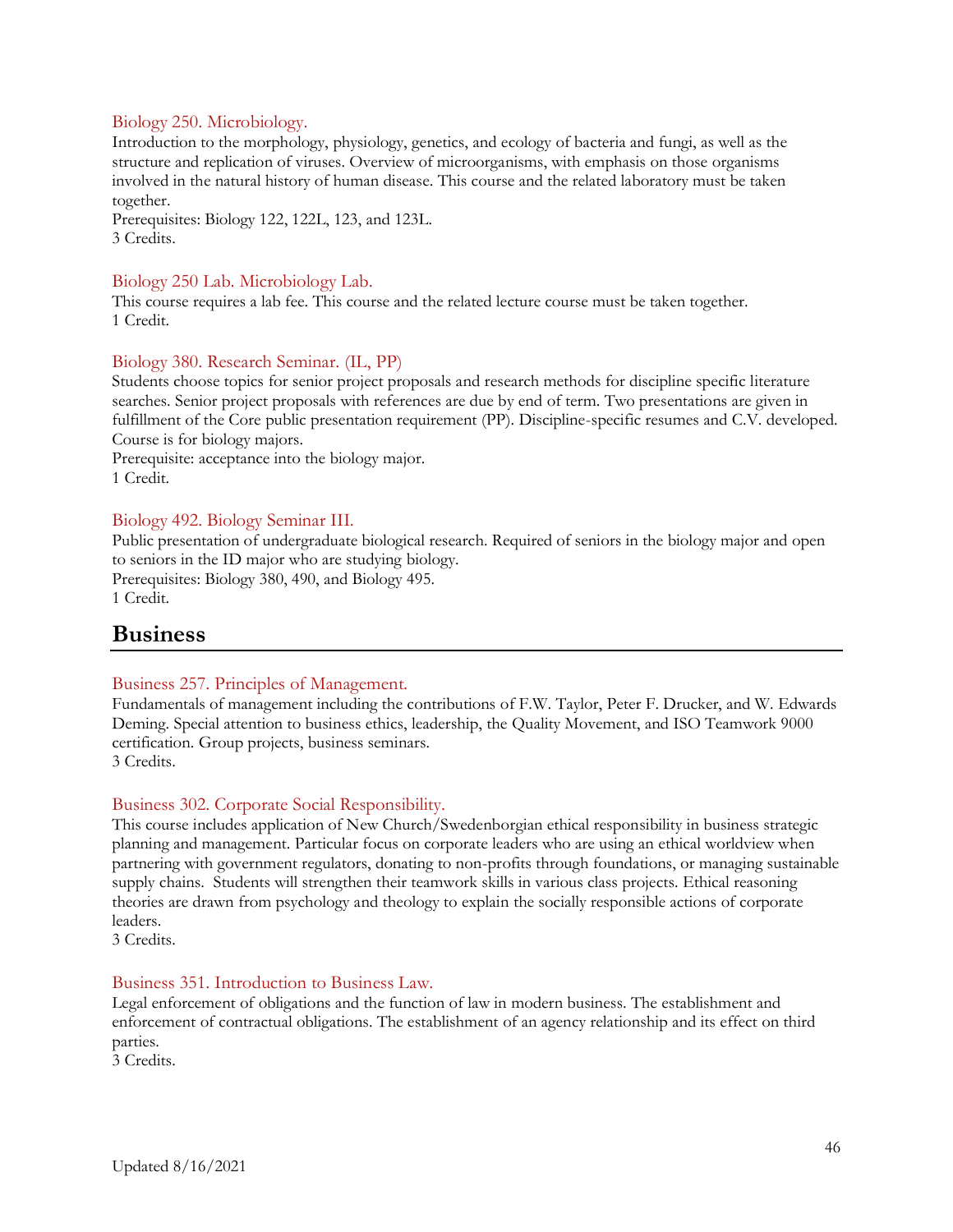### Business 390. Research Seminar. (IL)

For juniors in the Business Major. Focus on preparing to do the senior capstone project. Explore topics and research questions. Research scholarly sources related to a chosen topic. Formulate draft thesis statement based on interest and research.

2 Credits.

#### Business 496. Senior Seminar II.

For seniors in the Business Major. Public presentation of senior project. Career planning and portfolio development. Pass/Fail. Prerequisite: C– or better in Business 495. 1 Credit.

#### Business 298, 398, 498. Business Internship. (EE)

Proposals must be approved by Internship Director. Students may apply for this internship after being accepted into a business program. Students doing internships in the summer or fall are encouraged to take the internship preparation seminar, Bus290.

Credits and requirements variable.

### <span id="page-46-0"></span>**Chemistry**

#### Chemistry 111. General Chemistry II. (QR)

Continuation of Chemistry 110. Topics include intermolecular forces, physical properties of solutions, chemical kinetics, chemical equilibrium, acids and bases, solubility, thermodynamics, and electrochemistry. This course and the related laboratory must be taken together.

Prerequisite: Chemistry 110 and 110L. Students must pass both Chem 110 and 110L in order to take Chem 111.

3 Credits.

#### Chemistry 111 Lab. General Chemistry II Lab.

This course requires a lab fee. This course and the related lecture course must be taken together. Prerequisite: Chemistry 110 and 110L. Students must pass both Chem 110 and 110L in order to take Chem 111L.

<span id="page-46-1"></span>1 Credit.

### **Communication**

#### Communication 105. Public Speaking. (PP)

Exposure to a variety of speaking situations designed to develop self-confidence. Class work features impromptu and prepared speeches. Work on voice and speech improvement as well as command of body language. Attention to effective strategies for professional presentations and public speaking, both face-toface and online.

3 Credits.

#### Communication 225. Professional Communication and PR for Contemporary Workplaces.

Foundational communication and public relations (PR) skills, with focus on how a communications function operates within an organization. Exploration of the role of communications strategy. Opportunities to turn concepts into real-world work products. Attention to social and digital literacies, content creation and distribution, and cultural differences in global audiences.

Prerequisite: Writing 202 or A-level work in Writing 101. 3 Credits.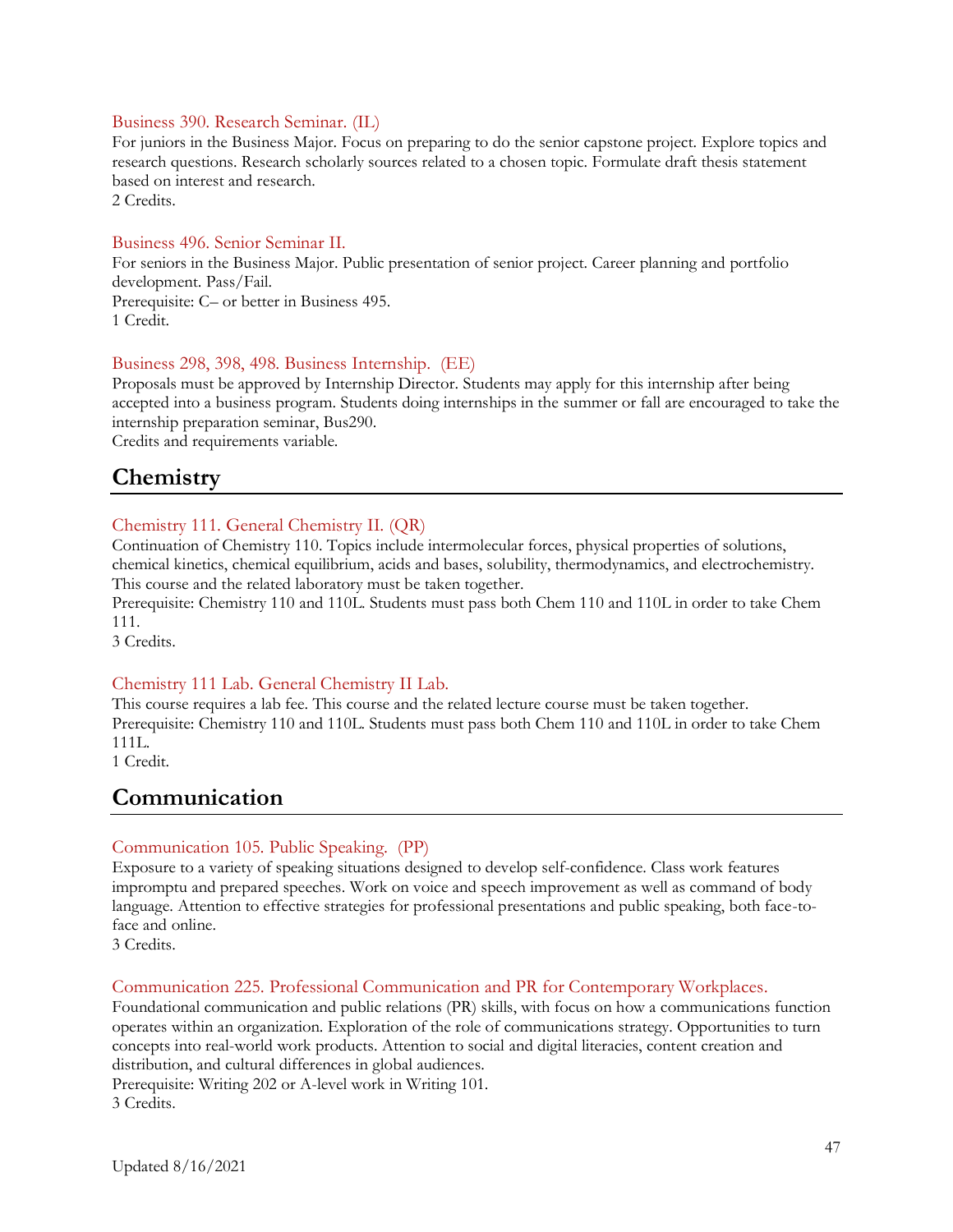### <span id="page-47-0"></span>**Computer Science**

### Computer Science/Mathematics 230. Statistics and Data Mining. (QR)

This course builds on what was learned in Mathematics 130 with an eye on big data sets. Techniques include regression and classification methods, culminating in a final project. Throughout the course, the programming language *R* will be used.

Prerequisites: B- or better in Mathematics 130 or Mathematics 330. 3 Credits.

### <span id="page-47-1"></span>**Dance**

### Dance 160/260/360. Dance Ensemble. (EEC)

A dance repertory course for the performing artist. Rehearsing and performing pieces choreographed by faculty and guest artists. Styles may include contemporary, jazz, hip-hop, ballet, and/or tap. Each student will be involved in several different pieces of choreography. Course culminates in public performance. Dance 260 includes collaboration on a choreography project or a solo choreography project. Dance 360 involves choreographing and teaching a group piece of choreography to the class to be performed at the end of term concert. Course may be repeated for credit.

1.5 Credits.

### Dance 234. Ballet. (EEC)

Intermediate course in ballet technique. Introduction to and development of the fundamentals of ballet technique and vocabulary, emphasizing alignment, stretching and strengthening, flexibility, kinesthetic awareness, line and movement phrases. This course culminates in a final performance. Course may be repeated once for credit.

Prerequisite for Dance 234: Dance 120, Dance 134, or instructor's permission. Also serves as a PE course. 3 Credits.

### <span id="page-47-2"></span>**Economics**

### Economics 132. Microeconomics. (QR)

Study of the fundamentals of economic analysis with particular emphasis upon consumer demand behavior and the output and pricing decisions of business firms under various market structures. Special attention given to the role of ethics in the behavior of business executives and consumers. Consideration of current issues such as health care, energy policy, and government intervention in the market. Course includes studentled seminars and group projects.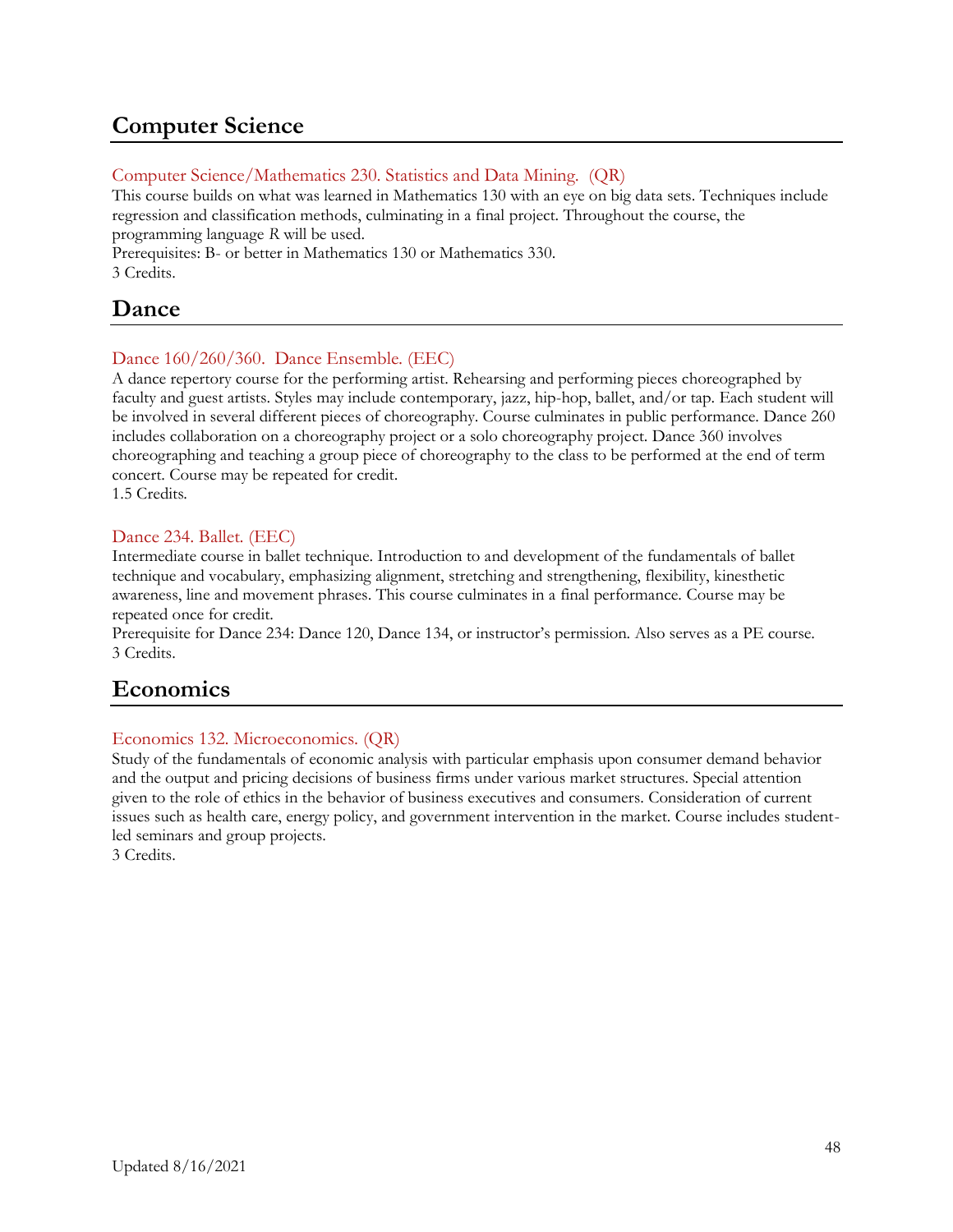### <span id="page-48-0"></span>**Education**

### Education 128. Introduction to the Theory and Practice of Education.

Aspects of a career in teaching are explored. Topics include: teaching as a profession, educational philosophies, best practices in classroom instruction, and garden-based learning. Students observe classes at the Bryn Athyn Church School, participate in at least three field trips to other schools, and gain basic gardening experience. Opportunities to develop presentation and storytelling skills. 3 Credits.

### Education 219. Literacy for Young Learners II.

This course prepares pre-service teachers for teaching language arts in early childhood (pre-K to 4th grade). How to assess the work of young writers and design instruction to advance their composition skills. Best practices for addressing phonological awareness, decoding, fluency, vocabulary, comprehension, spelling, and handwriting.

3 Credits.

#### Education 274. Adolescent Growth and Development: Ages 8-18.

This course explores the physical, intellectual, emotional, and social development of children as they transition through middle childhood into adolescence. Emphasis on how development occurs in diverse contexts (home, school, and community); developmental theories and research that inform practice; and biological and neurological changes happening in the teenage brain. Prerequisite: Education 128 or Psychology 101.

3 Credits.

#### Education 402. Student Teaching. (EE)

Includes at least 12 weeks of combined observation and teaching in an early childhood education classroom setting, supervised by a teacher from Bryn Athyn College Education Department and by a classroom teacher in the cooperating school. Open only to seniors in the education major. 3-12 Credits.

#### Field Experience III: Pre-student Teaching.

A continuation of FE II, FE III gives students more independent practice in working with whole class instruction and integrating special needs and ELL students in their assigned classroom. Provides 120 hours of practice teaching hours. Not open to non-majors; third-year students only. 3 Credits.

### Special Education 213. Family and Community Partnerships.

This course examines the importance of collaboration when serving students with various needs. Addresses the skills and knowledges needed by teachers and interdisciplinary team members. Strategies for collaborating with families, community agencies, educational staff, and other stakeholders will be explored. Students will develop skills for building effective teams, improving communication, problem-solving, advocating and decision-making.

Prerequisite: Special Ed 111. 3 Credits.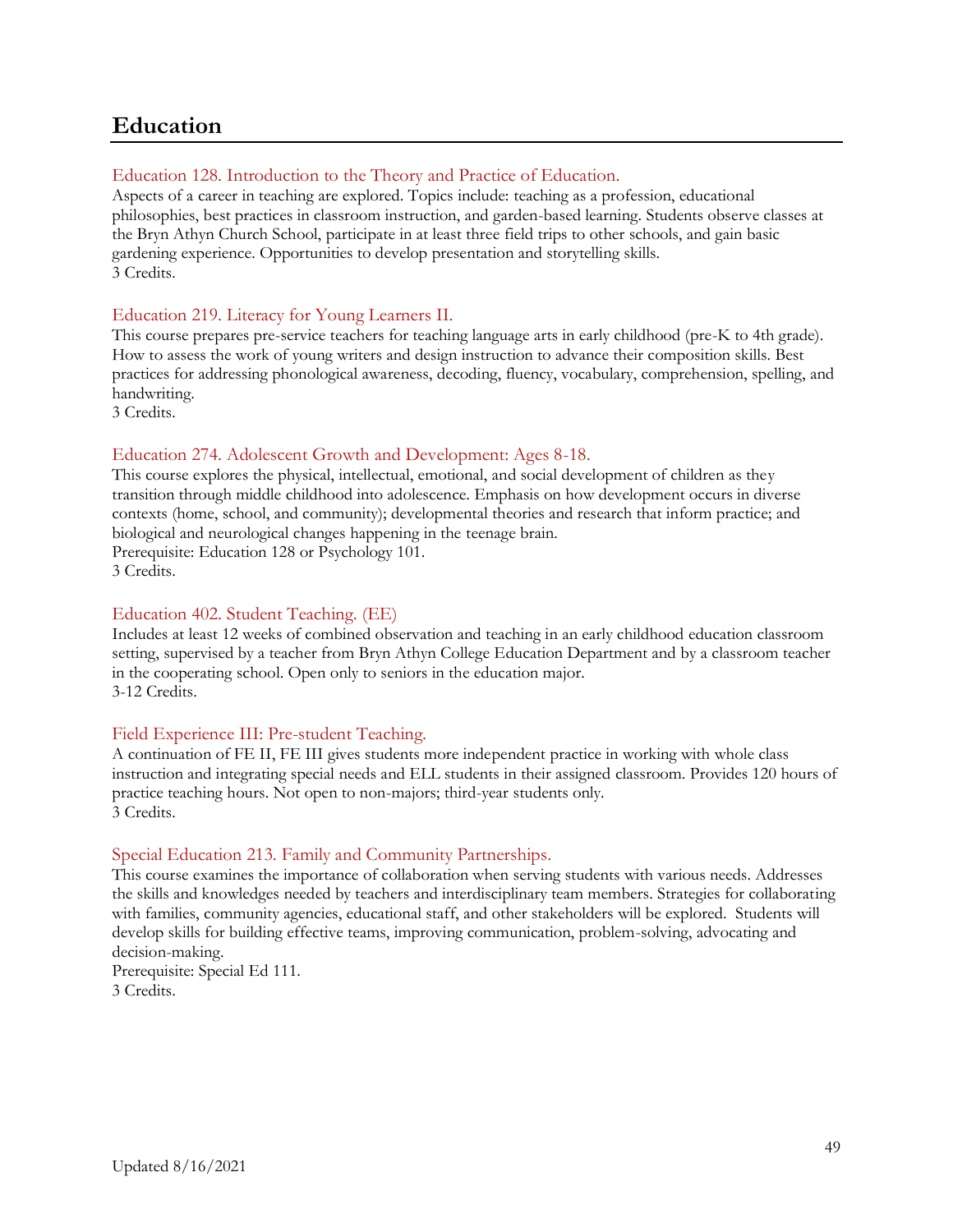### Special Education 313. Evidence-based Interventions.

This course examines models of effective specialized instruction in a variety of content areas, with a focus on literacy. Emphasis on using assessment data to inform and guide effective instruction and intervention. Exploration of multi-sensory methods and programs for addressing the needs of students with disabilities within the general education curriculum. Undergraduate students can earn graduate credit by completing additional coursework.

Prerequisite: Special Education 111 and permission of the education department chair. 3 Credits.

### <span id="page-49-0"></span>**English**

Literature courses in this discipline fill the aesthetic requirement of the Core Program. 200-level English courses require Writing 101 as prerequisite. 300+-level English courses require a 200-level English as prerequisite.

### English 105. Imagining American Surveillance: The Rise of the Social Media Novel.

Study of the theme of surveillance in three 21st century novels and selected shorter works. Emphasis on the question 'how do we create and maintain identity in a hyperconnected world?' Lecture, discussion, collaborative work, and student research and presentations. 3 Credits.

#### English 221. British Literature II. Storytelling, Humor, and Literary Expression: 1660-1900.

Chronological survey of the development of English literature in England from the late  $17<sup>th</sup>$  century through the early 20th century. Lecture, discussion, guest speakers, and student reports or projects. Continuation of English 220; English 220 not prerequisite. Prerequisite: Writing 101.

3 Credits.

### English 365. Topics in Literature.

In depth examination of a selected literary theme, movement, genre, or author. Specific title announced in the course bulletin when offered. Topics will make use of a professor's area of expertise and research. May be repeated for credit when different topics are offered.

Prerequisite: Any 200-level English course. 3 credits.

### <span id="page-49-1"></span>**Experiential Education**

### Experiential Education 198/298. Internship. (EE)

The internship course is open to students with a 2.5 GPA or above. It is a supervised, pre-professional experience with clear links to a student's academic program. It is conducted primarily or totally outside a regular course classroom, and for which a student earns academic credit. It is organized primarily around an assignment in a work-place situation in which students working under the direction of a supervisor learn hands-on professional skills.

The internship course requires a syllabus, reflective component, and an analytical component (e.g., essay, paper, or presentation). Individual syllabi are retained in the office of Internship. This course satisfies the EE requirement.

Course may be repeated for academic credit by arrangement. Credit variable.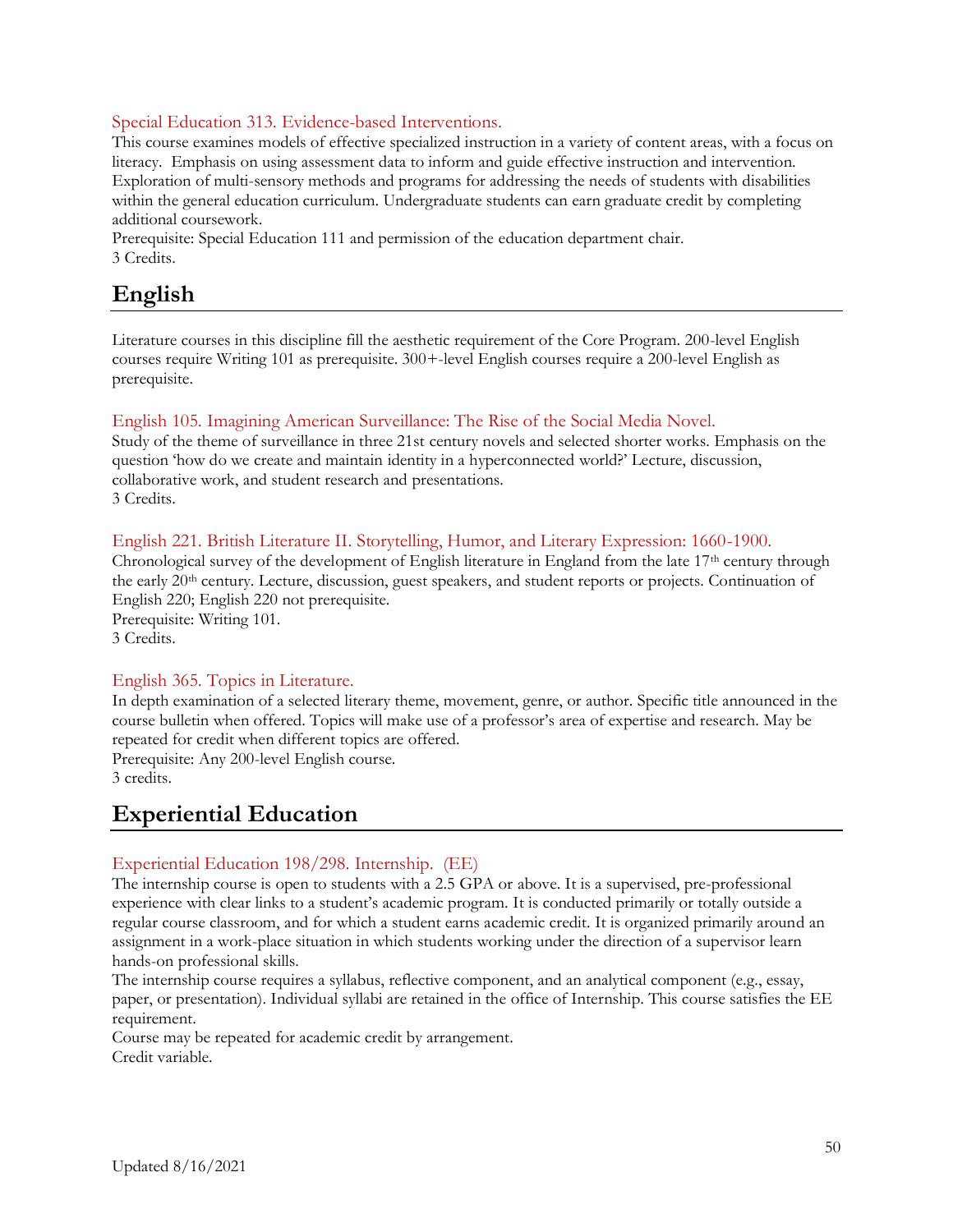### Leadership 130. Introduction to Leadership. (EE)

This course engages students in the basic tools necessary to become a successful leader. Students design a leadership project and review leadership theories. Students analyze leadership characteristics and target an area for their own strengthening. Students set measurable goals that stretch their capabilities through leadership challenges and homework assignments. 3 Credits.

### <span id="page-50-0"></span>**Fine Arts**

### Fine Arts 120. Metal Work I.

Introduction to basic metalworking techniques in fine metals, including cutting and piercing, soldering, chain links, and bezel settings. This course requires a lab fee. 3 Credits.

### Fine Arts 125. Photography.

Introduction to the use of various cameras, darkroom techniques, alternative processing, and basic design. This course requires a lab fee. 3 Credits.

### Fine Arts 220. Metal Work II.

Further study in techniques used to shape, join, and color fine metals. Topics may include casting and fabrication techniques, enamel, hinges, the setting of cabochon and/or faceted stones. This course requires a lab fee. 3 Credits.

### Fine Arts 251. Integrating Art into a Child's Early Years.

By reading about the developmental states of children, discussing the issues involved with elementary art education, looking at examples of children's art, and actually doing projects, future teachers and caregivers will become confident in their ability to use art as one of their teaching methods. This course requires a lab fee. 1.5 Credits.

### Fine Arts 322. Traditional Joinery Design and Production.

This course introduces students to the various techniques traditionally used to join ferrous metal components. Students learn traditional metal joinery techniques, including collars, riveting, slit and drifts, pass-throughs and forge welding. Students are required to produce various forms of joinery and demonstrate the ability to design and construct a metal piece from conceptual drawing to finished product. Emphasis is placed on safety, design and craftmanship.

Prerequisite: Fine Arts 122 and Fine Arts 222. 3 Credits.

### Fine Arts 328. Glass Dynamics.

This advanced Building Arts course teaches the uses of glass outside architectural applications. Course content includes structural composition and production of glass including float, colored and tempering processes. Further topics may include warm glass techniques and hot glass applications, along with modern techniques of decal and digital printing on glass. 3 credits.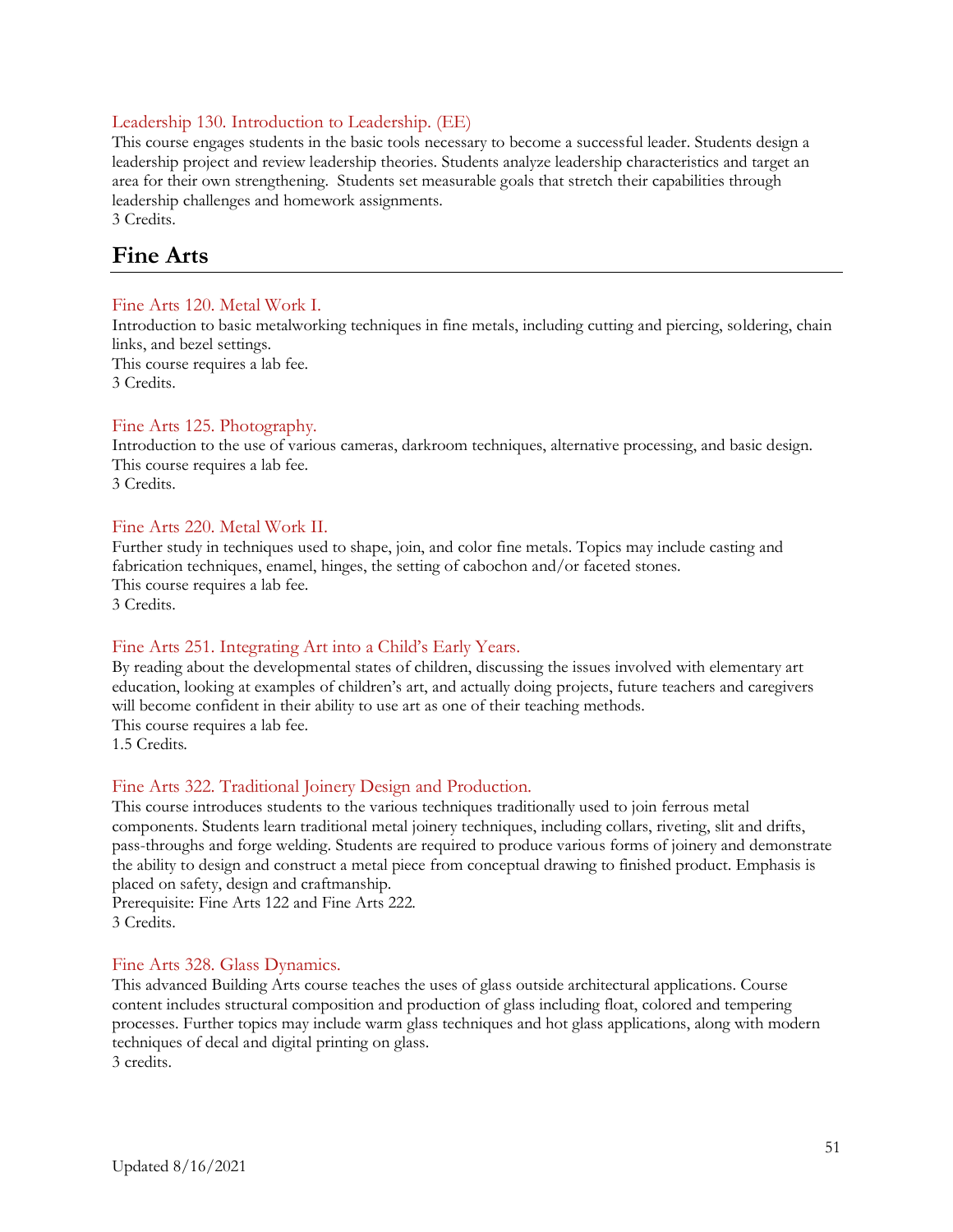### <span id="page-51-0"></span>**Greek**

Greek 111. Beginning New Testament Greek II. Continuation of Greek 110. Prerequisite: Greek 110. 3 Credits.

### <span id="page-51-1"></span>**Hebrew**

### Hebrew 250. Intermediate Hebrew.

Review of Hebrew grammar, followed by readings in the Old Testament with special attention to forms and syntax. Prerequisite: Hebrew 111. 3 Credits.

<span id="page-51-2"></span>**History**

### History 117. The Contemporary World.

Examination of the post-World War II era and its effect on societies around the globe. Includes survey of political and economic developments in the different regions of the world and thematic approach to the contemporary global situation. Current events discussions. 3 Credits.

### Anthropology/History 211. Artifacts, Archaeology, and Museums. (W)

Introduction to the theories and methods used to interpret how objects provide evidence for history and express a society's values, ideas, and attitudes. Includes examination of archaeological method and ethics, and the use of objects in a museum setting. Use of hands-on projects and visits to Bryn Athyn's historic district and other local sites.

3 Credits.

### History 311. Vengeance and Justice in Medieval Europe.

Exploration of intersecting notions of justice and vengeance in medieval European law, ca. 500 - 1500. Of special interest is the tension between customary, retributive forms of justice and the development of jurisprudence based on Christianity and ideals of Christian rulership. Includes a survey of select Old Testament and Roman laws.

3 Credits.

### History 298, 398, 498. History Internship II. (EE)

Proposals must be approved by the appropriate department chair. History internships are open to students in second year or above who have completed at least two history courses. Credit variable.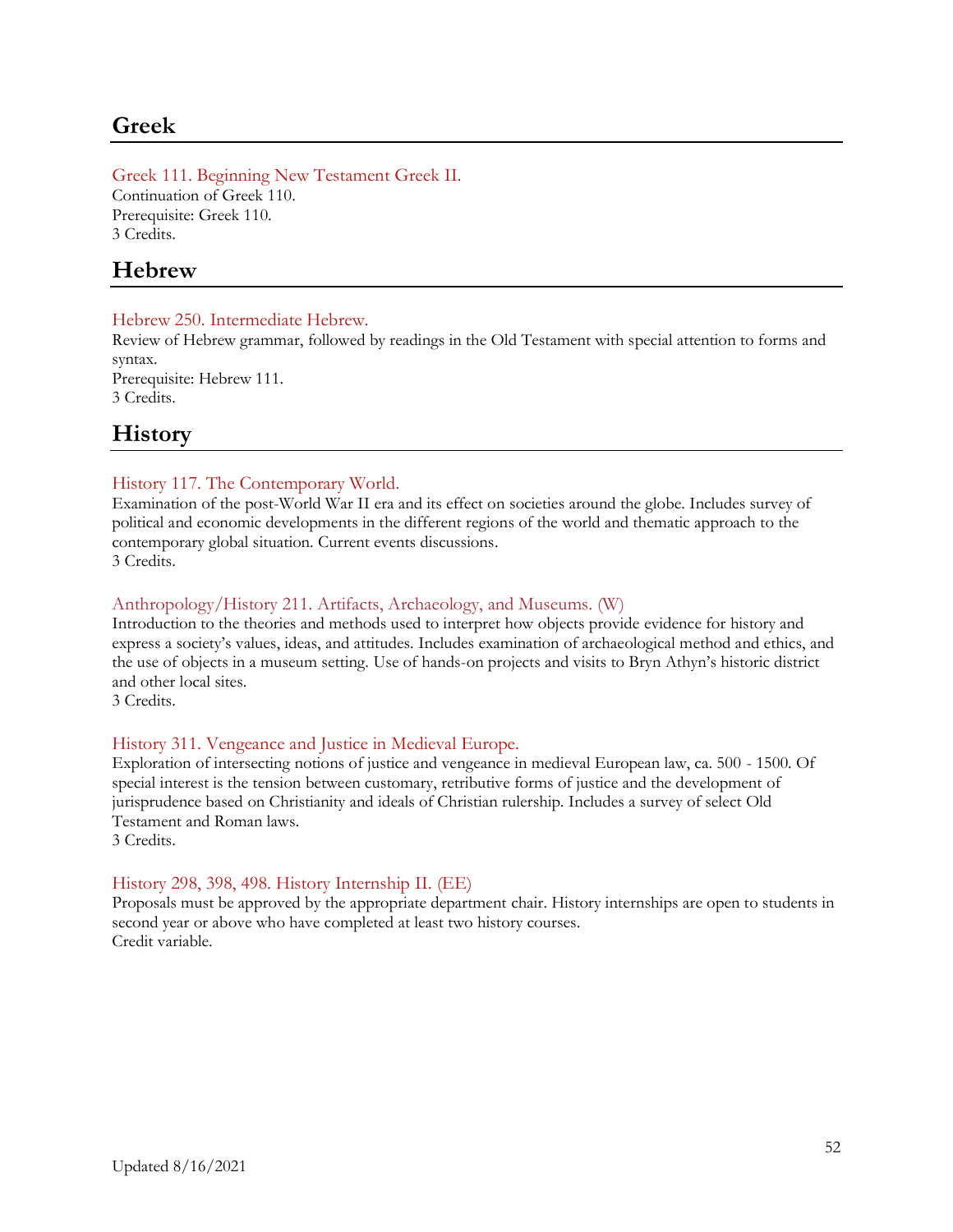### <span id="page-52-0"></span>**Independent Studies and Honors Contracts**

In addition to the listed courses, departments may offer independent studies and honors contracts at the 200 level or above in a variety of fields. The purpose of these is to allow well-qualified students to study beyond the regularly offered courses. Independent studies are numbered 299 or 399, depending on the appropriate level, and honors contract courses are designated with a trailing H, such as Math205H. Academic departments are under no obligation to meet requests for independent studies and honors contracts. Students who undertake independent studies must be able to work independently between meetings with the instructor. In order to qualify to take an independent study or honors contract, a student must:

- Have completed at least 31 credits with a GPA of 2.7 or better
- Submit a proposal to the department chair during the week prior to registration for the term in which the independent study or honors contract is to occur.
- Submit an independent study card or honors contract card (signed by the department chair and instructor) to the College Office to be reviewed by the Dean of Academics.
- Create a syllabus together with the instructor and submit it to the College Office before or during registration.

### <span id="page-52-1"></span>**Interdisciplinary Studies**

### Interdisciplinary Studies 390. Research Seminar. (IL)

For juniors in the Interdisciplinary Major. Focus on preparing to do the senior essay during senior year. Explore topics and research questions. Research scholarly sources related to a chosen topic. Formulate draft thesis statement based on interest and research. 2 Credits.

### Interdisciplinary Studies 496. Senior Seminar II.

For seniors in the Interdisciplinary Major. Public presentation of senior essay. Career planning and portfolio development. Pass/Fail.

Prerequisite: A passing grade on an interdisciplinary senior essay. 1 Credit.

### <span id="page-52-2"></span>**Internships**

### 298/398/498 Internships (in their academic areas) (EE)

Individually arranged career related internships. See the Major Department Head or Director of Internships for details.

3 Credits.

### <span id="page-52-3"></span>**Mathematics**

### Mathematics 095. Preparation for Quantitative Reasoning.

This course provides additional support for students enrolled in Math101. Topics include translating expressions, building equations, order of operations, and recognizing context. Credit from this course may not be used to satisfy degree requirements.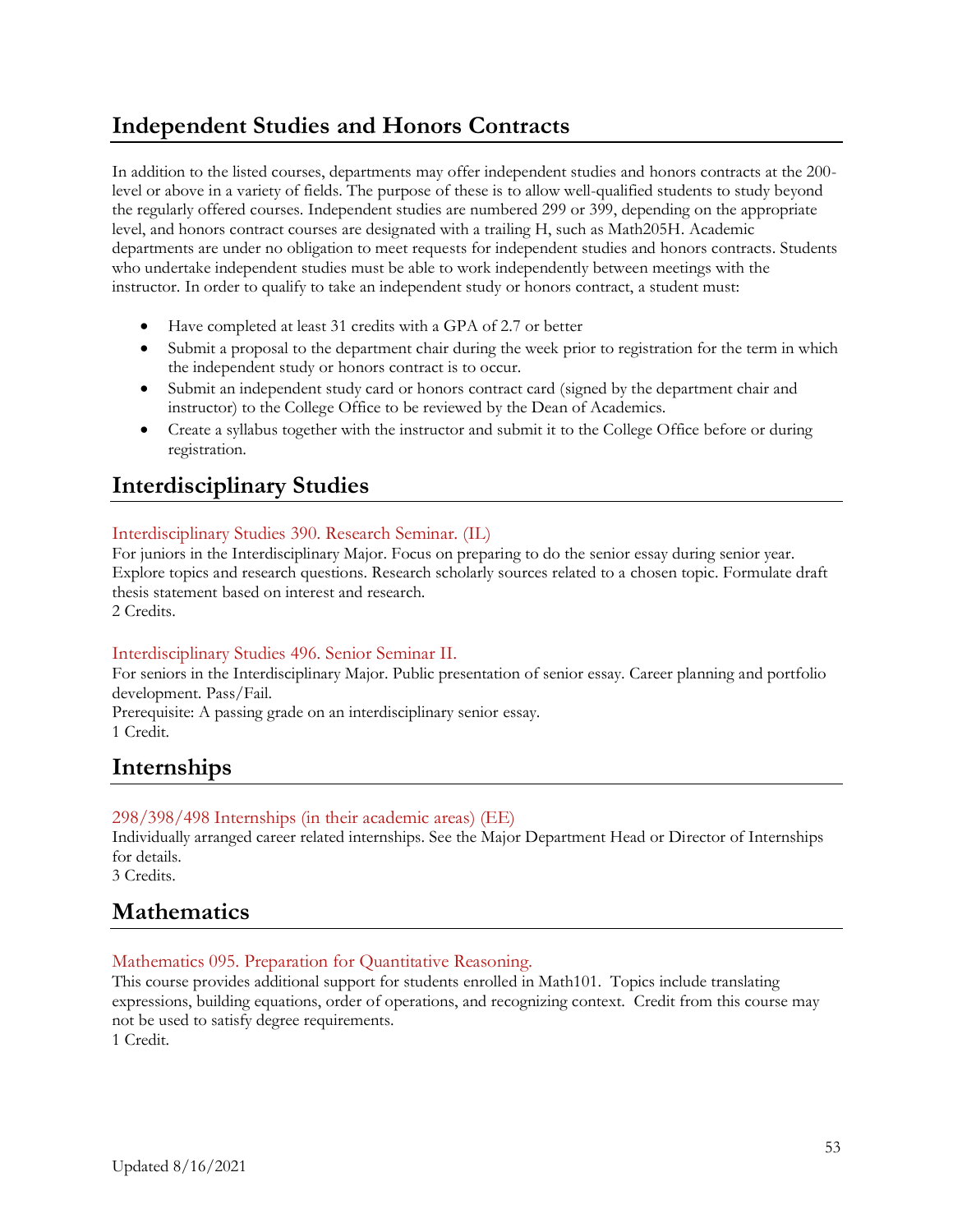#### Mathematics 101. Introduction to Quantitative Reasoning. (QR)

Introduction to mathematical concepts to improve basic skills in computation, algebra, graphing, and quantitative applications. This course prepares students for other mathematics courses and courses involving quantitative reasoning. Topics include linear modeling, units of measure and currency, and statistical reasoning, and financial topics.

3 Credits.

#### Mathematics 102. Understanding Mathematics in Society. (QR)

Review of mathematical topics with an emphasis on understanding why certain patterns appear. Topics include sets, number systems, geometry, and basic statistics and probability. Recommended for students in education and philosophy.

Prerequisite: Math 101 or appropriate score on placement test. 3 Credits.

#### Mathematics 115. College Algebra. (QR)

Algebraic topics designed to assist in the use of mathematics in science courses. Topics include exponents and radicals, rational expressions, inequalities, complex numbers, polynomial analysis and advanced factoring, rational functions and asymptotes, and quantitative reasoning applications. Because of duplication of subject matter, students may not receive credit for both Mathematics 115 and Mathematics 120. Prerequisite: Mathematics 101 or appropriate score on placement test. 3 Credits.

#### Mathematics 124. Transcendental Functions. (QR)

Basic trigonometric functions, modeling periodic phenomena with trigonometric functions, exponential functions and models, exponential equations, and logarithms. When combined with Mathematics 115, these courses would be equivalent to typical pre-calculus course. Because of duplication of subject matter, students may not receive credit for both Mathematics 120 and 124. Prerequisite or Co-requisite: Mathematics 115.

1.5 Credits

#### Mathematics 130. Introduction to Statistics. (QR)

Introduction to data analysis, random variables and their distributions, correlation, and statistical inference. Statistical software used for graphing and data analysis. Independent research project. Recommended for students of business or the social and natural sciences.

Prerequisite: Mathematics 101 or appropriate score on placement test. 4 Credits.

#### Computer Science/Mathematics 230. Statistics and Data Mining. (QR)

This course builds on what was learned in Mathematics 130 with an eye on big data sets. Techniques include regression and classification methods, culminating in a final project. Throughout the course, the programming language *R* will be used.

Prerequisites: B- or better in Mathematics 130 or Mathematics 330. 3 Credits.

Mathematics 250. Calculus III. Functions of several variables, partial differentiation, multiple integration, vector calculus. Prerequisite: Mathematics 151. 4 Credits.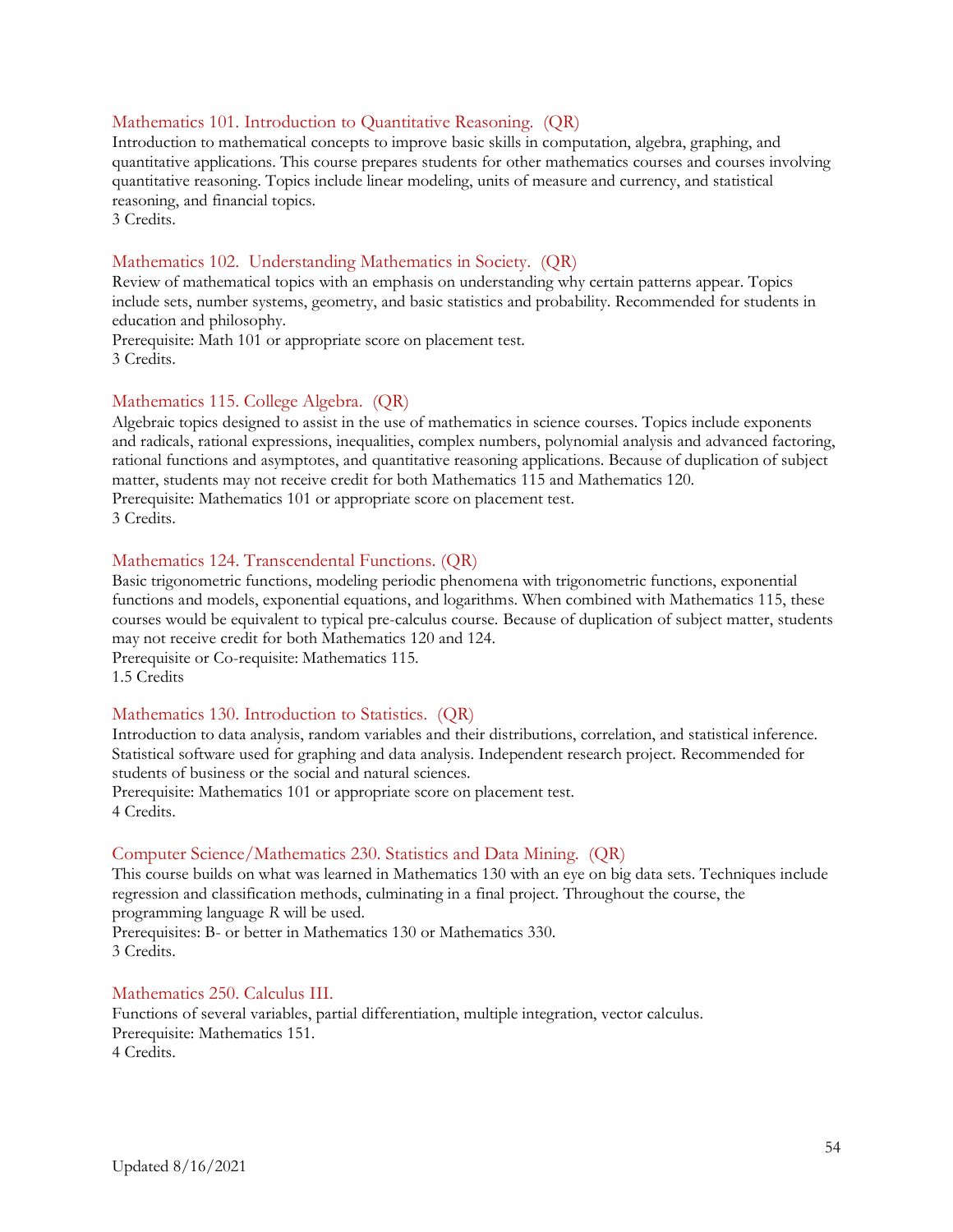### <span id="page-54-0"></span>**Music**

### Music 100. College Chorale.

Development and performance of choral repertoire from Renaissance to Modern. Instruction in the development of vocal techniques. Course may be repeated for credit. 1 Credit.

### Music 110. Introduction to Western Music.

Survey of the composers, styles, and genres from western civilization with a focus on developing listening skills and understanding.

3 Credits.

### <span id="page-54-1"></span>**Nutrition**

### Nutrition 110. Principles of Nutrition.

Principles of Nutrition explores how nutrients in food relate to human health and disease prevention. Topics discussed include current US dietary guidelines and recommendations, digestion and metabolism of major nutrients, nutrition at various stages of the life cycle (maternal, infant, childhood, adolescent, adulthood, later maturity), the relationship of socioeconomic status, culture, and religious practices to food choices, physical activity and nutrition, and the relationship of diet to health and disease. This course is especially beneficial for those who will be entering health-care or food related professions.

<span id="page-54-2"></span>3 Credits.

### **Philosophy**

### Philosophy 101. Critical Thinking.

Development of students' reasoning skills through analysis and evaluation of arguments. Diagraming arguments, identifying mistakes in reasoning, and writing arguments. Emphasis on issues encountered in everyday experience and in courses across the curriculum, primarily through classical deductive logic. 3 Credits.

### Philosophy 102. Introduction to Philosophy. (Worldviews)

Survey of some major philosophers and theories in metaphysics, epistemology, and the philosophy of religion.

3 Credits.

### Philosophy 311. Topics in Contemporary Philosophy II.

Complement to Philosophy 310, but may be taken independently. Topics and emphases change periodically. Strongly recommended: Philosophy 101. Prerequisite: Philosophy 102. 3 Credits.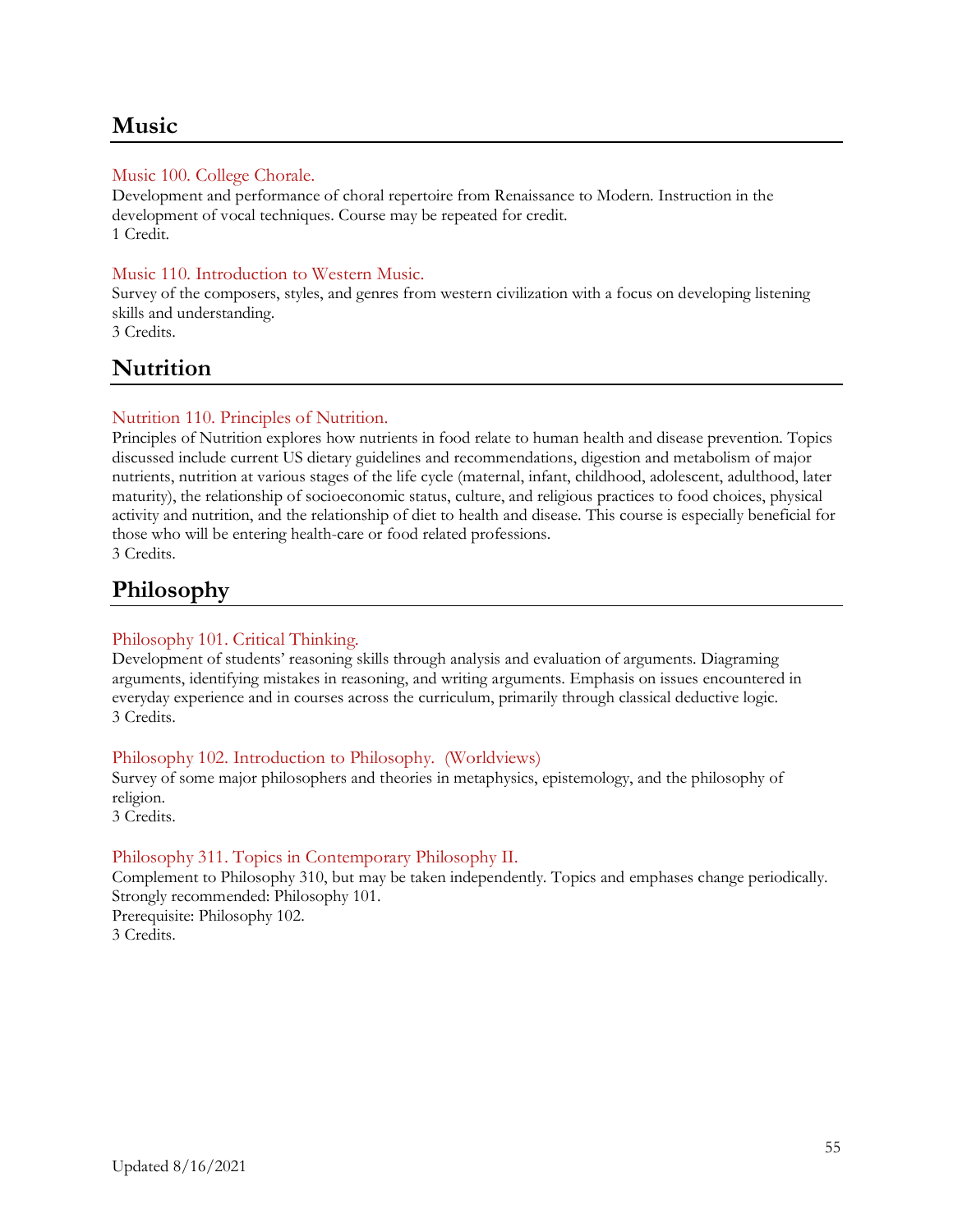### Philosophy 340. Bioethics. (Moral)

A philosophical exploration of the ethical issues pertaining to the application of biological information and technology to the generation, alteration, preservation, and destruction of human life and aspects of our environment. Issues to be considered include: reproduction, euthanasia, genetic screening and therapy, experimentation with human and animal subjects, bio enhancement, ownership and nature, distributive justice, and integrity in publication.

Prerequisite: Philosophy 102 and any 100-level Biology course. 3 Credits.

### <span id="page-55-0"></span>**Physical Education**

### Physical Education 103. Life and Health.

Introduction to personal and social health problems we all face today. This course provides information that helps the student understand and investigate these health problems further. Scientific knowledge is presented from a variety of disciplines, such as, medicine, psychology, physiology, and sociology. Non-repeatable. 1 Credit.

### Physical Education 133. Yoga.

Introduction to yoga course. Variety of yoga (poses) including standing poses, twists and forward bends, arm-balancing, back bending and inversions. Open to all abilities. Course may be repeated once for credit. 1 Credit.

### <span id="page-55-1"></span>**Physics**

### Physics 211. Principles of Physics II. (QR)

Continuation of Physics 210. Calculus-based introduction to classical electricity, capacitance, current, resistance, and circuits. Also magnetism, inductance, electromagnetic oscillations, optics, and introduction to modern physics. This course and the related laboratory must be taken together. Co-requisites or Prerequisites: Mathematics 151 and Physics 210 and 210L. 3 Credits.

### Physics 211 Lab. Principles of Physics II Lab.

This course requires a lab fee. This course and the related lecture course must be taken together. 1 Credit.

### <span id="page-55-2"></span>**Political Science**

### Political Science 101. Introduction to Politics and Governance. (Civil)

<span id="page-55-3"></span>Examines the discipline of political science and the concepts involved in the study of politics and governance. Surveys regime types and the role and function of political institutions and organizations. Focus on the potential for thinking about civic and political issues from a religiously-informed perspective. 3 Credits.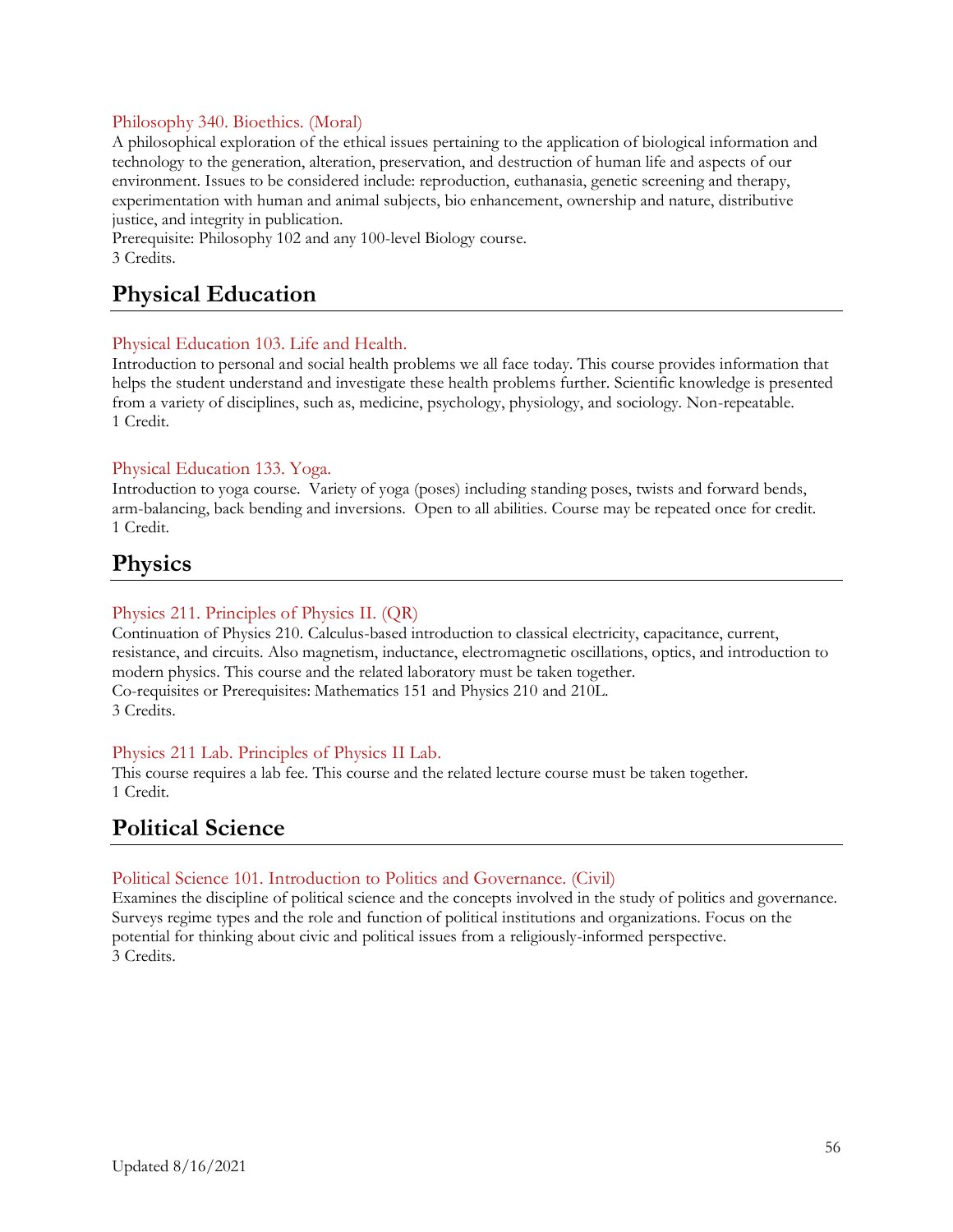### **Psychology**

### Psychology 201. Abnormal Psychology.

Examination of mental disorders as classified by the medical model, including schizophrenia and other psychotic disorders, mood disorders, anxiety disorders, dissociative disorders, disorders of childhood, eating disorders, and personality disorders. Critical analysis of the principles and philosophy of the medical model, as well as the physiological underpinnings of certain disorders. Alternative views for the conceptualization of mental disorders explored.

Prerequisite: Psychology 101 or department chair permission. 3 Credits.

### Psychology 205. Social Psychology. (PP)

This course examines how people think about, influence, and relate with one another. It investigates such topics as the social self, person perception, attitudes, persuasion, conformity, group processes, gender, culture, prejudice, aggression, altruism, interpersonal attraction, and love. Public Presentation skills emphasized.

3 Credits.

### Psychology 220. Cognitive Psychology.

This course features cognitive neuroscience and examines such topics as perception, attention, consciousness, memory, knowledge, imagery, language, problem-solving, judgment, reasoning, decision-making, intelligence, creativity, and wisdom.

Prerequisite: Psychology 101 or department chair permission. 3 Credits.

### Psychology 305. Physiological Psychology. (IL)

Exploration of the neural basis of behavior and motivation. Emphasis on the structure, functions and disorders. Topics include memory, emotion, learning, addictions, conscience, states of mind, and selfregulation. Consideration of Swedenborgian view of the brain, mind, and the soul. Information Literacy skills emphasized.

Prerequisite: Psychology 101 and either Biology 122 or department chair permission. 3 Credits.

### Psychology 298, 398. Psychology Internship. (EE)

Proposals must be approved by the head of the Psychology area. Psychology internships are open to students in sophomore year or above who have completed two psychology courses. Requirements are available from director of internships. Credit variable.

<span id="page-56-0"></span>

### **Religion**

### Religion 101. Introduction to New Church Doctrines. (Doctrinal)

Foundation course. Basic survey of the doctrines of the New Church. Presupposes little or no formal background in the study of the doctrines. 3 Credits.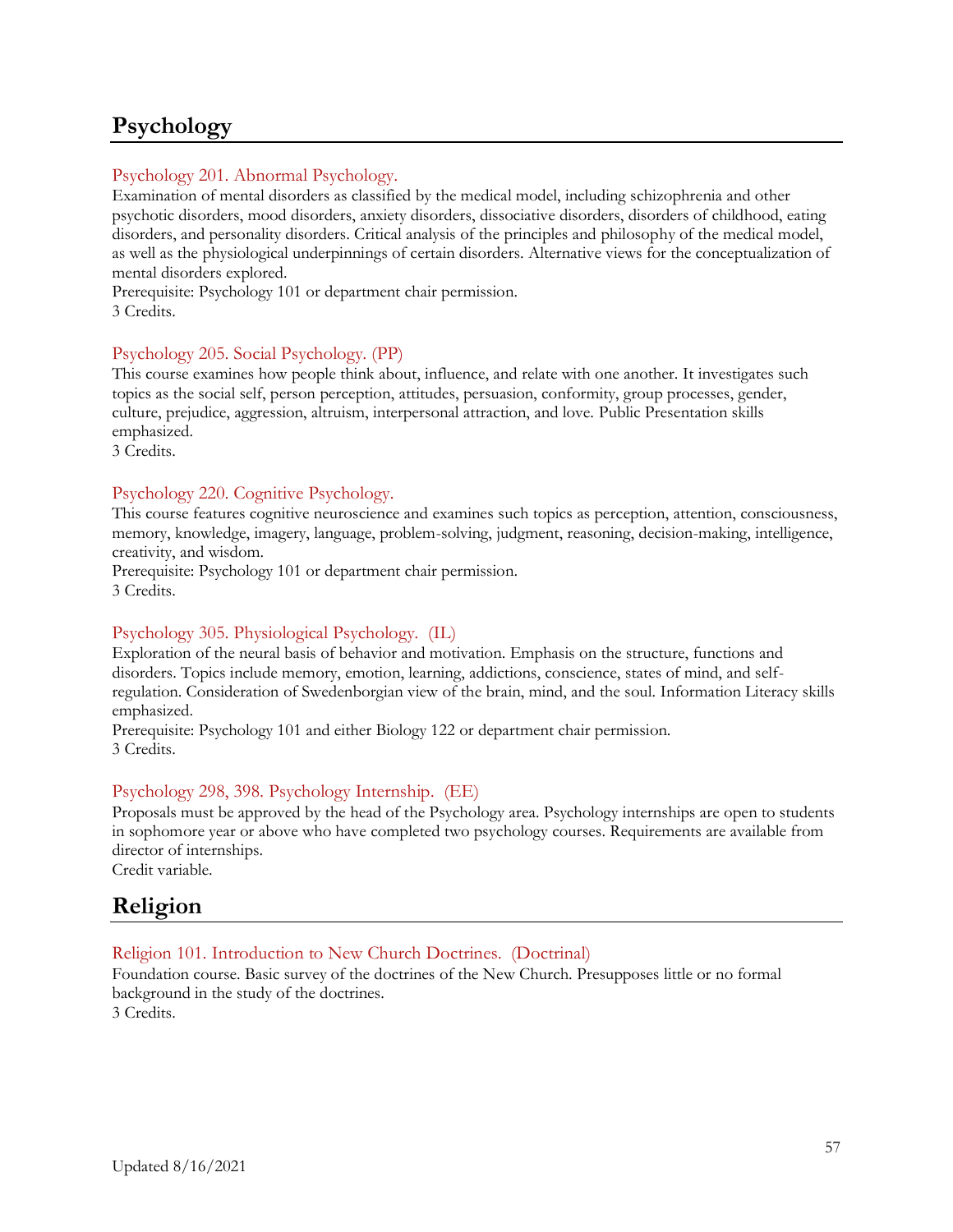#### Religion 115. Introduction to New Church Doctrine on Life After Death. (Doctrinal)

New Church teachings on the life after death studied in their own context, as well as related material, which may include a comparison of teachings from other religions and cultures on the subject, as well as reference to the near-death experience. Some version of Swedenborg's *Heaven and Hell* will be the central focus. 3 Credits.

#### Religion 125. The Holy Scripture. (Doctrinal)

The symbolic nature of the Word and the spiritual meaning within. The importance of the literal meaning and its interpretation. The Word in heaven and the church. Dual expressions in the Word. Heresies. The Lord and the Word. The Word in very ancient times. The universal church. The necessity of revelation. Illustrations drawn throughout from the Old and New Testaments. Text: *The Doctrine of the Sacred Scripture*. 3 Credits.

#### Religion 210. Divine Providence and Human Prudence. (IL, Doctrinal)

The laws and fundamental principles by which the Lord governs creation. How the Lord removes evil from people while preserving their freedom. How the Lord brings good out of evil. Eternal life as the goal of providence. How providence uses natural conditions to serve this end. Why providence operates in secret. Text: *Divine Providence*.

3 Credits.

#### Religion 222. The Gospels. (Scriptural)

Detailed study of the four individual Gospels with attention to similarities and distinctions, historical context, and relationship to the Old Testament. Examination of the literal meaning and its significance to the modern life. Special attention to the nature of the First Advent and the testimony concerning Jesus Christ. 3 Credits.

### Religion 273. Religion and Marriage (W. Doctrinal)

New Church doctrine concerning marriage. Includes the Divine origin of marriage; the nature of masculinity and femininity; the state of married partners after death; betrothals and weddings; separation and divorce; the role of the Ten Commandments in marriage; states of discord and coldness; adultery and other sexual disorders. Text: Conjugial Love.

3 Credits.

#### Religion 295. Islam. (Comparative)

Study of Islam: Muhammad and the origins of Islam, the Qur'an and Hadith, theology and practices, sects and schools. Comparison with New Church perspective. 3 Credits.

#### Religion 306. Universal Doctrines of the New Church II. (W, Doctrinal)

Continuation of Religion 305. Topics include faith, charity, free will, repentance, reformation and regeneration, imputation, baptism, and the holy supper. Special focus on the Second Advent and the New Church: what does God's coming entail? Text: *True Christian Religion*. 3 Credits.

### <span id="page-57-0"></span>**Spanish**

#### Spanish 102. Introductory Spanish II.

Continuing introduction to the Spanish language. Spanish is the language of instruction. Prerequisite: Spanish 101 or equivalent as determined by placement test. 3 Credits.